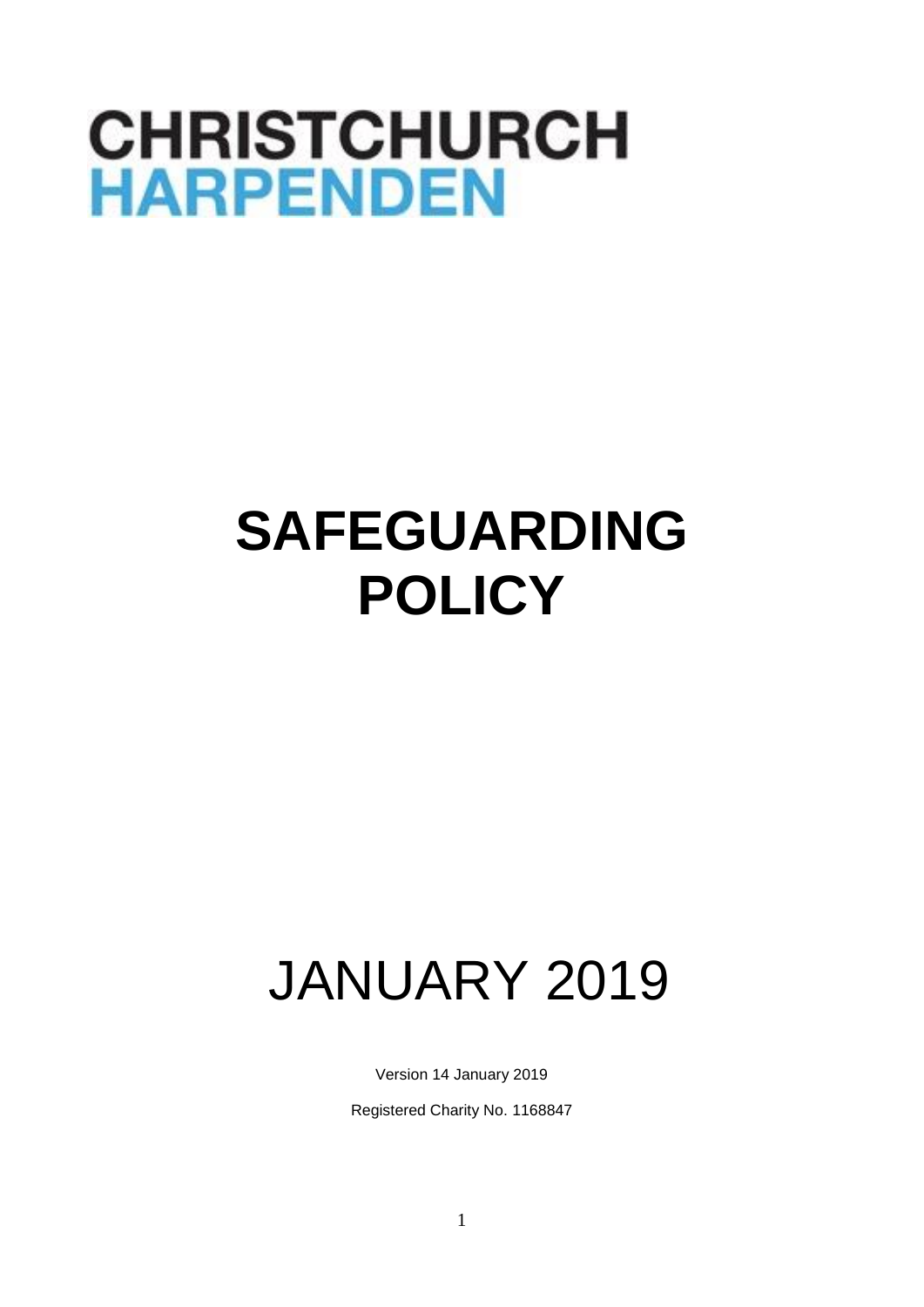## **CONTENTS**

| Page           |                                                                                                                                                                                                                                                                                                                                                                                                                                                                                                                                                                                      |
|----------------|--------------------------------------------------------------------------------------------------------------------------------------------------------------------------------------------------------------------------------------------------------------------------------------------------------------------------------------------------------------------------------------------------------------------------------------------------------------------------------------------------------------------------------------------------------------------------------------|
| 3              | Introduction                                                                                                                                                                                                                                                                                                                                                                                                                                                                                                                                                                         |
| 5              | <b>Mission Statement</b><br><b>Church Policy</b>                                                                                                                                                                                                                                                                                                                                                                                                                                                                                                                                     |
| 6              | <b>Summary Policy Statement</b>                                                                                                                                                                                                                                                                                                                                                                                                                                                                                                                                                      |
| $\overline{7}$ | The Safeguarding Coordinator                                                                                                                                                                                                                                                                                                                                                                                                                                                                                                                                                         |
| 8              | <b>Good Practice Guidelines</b>                                                                                                                                                                                                                                                                                                                                                                                                                                                                                                                                                      |
|                | With Children, Young People and Vulnerable Adults<br>A<br>With Other Adults and Helpers<br>В<br>C<br><b>In Supervision</b><br>D<br>In Discipline<br>E<br>With Videos & Photographs of Children, Young People & Vulnerable Adults<br>F<br>In Praying for Children, Young People and Vulnerable Adults<br>With Modern Technologies and Safe Communication<br>G<br>With Transporting Children, Young People and Vulnerable Adults<br>Η<br>With Young Helpers and Helpers/Workers from Abroad<br>I<br>With DBS Disclosure Information<br>J<br>K With Outside Activities / Special Events |
| 15             | Procedure for the Appointing, Commissioning and Training of Paid Workers                                                                                                                                                                                                                                                                                                                                                                                                                                                                                                             |
| 16             | Procedure for the Appointing, Commissioning and Training of Volunteer Workers                                                                                                                                                                                                                                                                                                                                                                                                                                                                                                        |
| 17             | Procedure if Abuse is Suspected, Disclosed or Discovered                                                                                                                                                                                                                                                                                                                                                                                                                                                                                                                             |
|                | Handling an allegation<br>Handling a suspicion<br>What will happen next                                                                                                                                                                                                                                                                                                                                                                                                                                                                                                              |
| 21             | Allegations of Abuse against a Person who works with Children, Young People or<br><b>Vulnerable Adults</b>                                                                                                                                                                                                                                                                                                                                                                                                                                                                           |
| 21             | Supervision of Sexual Offenders - Managing Risk                                                                                                                                                                                                                                                                                                                                                                                                                                                                                                                                      |
| 22             | Flow Chart for Reporting Abuse                                                                                                                                                                                                                                                                                                                                                                                                                                                                                                                                                       |
| 23             | Appendix 1 Consent Form for Using Images of Children/Vulnerable Adults                                                                                                                                                                                                                                                                                                                                                                                                                                                                                                               |
| 25             | Appendix 2 Consent Form for Transporting Children, Vulnerable Adults                                                                                                                                                                                                                                                                                                                                                                                                                                                                                                                 |
| 26             | Appendix 3 Paid Worker Application Form                                                                                                                                                                                                                                                                                                                                                                                                                                                                                                                                              |
| 33             | Appendix 4 Volunteer Worker Application Form                                                                                                                                                                                                                                                                                                                                                                                                                                                                                                                                         |
| 36             | Appendix 5 Lines of Responsibility and Reporting for Safeguarding                                                                                                                                                                                                                                                                                                                                                                                                                                                                                                                    |
| 37             | Appendix 6 Parental Consent Form for Youth Department Trip / Weekend Away                                                                                                                                                                                                                                                                                                                                                                                                                                                                                                            |
| 38             | Appendix 7 Standard Risk Assessment Form                                                                                                                                                                                                                                                                                                                                                                                                                                                                                                                                             |
| 46             | Appendix 8 Record of Concern                                                                                                                                                                                                                                                                                                                                                                                                                                                                                                                                                         |
| 48             | Appendix 9 Exception report                                                                                                                                                                                                                                                                                                                                                                                                                                                                                                                                                          |

Acknowledgement is made to 'THIRTYONE:EIGHT' ( formerly CCPAS – Churches' Child Protection Advisory Service) as the source material for this document. Copying of THIRTYONE:EIGHT material by other churches or organisations without the prior permission of THIRTYONE:EIGHT is prohibited.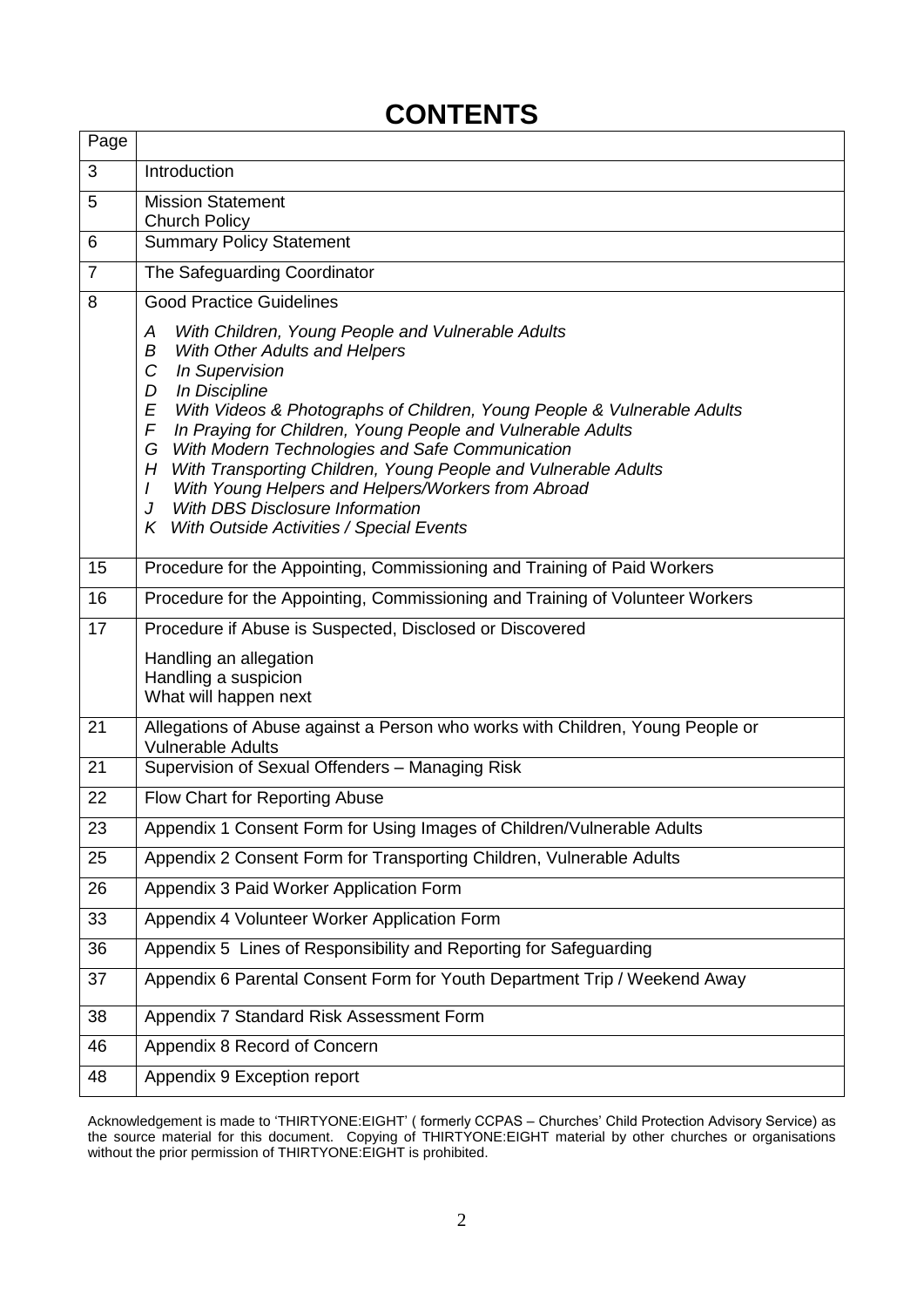## **INTRODUCTION**

This Safeguarding Policy relates to:

CHRISTCHURCH HARPENDEN and all activities involving children, young people and vulnerable adults which are run by the church, irrespective of venue.

4 Vaughan Road Harpenden AL5 4ED Tel: 01582-713031 (Safeguarding Administrator) Email address: [office@christchurchharpenden.org.uk](mailto:office@christchurchharpenden.org.uk)

Meeting on Sunday Morning at: Roundwood Park School Roundwood Park **Harpenden** AL5 3AE

Meeting on Sunday evening at: ChristChurch Harpenden 4 Vaughan Road Harpenden AL5 4ED

**Or** at the United Reformed Church Vaughan Road Harpenden AL5 4ED

CHRISTCHURCH HARPENDEN is affiliated to the Fellowship of Independent Evangelical Churches and to the Evangelical Alliance.

CHRISTCHURCH Harpenden is registered with the Charity Commission – Charity No 1128660.

CHRISTCHURCH HARPENDEN has Public Liability Insurance with Ansvar **Insurance**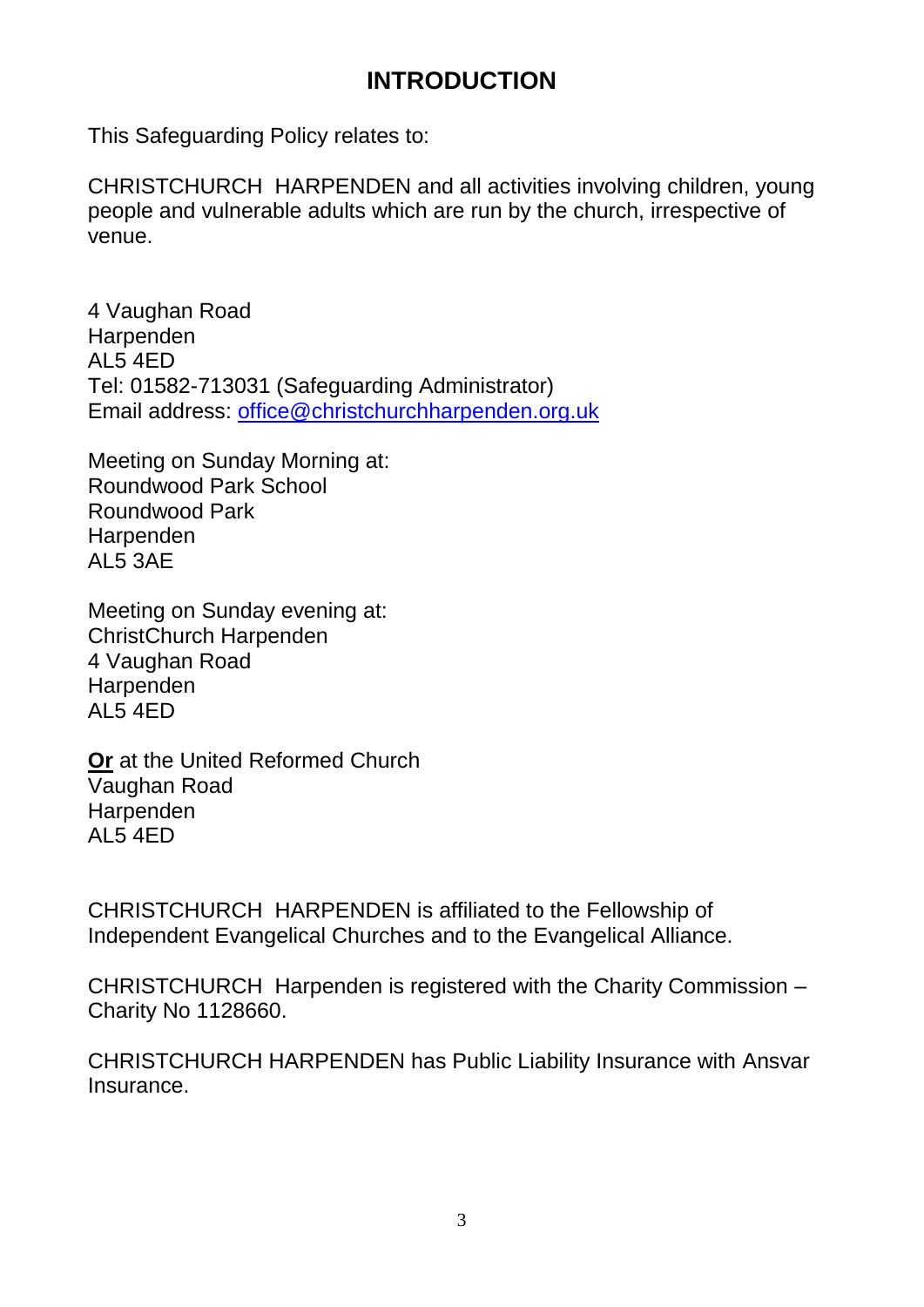#### **This policy is primarily to cover our children and young people's work. It is also applicable to vulnerable adults, who may worship with us in the future**

ChristChurch Harpenden runs a wide range of programmes for children and young people.

Although these groups have different aims and objectives they have a number of features in common and amongst other things, they all seek to:

- Show and teach the young people the truth of the gospel of Jesus as found in the Bible
- Provide the young people with interesting and enjoyable meetings and activities
- Keep parents informed and involve them as far as possible in the activities of the group
- Be responsible in health and safety matters
- Protect the welfare of children, young people, and vulnerable adults by observing the Church's procedures on Safeguarding protection

The purpose of this document is to set out the Church's procedures for safeguarding children, young people and vulnerable adults and to describe what the church and its appointed youth leaders will endeavour to do to protect the welfare of the children, young people and vulnerable adults in Church-linked groups.

Although this document has been written expressly for the purposes of informing members of the church fellowship and its appointed helpers with children's, young people's groups and vulnerable adults it may also be shared with parents and other interested parties. Comments are welcome. In such cases we only ask that the readers remember that the scope of the procedures is limited to safeguarding children, young people and vulnerable adults within a church context.

For the purposes of this document a Vulnerable Adult is defined on a case-by-case basis, based on the mental and physical capacity of the adult and their ability to understand and take evasive action in any given situation. (Some examples might include: an adult with moderate or severe learning disabilities, an adult with dementia resulting in significant memory impairment, an adult with mental problems resulting in a lack of insight, or a significant lack of motivation due to their condition).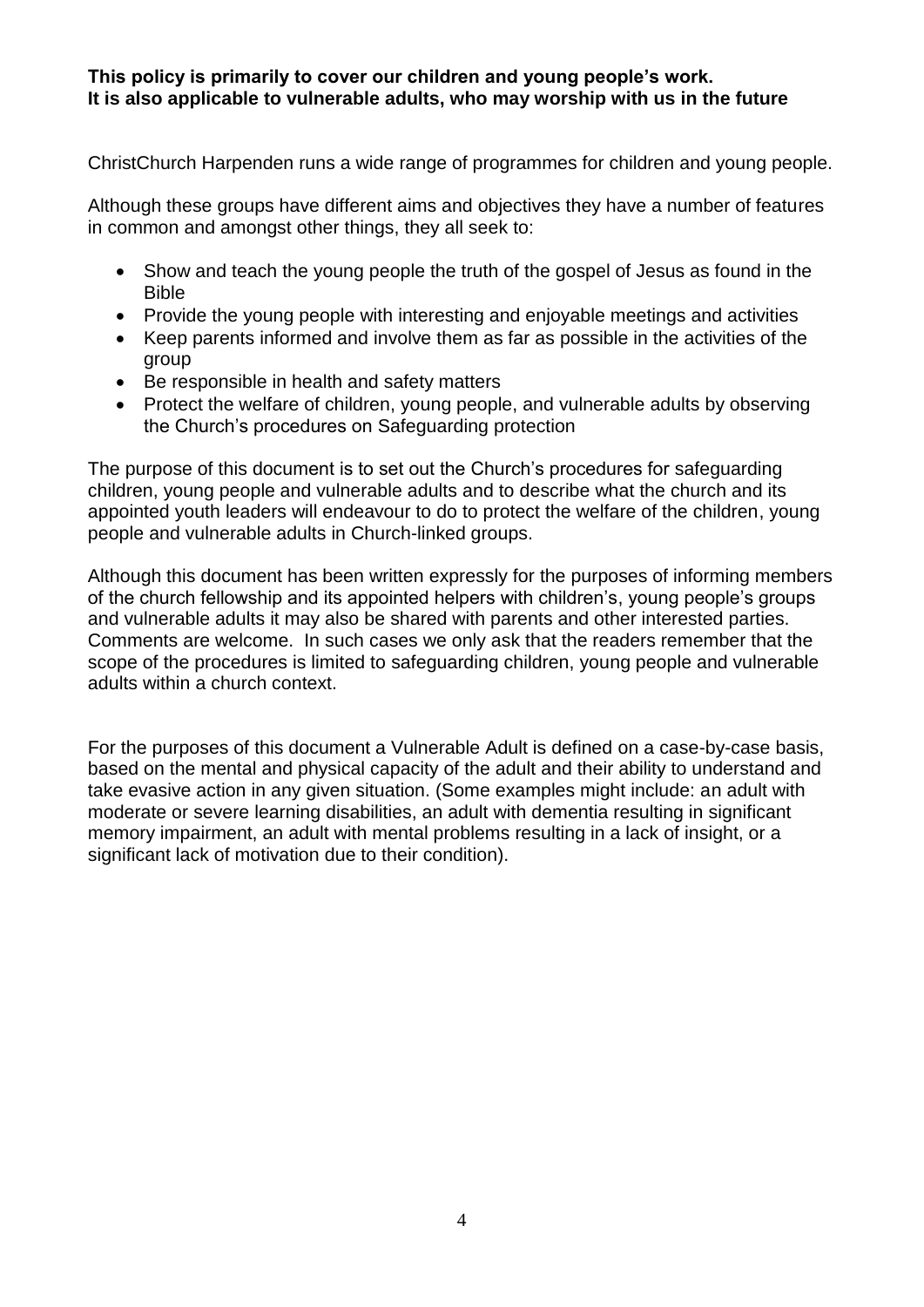## **MISSION STATEMENT**

The Church Leadership of ChristChurch Harpenden recognises the importance of its ministry to children, young people, and vulnerable adults and its responsibility to protect and safeguard the welfare of children, young people and vulnerable adults entrusted to the church's care. As part of its mission, the Church is committed to:

- the safe recruitment, supervision and training of all workers with children, young people and vulnerable adults
- valuing, listening to and respecting children, young people and vulnerable adults as well as promoting their welfare and protection
- adopting a procedure for dealing with concerns about possible abuse
- encouraging and supporting parents/carers
- supporting those affected by abuse
- maintaining good links with the statutory authorities for the care of children, young people and vulnerable adults and other related organisations

## **CHURCH POLICY**

The Church Leadership recognises the need to provide a safe and caring environment for children, young people and vulnerable adults. It also acknowledges that children, young people and vulnerable adults can be the victims of physical, sexual, emotional and spiritual abuse, and neglect. The Church Leadership has therefore adopted the procedures set out in this document. It also recognises the need to build constructive links with statutory and voluntary child and vulnerable adults protection agencies. The Church Leadership agrees not to allow the document to be copied by other organisations.

The Church Leadership is committed to on-going Safeguarding training for all workers and will periodically review the good practice guidelines listed as part of this policy.

It is expected that leaders will not engage in any intimate and/or exclusive relationship with any of the children, young people or vulnerable adults in their care.

The church leadership is committed to offering pastoral care and support to those attending the church who have been affected by abuse, and to working with statutory agencies as appropriate.

Anyone attending the church who, following the usual safeguarding checks, is known to have abused children or vulnerable adults, will not be given a role in work with children, young people or vulnerable adults within the church. Special arrangements will be made for their attendance at church related activities (see page 21 of this document)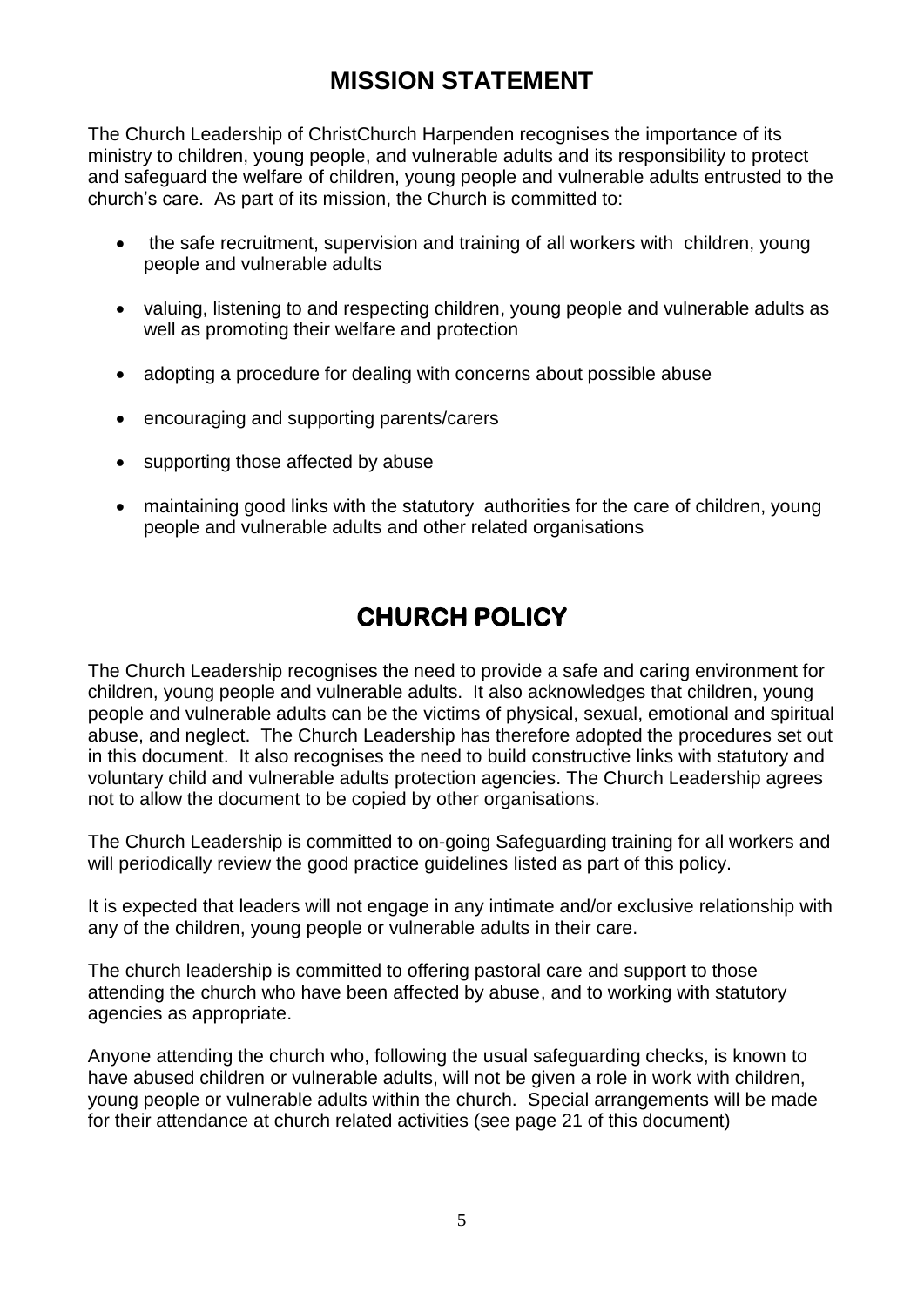## **POLICY STATEMENT ON CHILDREN, YOUNG PEOPLE AND VULNERABLE ADULTS WITHIN THE CHURCH FELLOWSHIP**

This statement was agreed at the Church meeting held on…………………….. (date)

It will be presented annually, usually at the Annual General Meeting of the Church where progress in carrying it out will be monitored.

As members of this Church, we commit ourselves to the nurturing, protection and safeguarding of all, and we recognise that our work with children, young people and vulnerable adults is the responsibility of the whole Church.

- We seek to show and teach the truth of the gospel of Jesus
- We are committed to supporting parents, families and carers
- It is the responsibility of each one of us to prevent the physical, sexual, emotional and spiritual abuse of children, young people and vulnerable adults, and to report any abuse discovered or suspected
- The Church is committed to supporting, resourcing and training those who work with children, young people and vulnerable adults and to providing supervision

The Church has adopted guidelines and procedures based on those published by 'THIRTYONE:EIGHT' in its model safeguarding policy.

- Each worker with children, young people, and vulnerable adults is expected to know the recommendations of the Safeguarding Policy and undertake to observe them and is expected to attend periodic training sessions. Each worker shall have available to them a copy of the ChristChurch Safeguarding Policy booklet.
- As part of our commitment to children, young people and vulnerable adults, the Church has appointed Mr Gerard Van der Westhuyzen to be the Safeguarding Coordinator and Mrs Mandy Evans to be the Deputy Safeguarding Coordinator. Parents are most welcome to discuss any concerns with the Safeguarding Coordinator or Deputy Safeguarding Coordinator at any time
- A copy of this policy can be obtained from the Church Office ( office@christchurchharpenden@org.uk)

The Safeguarding Policy was agreed at the Church meeting held on…………….. (date)

Signed………………………………………………. (Elder)

Signed………………………………………………. (Elder)

Date …………………….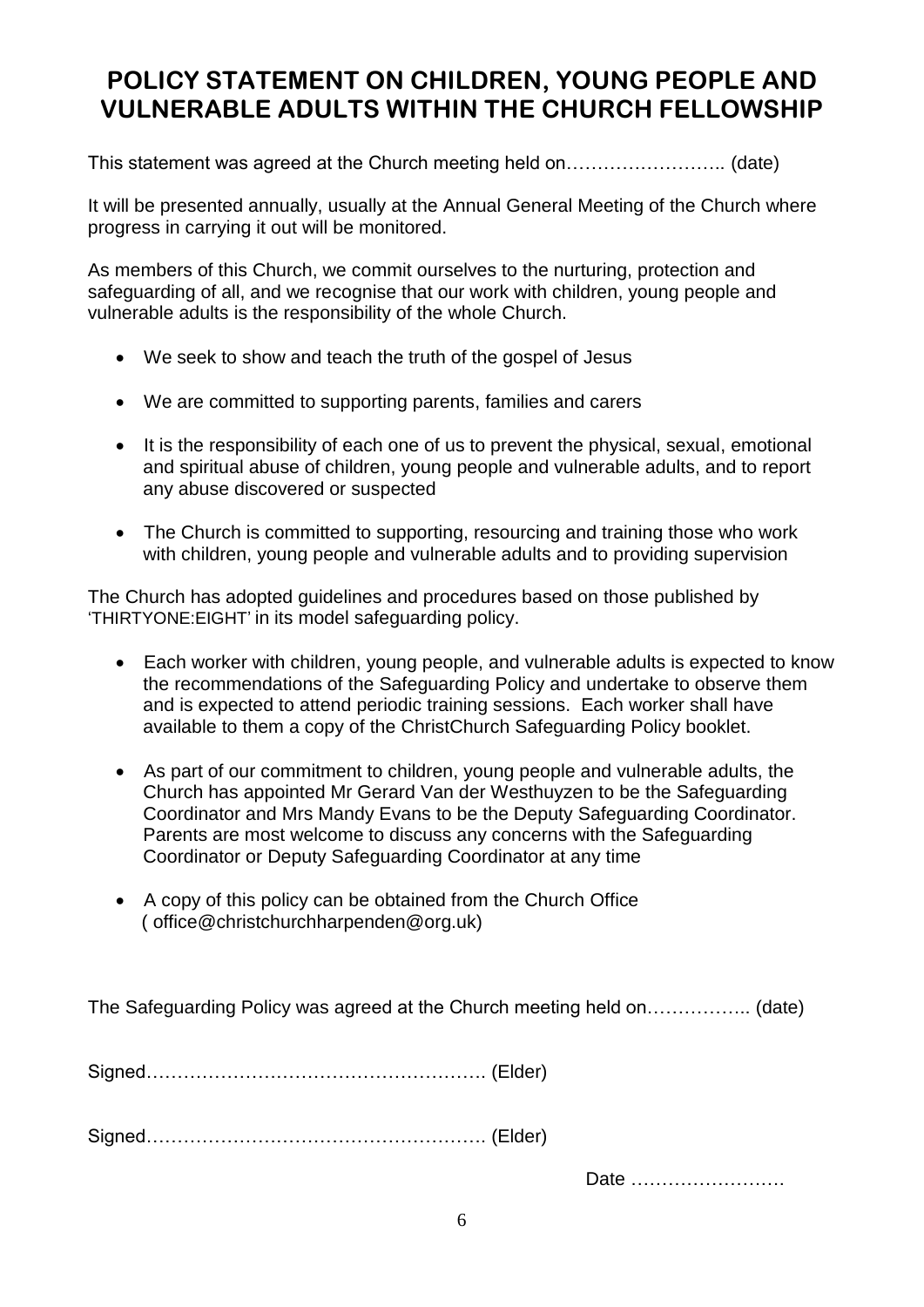## **THE SAFEGUARDING COORDINATOR**

The Safeguarding Coordinator for ChristChurch Harpenden is Mr Gerard Van der Westhuyzen

The Deputy Safeguarding Coordinator for ChristChurch Harpenden is Mrs Mandy Evans.

The role of the Safeguarding Coordinator is:-

- Overseeing the implementation of the Safeguarding policy and ensuring that it is regularly reviewed
- Being aware of local Safeguarding Children Board's (LSCB) procedures
- Establishing contact with local Social Services staff responsible for child and vulnerable adult protection, plus other key agencies and organisations (e.g. 'THIRTYONE:EIGHT')
- Endeavouring to ensure that Safeguarding policies and procedures are followed
- Endeavouring to ensure that Safeguarding is a standing item on agendas at Managing Trustees meetings and Staff meetings
- Maintaining accurate records relating to Safeguarding concerns
- Endeavouring to ensure that workers and leaders receive adequate and ongoing Safeguarding training
- Promoting the needs of children, young people and vulnerable adults within the church and keeping the church leadership and parents informed on good practice
- Being available to staff, volunteers and parents/carers to discuss any safeguarding matters
- Providing an annual Safeguarding report to the Managing Trustees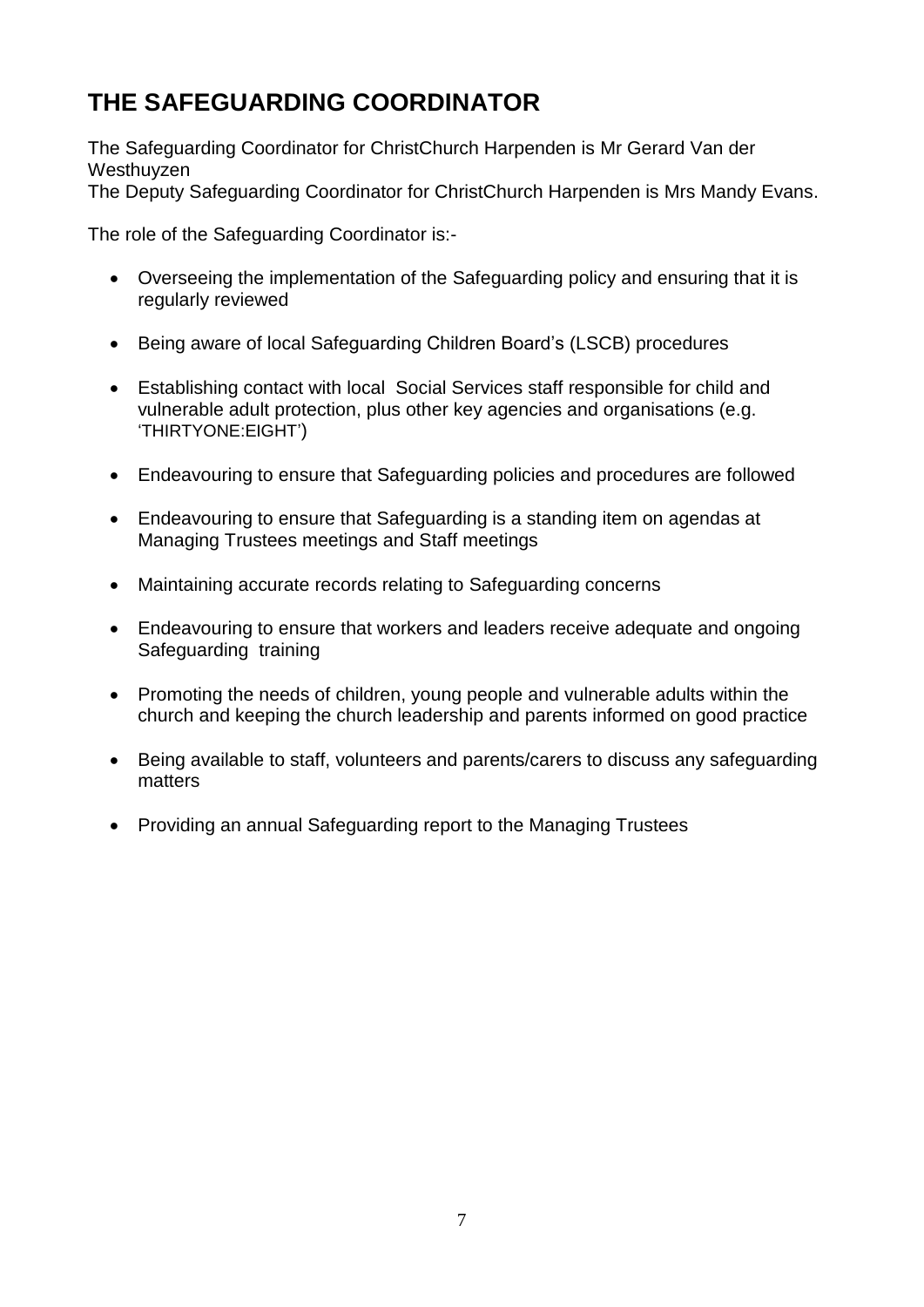## **GOOD PRACTICE GUIDELINES FOR THE PREVENTION OF ABUSE**

## *A. Good Practice with Children, Young People and Vulnerable Adults*

## **1. THE CHURCH SHOULD ENDEAVOUR TO ENSURE THAT:**

- A worker avoids being alone with a child or vulnerable adult where their activity cannot be seen. On Church premises or at any venue where the work with children, young people or vulnerable adults is being carried out, this may mean leaving doors open, or two groups working in the same room
- In a counselling situation with a young person or vulnerable adult, where privacy and confidentiality are important, another adult is expected to know that the interview is taking place and with whom. If possible, another adult should be in the building and the young person or vulnerable adult should know that they are there
- As far as possible, access to the building is safe and well-lit and appropriate security arrangements are in place
- No person under 18 years of age is left in charge of children of any age or of vulnerable adults
- As far as possible, the children, young people, or vulnerable adults attending a group are not left alone
- The only people allowed to lead a children's or vulnerable adults activity are the workers assigned to that group and other adults should not be allowed free access
- Parents and/or carers are kept informed of the nature of the activities carried out in the groups their children or vulnerable adults attend
- Every effort will be made to provide two DBS checked leaders to every group on the understanding that an Exception Report should be made by the group leader if this is not possible on a particular occasion. The group leader will inform the Children's Worker, one of the Youth Leaders or the Safeguarding Coordinator as appropriate, who will enter the details in the Safeguarding Folder - see bullet point below.
- In the case of vulnerable adults, the Safeguarding Co-ordinator or Deputy should be informed of an Exception Report
- A Safeguarding Folder is made available in each children's, young person's and vulnerable adult's group, where accidents and incidents are to be recorded. These folders will be reviewed biannually by the Safeguarding Team.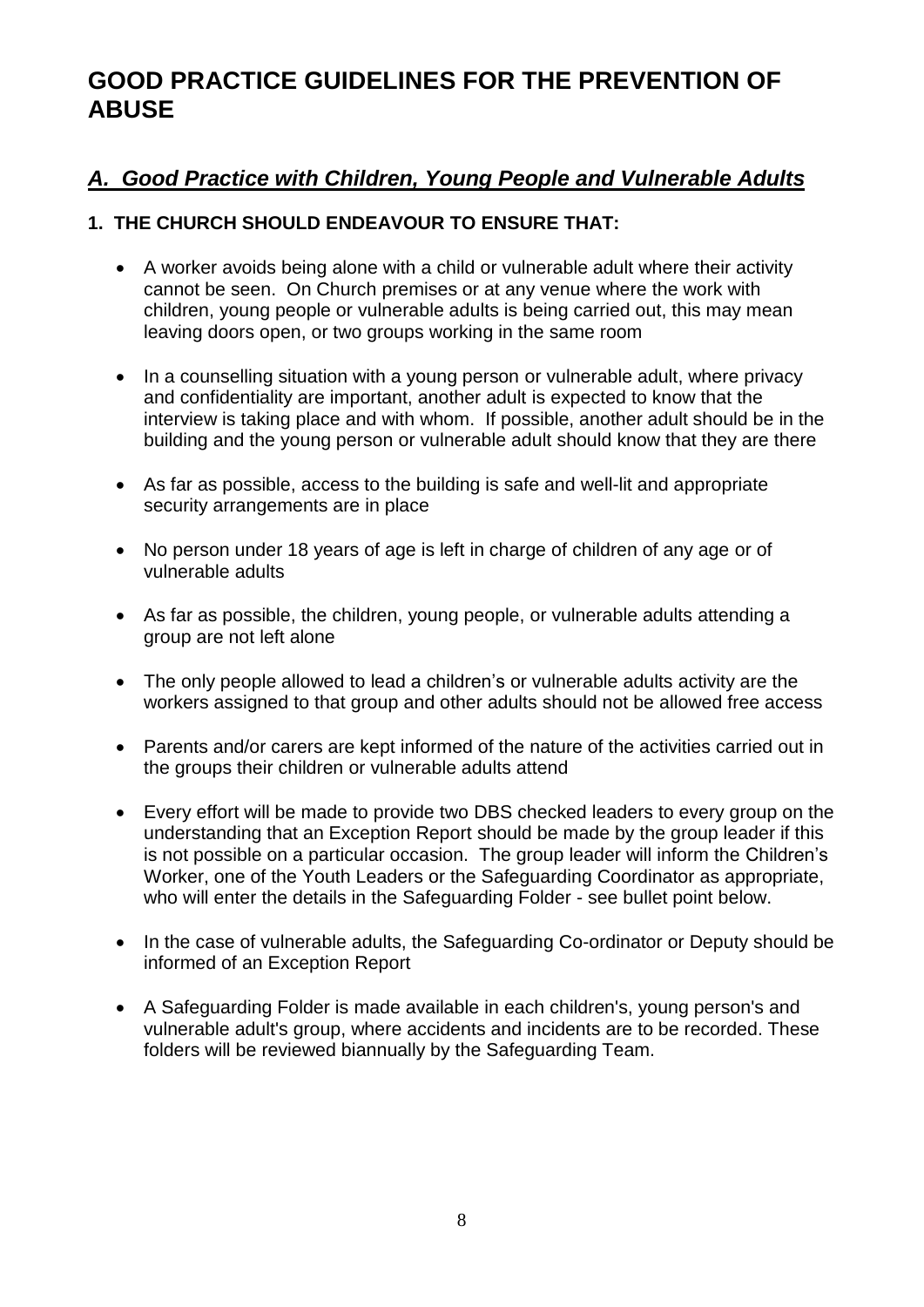## **2. THE WORKER SHOULD ENDEAVOUR TO:**

- Treat all children, young people and vulnerable adults with respect and dignity; watch language, tone of voice, and body language.
- Not engage in any of the following:
	- invading the privacy of the children, young people or vulnerable adults when they are showering or toileting
	- rough, or sexually provocative games
	- any intimate and/or exclusive relationship with any of the children, young people or vulnerable adults in his/her care
	- making sexually suggestive comments about or to a child, young person, or vulnerable adult even in 'fun'
	- inappropriate and intrusive touching of any form
	- any scapegoating, ridiculing or rejecting of a child, young person or vulnerable adult
- Learn to control and discipline children and vulnerable adults as appropriate without using physical punishment (see Good Practice in Discipline on page 10)
- Ensure that the parent or carer is available if leading a group where there is the possibility that children or vulnerable adults might soil their underclothes and need to be washed.
- Ensure that one person who is DBS checked for a regulated activity is present if leading a group where it is likely that children or vulnerable adults will need assistance in the toilet. (NB. Crèche and Little Fishers helpers are all checked for a regulated activity).
- Avoid letting youngsters or vulnerable adults involve them in excessive attentionseeking that is overtly physical or sexual in nature
- Not invite a child, young person or vulnerable adult to their home alone; invite in a group, or ensure that someone else is in the house and make sure that the parents/carers know where the child or vulnerable adult is
- Avoid giving lifts to children, young people or vulnerable adults on their own, other than for short journeys, and if they are alone, ask them to sit in the rear of the car
- Avoid sharing sleeping accommodation with children, young people, or vulnerable adults when on a residential trip
- Endeavour to ensure that a dated register of attendees and leaders in each group is taken and that any accidents or incidents are recorded in the Safeguarding Folder

If, for any reason, these guidelines cannot be fulfilled, an Exception Report should be made in the Safeguarding Folder (See Appendix 9 and section 1 above – eighth & ninth bullet points)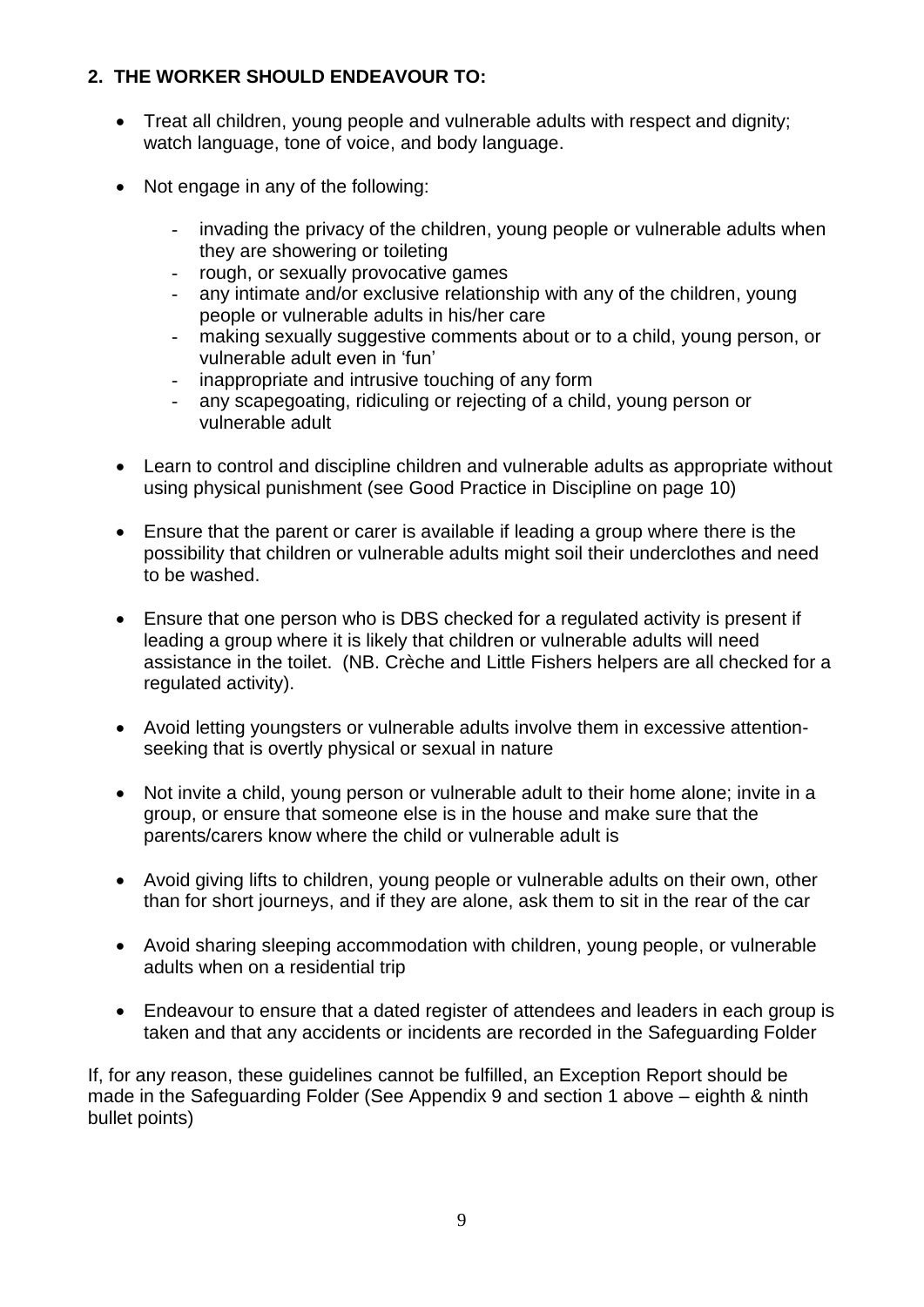## *B. Good Practice With Other Adults and Helpers*

If you see another adult or helper acting in ways which might be misconstrued, be prepared to speak to them or your supervisor about your concerns (See Appendix 5). Leaders should encourage an atmosphere of mutual support and care which allows all workers to be comfortable enough to discuss inappropriate attitudes or behaviour.

Parents/Other Carers - there may be occasions when parents or carers ask if they can stay to watch the group activity.

- Parents/Carers should be encouraged to observe but not take part
- It can be helpful if a parent/carer stays to help the child or vulnerable adult settle in to a group. If, after the settling in period, a parent/carer wishes to stay on a regular basis, consideration should be given to their becoming a helper. They should undertake the same recruitment and selection procedure as any other helper
- Workers should be aware that for some children with special needs, and for vulnerable adults, it may be appropriate for their parent/carer to stay with them for an extended period. This should be considered on an individual basis to help the child or vulnerable adult become fully integrated in to the group/activity

## *C. Good Practice in Supervision*

Any individuals nominated to supervise the leading of groups for children, young people and vulnerable adults will endeavour to:-

- Meet with workers regularly to review and plan the work
- Take or create opportunities for observing work with the children or vulnerable adults and make a brief written record in the Incident and Behaviour Book
- Talk confidentially to the Safeguarding Coordinator if they have any concerns about another worker and their relationship with a child / young person.
- Watch for any child or vulnerable adult receiving exceptional treatment, being highly favoured or treated unduly harshly

## *D. Good Practice in Discipline*

Discipline is the education of a person's character. It includes nurturing, training, instruction, chastisement, verbal rebuke, teaching and encouragement. It brings security, produces character, prepares for life and is an expression of God's love for an individual. (Hebrews 12: 5-12 and Proverbs 22: 6). Workers should observe the following:-

- Ask God for wisdom, discernment and understanding for the children or vulnerable adults in your care
- Work on each individual's positives, do not compare a child or vulnerable adult with another, but encourage and affirm them, giving them responsibility for simple tasks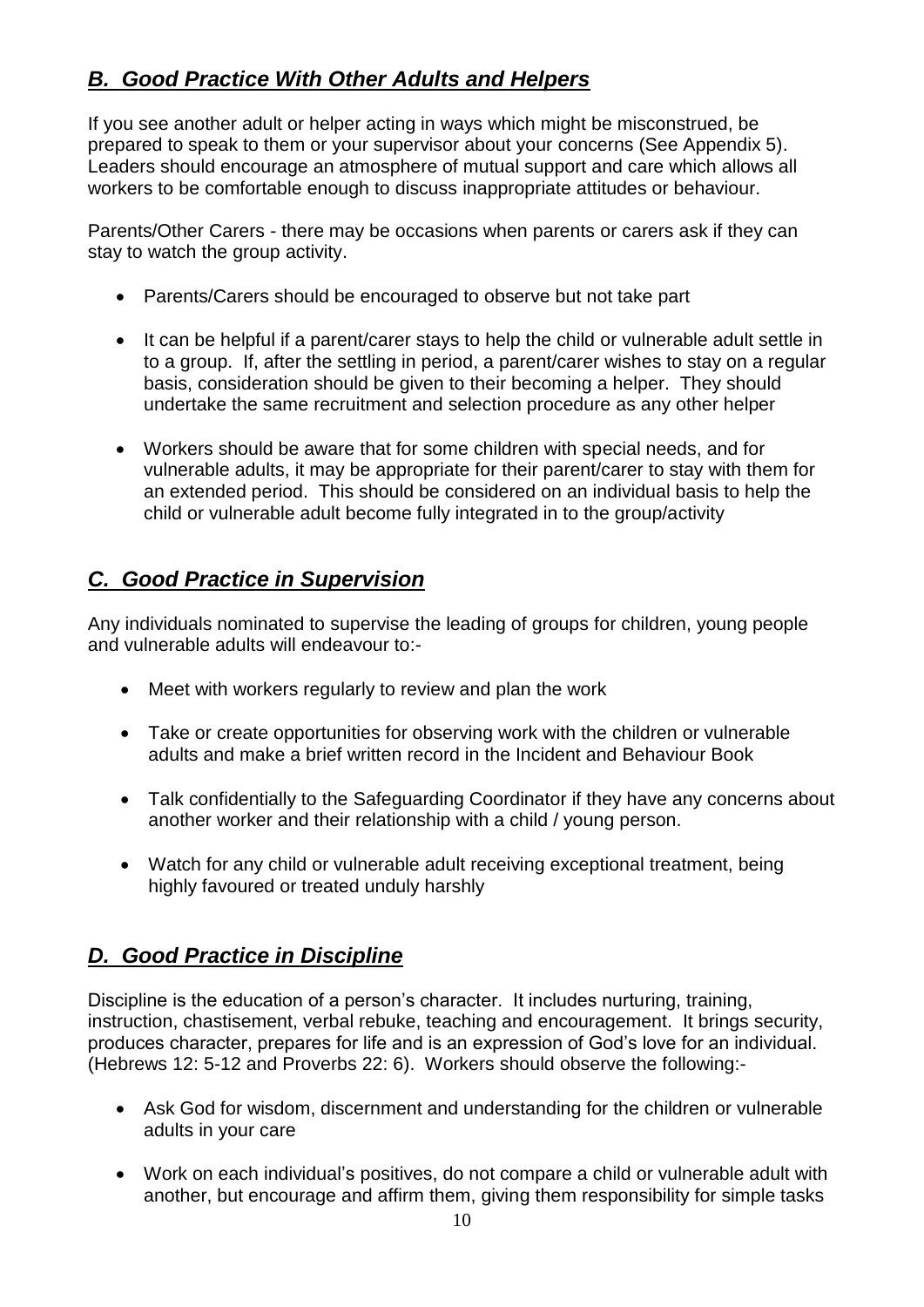- Build healthy relationships with other children and vulnerable adults and be a good role model by setting an example. You can't expect children or vulnerable adults to observe the ground rules if you break them yourself
- Take care to give quieter and well behaved children or vulnerable adults attention and resist allowing demanding children or vulnerable adults to take all your time and energy
- Be consistent in what you say and ensure that other team members/class helpers know what you have said. This avoids manipulation
- NEVER smack or hit a child or vulnerable adult and try not to shout. Change voice tone if necessary
- Discipline out of love, NEVER in anger. (Call on support from other leaders if you feel that you may deal with the situation unwisely because of anger)
- Lay down ground rules e.g. no swearing, racism or calling each other names, respect for property, and make sure the children or vulnerable adults understand what action will be taken if the rules are not kept
- Every child and vulnerable adult is unique and will respond in different ways to different forms of discipline. It follows therefore, that each child and vulnerable adult should be dealt with on an individual basis
- Some children and vulnerable adults have a tendency to be disruptive in a group. Give them a chance, warn them and only separate them from the group if they are disruptive as a last resort
- Have a disruptive child or vulnerable adult sit right in front of you or get a helper to sit next to them
- Be pro-active and encourage helpers to be pro-active rather than waiting to be told to deal with a situation
- Take a disruptive child or vulnerable adult to one side and engage with them, challenging them to change, whilst encouraging their strengths
- Remedial action can be taken against a constantly disruptive child or vulnerable adult and this action should be discussed with the individuals nominated to supervise the leading of groups for children, young people and vulnerable adults.

## *E. Good Practice With Videos and Photographs of Children, Young People or Vulnerable Adults*

Since the introduction of the Data Protection Act in 1998, churches need to be aware of the care that is needed if using photographs, videos and web cams of clearly identifiable people.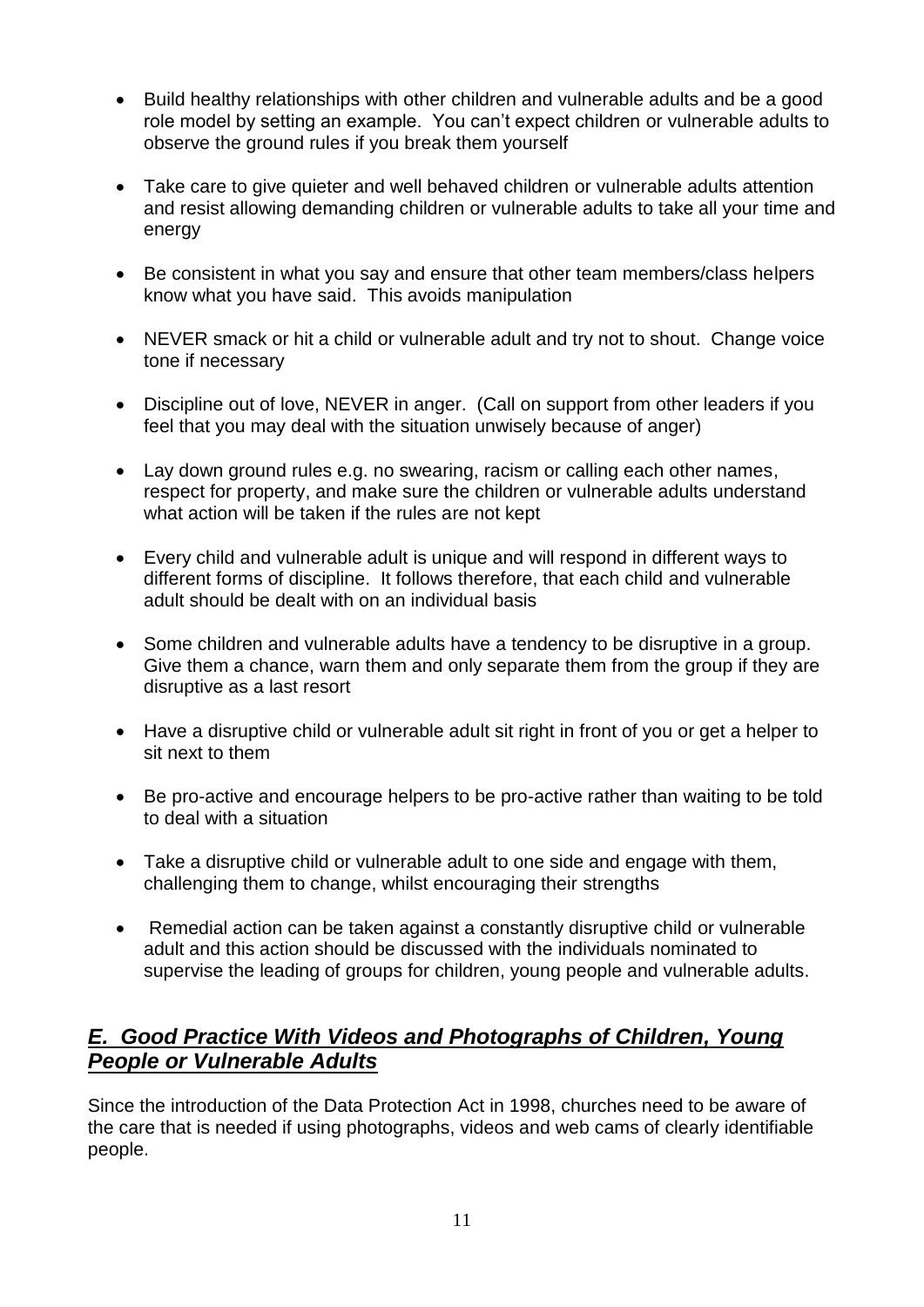- It is expected that permission (verbal or written) should be obtained from all adults, and in the case of children, from parents or responsible adults, who will appear in the photograph, video or web cam image before the photograph is taken or footage recorded (See Consent Form Appendix 1)
- It must be made clear why that person's image is being used, what it will be used for and who might want to look at the pictures
- It is good practice that children and young people under the age of 18 years and vulnerable adults should not be identified by surname or other personal details such as address, telephone or email address
- When using photographs of children, young people and vulnerable adults, it is preferable to use group pictures.
- If images are being taken at an event attended by large crowds, such as a sports event, this is regarded as a public area and permission from a crowd is not necessary
- Written consent should be obtained from parents or carers before publication, reproduction or use on a website. Any images used should appropriately represent the activity or event
- The wish of any child, vulnerable adult or the parent/carer, not to be photographed or videoed will be respected

## *F. Good Practice in Praying with Children, Young People and Vulnerable Adults*

- Prior to praying, ask the child, young person or vulnerable adult's permission
- Wherever and whenever possible pray in an open area where other leaders and/or children/adults are around
- Take all prayer requests seriously
- Be alert to any safeguarding issues and other concerns such as bullying, and inform the Safeguarding Coordinator

## *G. Good Practice with Modern Technologies and Safe Communication*

It is good practice that social networking, text messages, emails and similar methods of one to one communication are used between Youth Workers and children under 18 or between Workers and vulnerable adults for factual information such as times and dates of meetings.

• Social networking sites should be avoided for private, one to one messaging or communication between workers and children under 18 or vulnerable adults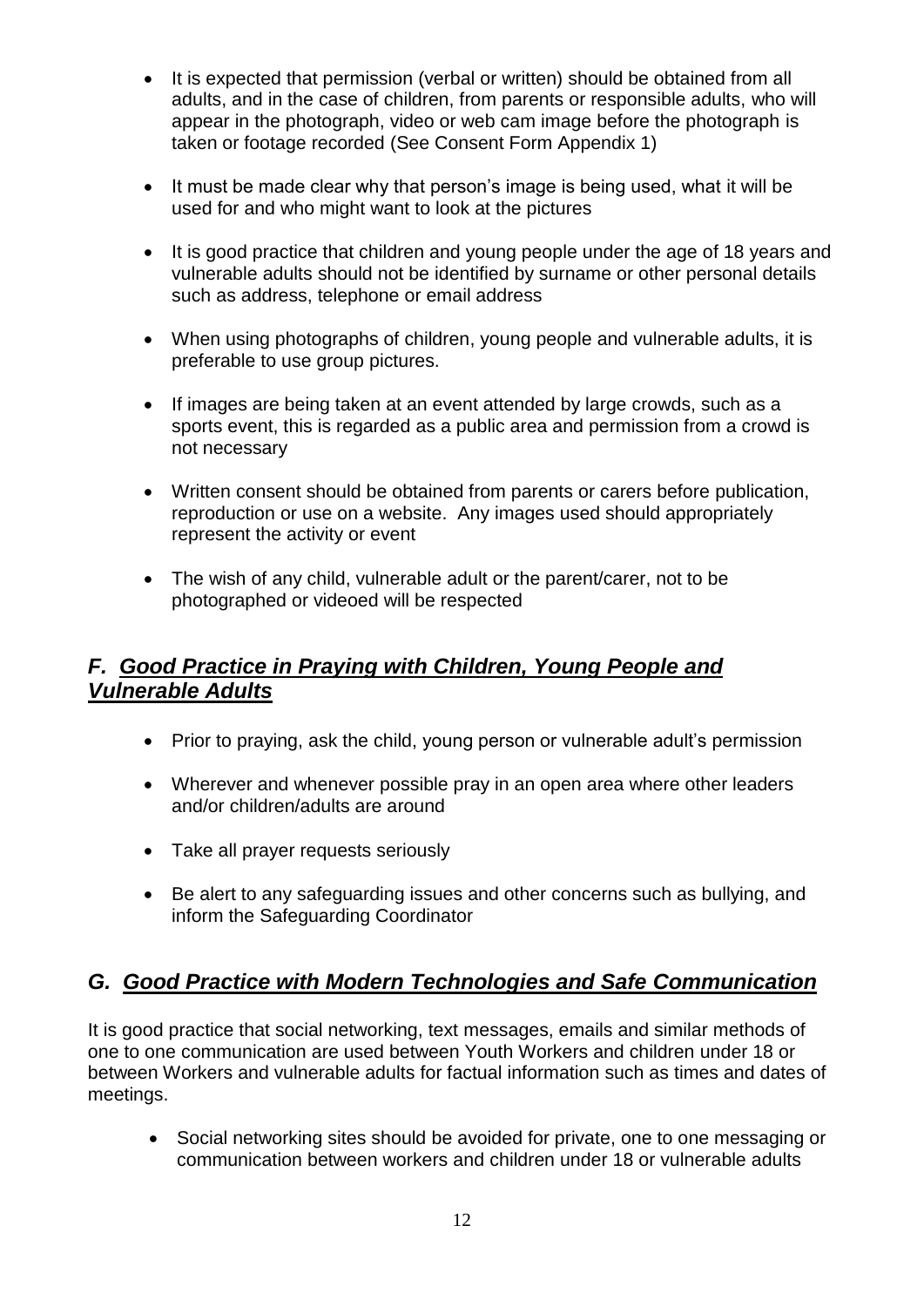- No information should be shared that would not be suitable to be shared with the wider public. If there is a need to communicate with a young person or vulnerable adult using a social networking site then a public forum, for example wall system, should be used.
- Any texts, emails or phone calls that raise obvious concerns should be passed on/shown to the Safeguarding Coordinator.

## *H. Good Practice with Transporting Children, Young People and Vulnerable Adults*

 These good practice guidelines apply to all drivers involved in the transportation of children, young people and vulnerable adults for a church activity. They do not apply to private arrangements made, for example, between parties with parental responsibility.

- It is good practice that only those who have gone through the church recruitment procedures for workers should transport children or vulnerable adults
- It is expected that all drivers should adhere to the Safeguarding Policy
- Consent from parents/carers should be sought for specific day trips or weekends away (See Consent Form Appendix 2 and 6 ) and these journeys should be carried out with the knowledge of the church leadership
- Drivers should avoid unnecessary time alone in a vehicle with a child or vulnerable adult. Consider dropping off the least vulnerable child or vulnerable adult last and plan routes accordingly. If the last child or vulnerable adult wants to talk to a driver about something, use your judgement to explain that it is not convenient to talk there and then but arrange a place and a time when other adults will be around
- Where possible, at collection or dropping off points do not leave children or vulnerable adults alone and check that all persons are collected by an appropriate adult/carer

## *I. Good Practice with Young Helpers and Helpers/Workers from Abroad*

Young people aged 16 and 17 can be used as responsible helpers in ChristChurch. Such helpers should only be responsible to a named worker and should not be left unsupervised with either children or vulnerable adults.

When recruiting workers from abroad, ChristChurch is expected to follow the standard recruitment procedures. ChristChurch will take extra care over the appointment of such workers bearing in mind that the quality of information received from other countries may vary.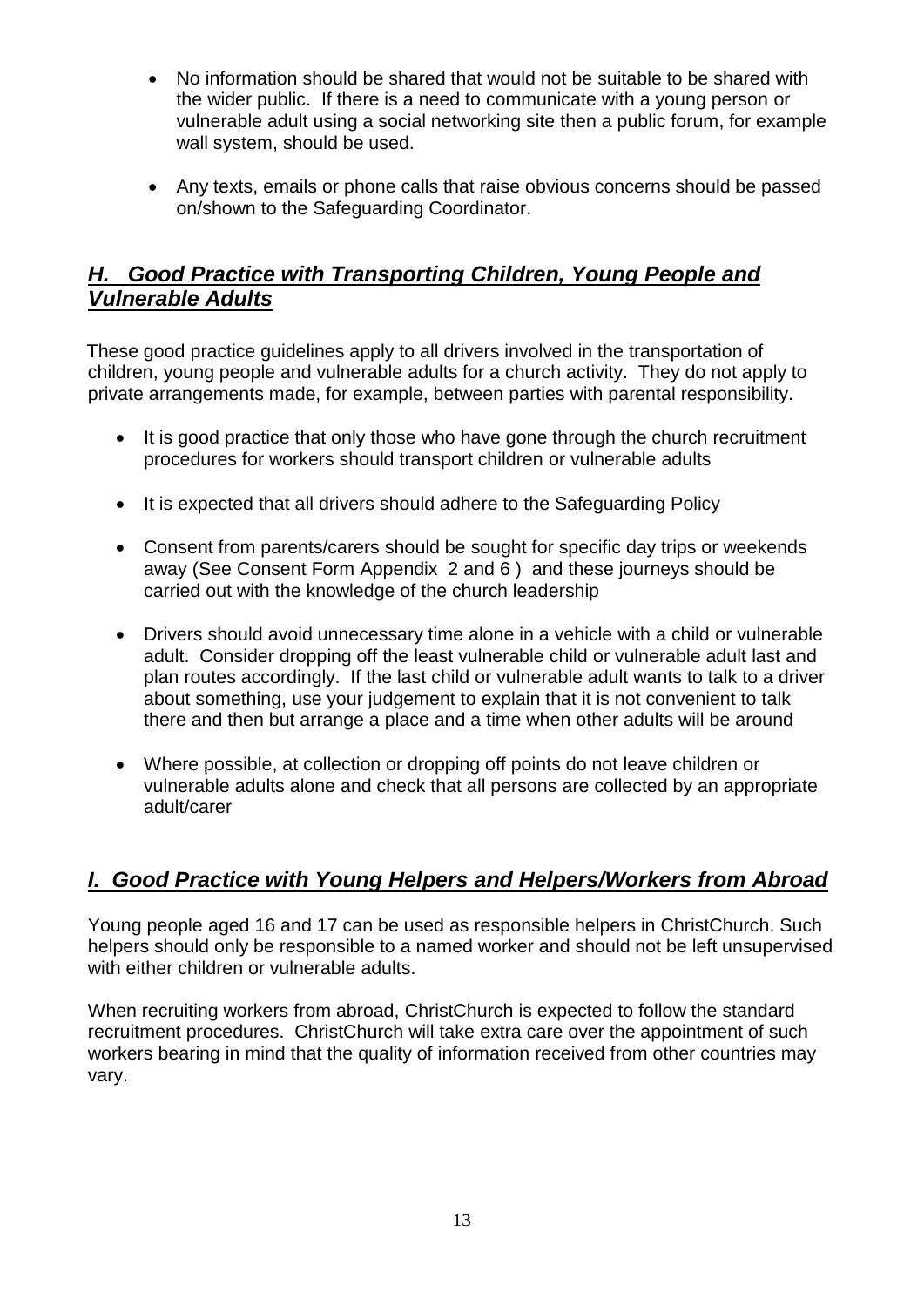## *J. Good Practice with DBS Disclosure Information*

Applications for Enhanced DBS Disclosures are handled by the Lead Recruiter in conjunction with the THIRTYONE:EIGHT Disclosure Service who act on behalf of the Fellowship of Independent Evangelical Churches. ChristChurch Harpenden is a member of both these organisations.

It is the role of the Safeguarding Coordinator to endeavour to ensure that:-

- All paid workers and volunteers aged 18 and above will have an Enhanced DBS prior to starting work with children, young people or vulnerable adults
- Confidentiality is maintained with the documentation being handled
- A DBS Disclosure 'certificate result status' is received via the world wide web (www) from THIRTYONE:EIGHT and will remain on the web for six months. The lead recruiter will make a note of the certificate number and the date of the certificate and this information will be kept indefinitely in a lockable cabinet together with the completed self-declaration forms

Disclosure information is passed only to those who are authorised to receive it, i.e. the Safeguarding Coordinator and / or the Deputy Safeguarding Co-ordinator.

- If a certificate result status implies that the certificate contains information, arrangements must be made to view the applicant's certificate. Any convictions must be reported as soon as possible to the Safeguarding Coordinator who will liaise with the appropriate Elders and make a decision on recruitment.
- All other records and registers relating to the safeguarding of children, young people and vulnerable adults will be stored securely in a lockable cupboard or cabinet and/or on a memory stick and retained indefinitely
- Disclosures will be renewed approximately every five years (except in the case of Managing Trustees, where they will be reviewed approximately every three years)

## *K. Good Practice with Outside Activities /Special Events- Including Weekends Away*

Risk assessments are required to be completed prior to any Special Event. The ChristChurch Standard Risk Assessment form must be used (See Appendix 7) and the following must also be covered:

- Transport choices and methods. Also see section H of this Policy on page 13
- Attendance records are required
- Appropriate overnight accommodation arrangements including age/gender sleeping plans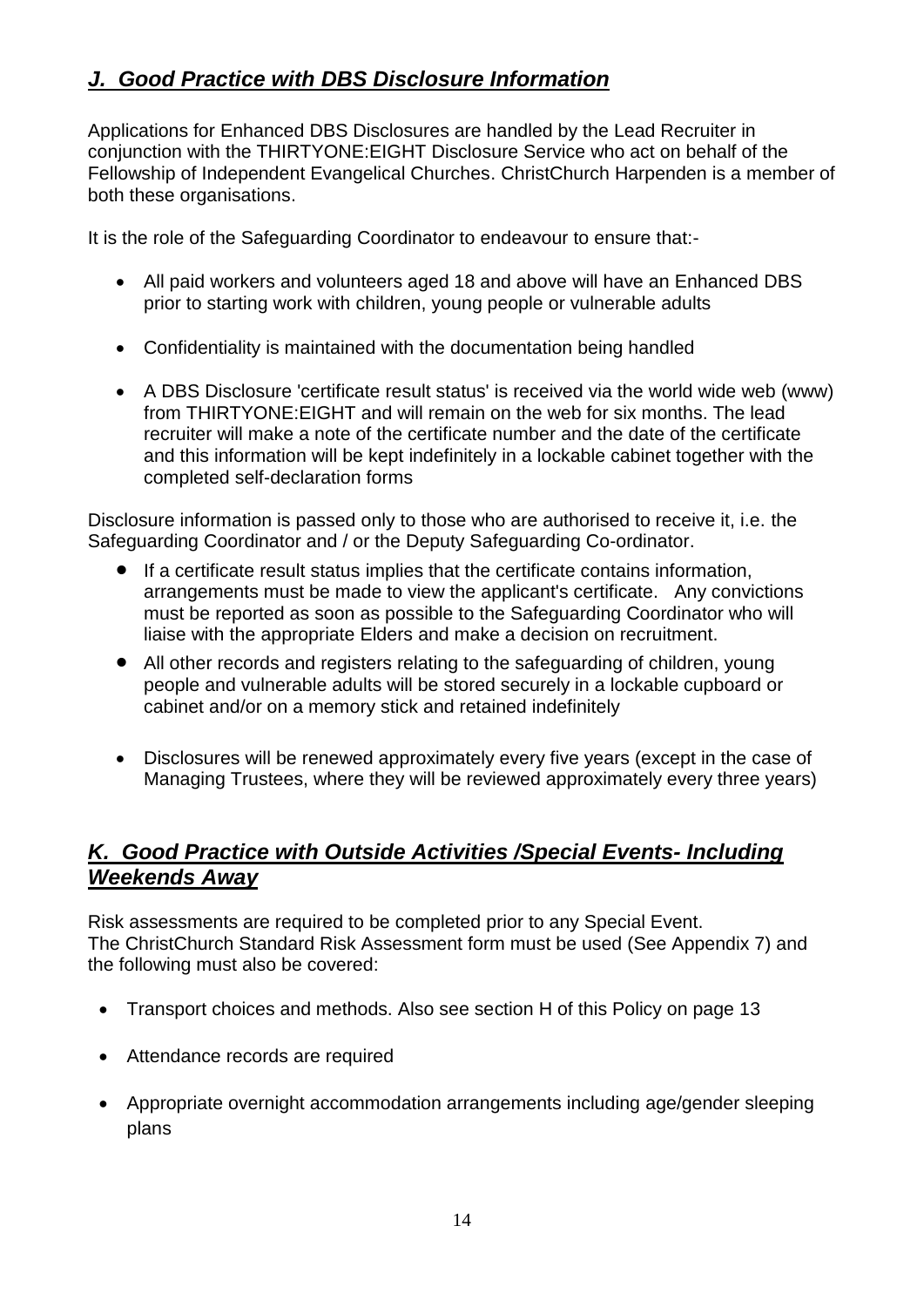## **PROCEDURE FOR THE APPOINTING, COMMISSIONING AND TRAINING OF PAID WORKERS**

All paid staff must make a formal job application for any position involving contact with children and vulnerable adults. Care in the selection process is an outward sign of the church leaders' commitment to the protection of children, young people and vulnerable adults as is the fact the ChristChurch uses the Safer Recruitment guidance and training from THIRTYONE:EIGHT.

#### For all paid appointments:-

An application form must be completed (See Appendix 3) including a clause to state that the applicant agrees to a Disclosure and Barring Service Disclosure check being carried out.

- References will be taken up The application form and the references for youth and children's department appointments will be reviewed by the Senior Minister and two other Elders.
- An interview will take place to explore the applicant's experience of working in the department concerned
- On appointment, the worker will be given a contract which will set out details of their assigned supervisor and lines of accountability to the church leadership. A job description and training requirements will also be provided.
- The worker will be given, and asked to read, the church's Safeguarding Policy and the Good Practice Guidelines, and asked to sign that they have read it at their initial training session. A Policy Summary Booklet will also be provided at the first training session.
- The worker will be briefed on how to handle a situation where a youngster or vulnerable adult discloses or alleges abuse (see pages 17 – 20). Safeguarding training will be made available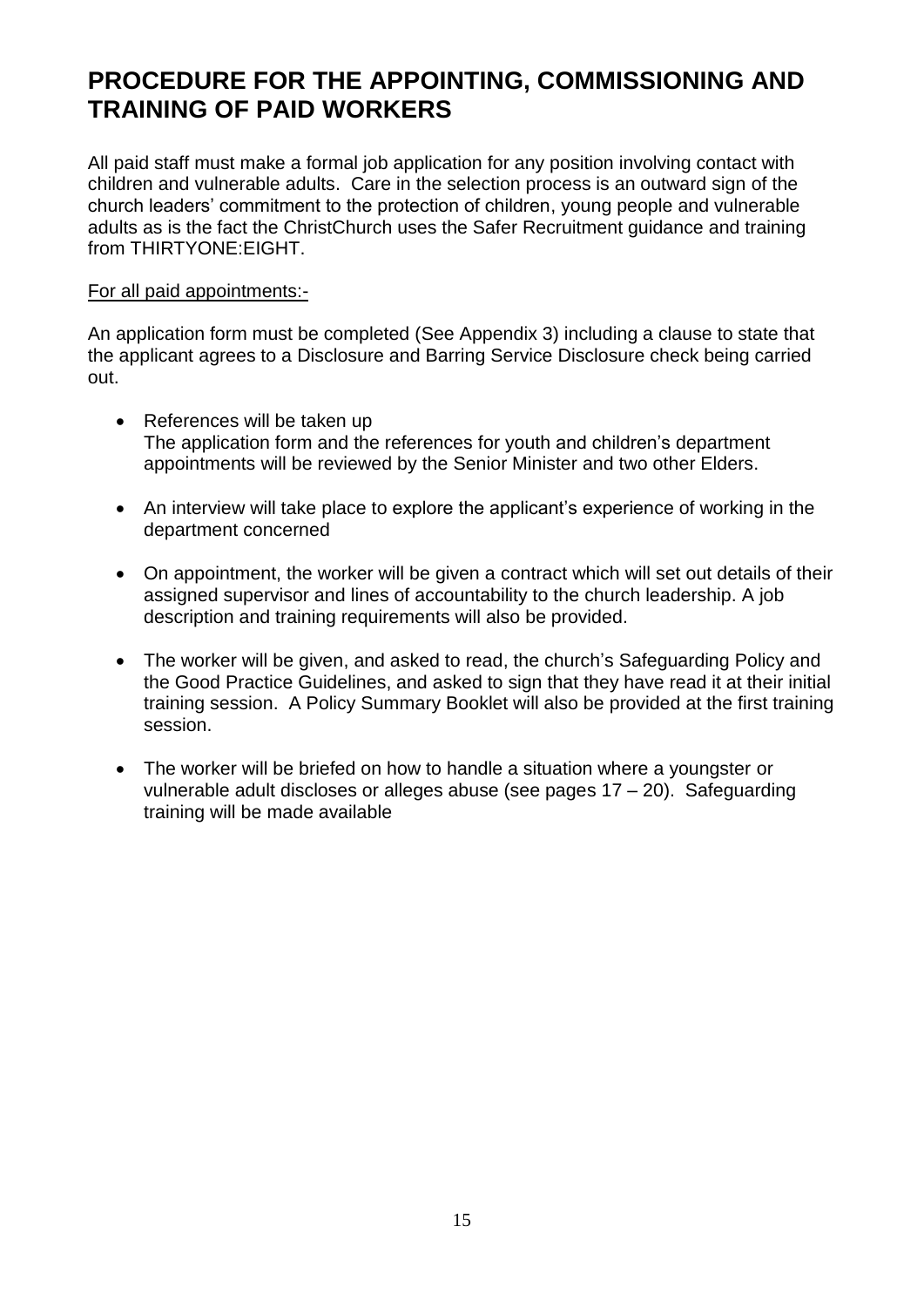## **PROCEDURE FOR THE APPOINTING, COMMISSIONING AND TRAINING OF VOLUNTEER WORKERS**

It is good practice that all new volunteer staff should complete an application form for any position involving contact with children or vulnerable adults (See Appendix 4) and agree to a Disclosure and Barring Service Disclosure check being carried out.

Care in the selection process is an outward sign of the church leaders' commitment to the protection of children, young people, and vulnerable adults.

- References should be considered if the applicant has been known to us for less than twelve months
- The application form and the references are expected to be reviewed by the Lead Recruiter responsible for DBS Disclosure checks
- It is expected that the worker should be given a copy of the Safeguarding booklet and briefed on the church's Safeguarding Policy.
- It is good practice that the worker should be briefed on how to handle a situation where a youngster or vulnerable adult discloses or alleges abuse (see pages 17 – 20). Safeguarding training will be given periodically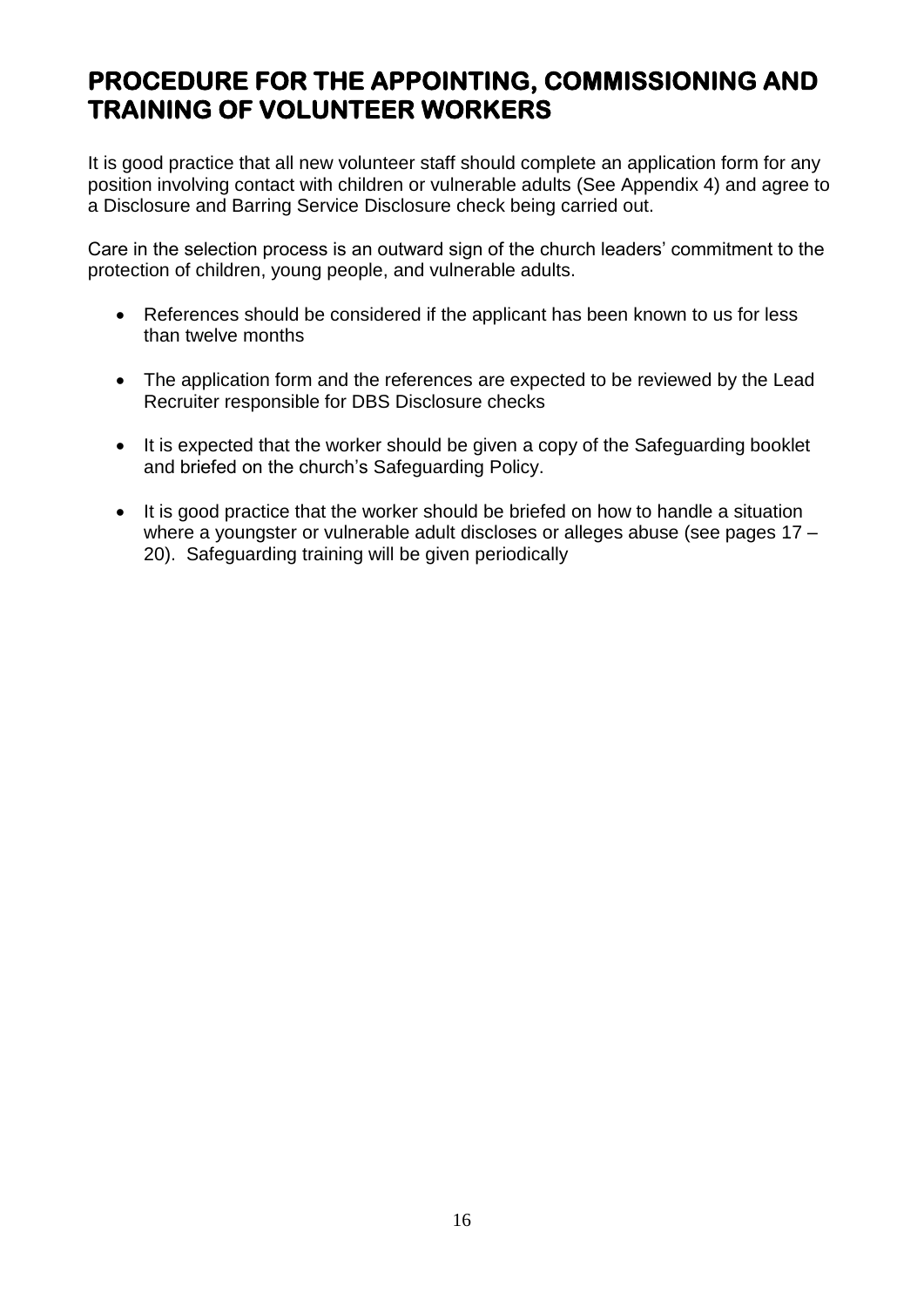## **PROCEDURE IF ABUSE IS SUSPECTED, DISCLOSED OR DISCOVERED**

The church leadership and all its appointed children's, youth and vulnerable adult workers are committed to the protection of children and vulnerable adults from physical, sexual, emotional or spiritual abuse.

In addition, ChristChurch does not condone domestic violence and believes that, in all its forms, domestic violence is unacceptable and is inconsistent and incompatible with the Christian faith and a Christian way of living.

## *Types of Possible Abuse*

#### **PHYSICAL**

The infliction of pain, physical harm or physical injury, which is either caused deliberately, or through lack of care.

#### **SEXUAL**

Forcing or enticing another person to take part in any sexual activities, whether or not they are aware of what is happening (including viewing pornography). In the case of vulnerable adults, they may not truly comprehend, so cannot give informed consent. Where the other party is in a position of trust, power or authority and uses this to override or overcome lack of consent.

#### **EMOTIONAL**

Persistent emotional maltreatment which cause mental distress, for example serious bullying (including cyberbullying). Behaviour that has a harmful effect on emotional health and development.

#### **SPIRITUAL**

Manipulation or coercing someone into thinking, saying or doing things without respecting their right to choose for themselves.

#### **NEGLECT**

Persistent failure to meet basic physical and/or psychological needs. Neglect may include the failure to provide adequate food, clothing, shelter, supervision, medical treatment or response to emotional needs.

## *Signs of Possible Abuse*

### **PHYSICAL ABUSE**

Any injuries not consistent with the explanation given for them

Injuries that occur to the body in places which are not normally exposed to falls, rough games, etc.

Injuries that have not received medical attention

Reluctance to change for, or participate in, games or swimming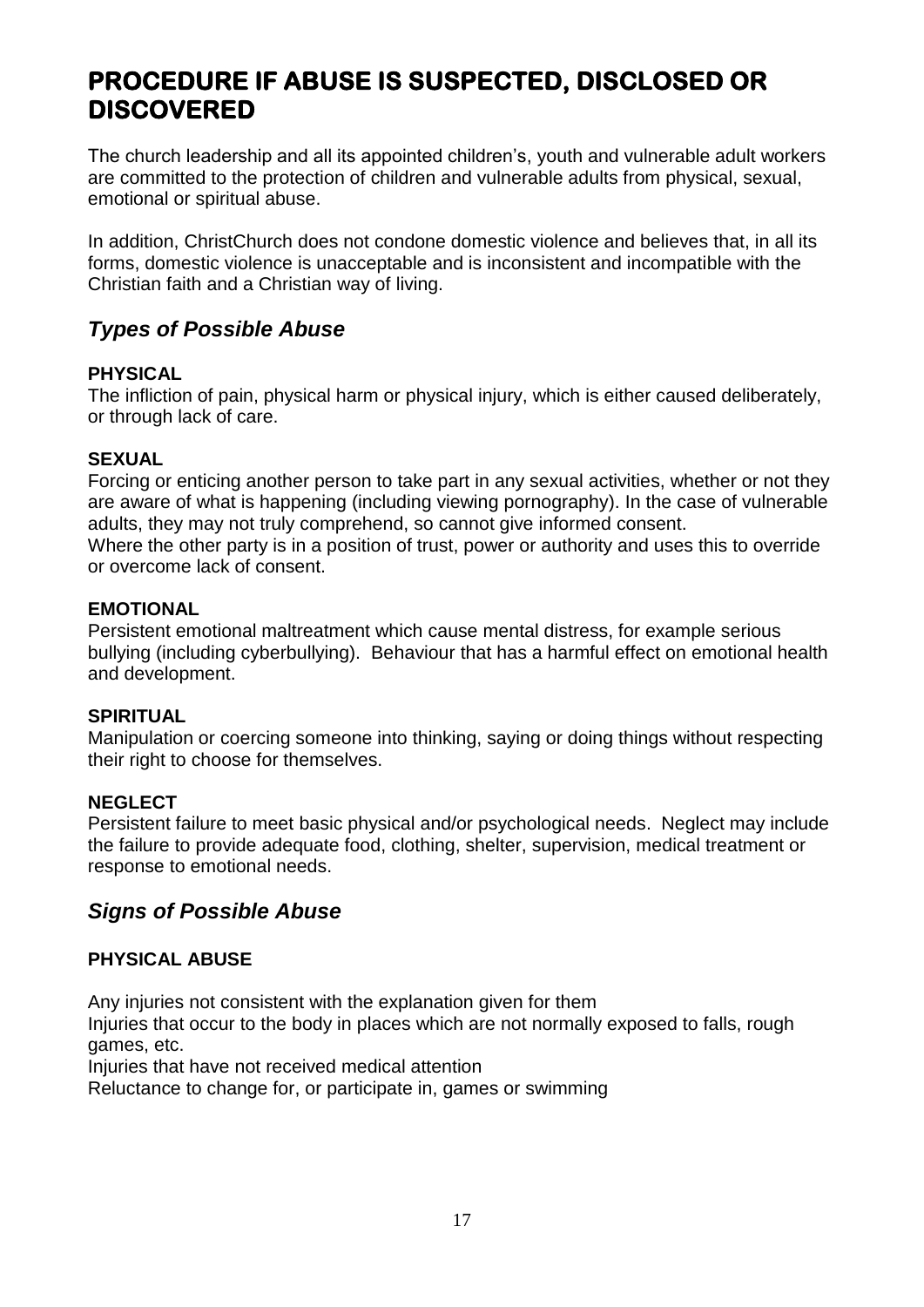## **SEXUAL ABUSE**

Any allegations made concerning sexual abuse Excessive preoccupation with sexual matters and detailed knowledge of adult sexual behaviour.

A person who regularly engages in age-inappropriate sexual play Sexual activity through words, play or drawing

A child who is sexually provocative or seductive with adults

Severe sleep disturbances with fears, phobias, vivid dreams or nightmares, sometimes with overt or veiled sexual connotations

Inappropriate bed-sharing arrangements at home

### **EMOTIONAL ABUSE**

Changes or regression in mood or behaviour, particularly where a child person withdraws or becomes clingy. Depression/aggression, extreme anxiety. Obsessions, phobias, or unexplained paranoia Sudden under-achievement or lack of concentration Fearful, flinching or frightened of making choices or expressing wishes Attention-seeking behaviour Persistent tiredness Running away/stealing/lying/self-harm

### **SPIRITUAL ABUSE**

Extreme fear and absolute obedience An obsession with following the abusers every command to the detriment of personal health eg going without food and/or sleep

### **NEGLECT**

Under-nourishment, failure to grow, constant hunger, stealing or gorging on food. Health and other needs not being met.

Children being out late at night or being home alone for extended periods.

## **Handling an Allegation -** *What To Do If A Person Tells You About Abuse*

The following is a summary only, for reference. It is not a substitute for training.

- Above all listen, listen, listen. Keep calm, try not to display shock.
- If necessary take the person to a place out of ear shot but not out of sight.
- Look at the person directly
- Accept what the person says (however unlikely it may sound). Reassure them that they are right to speak about it.
- Be aware that the person might have been threatened or bribed not to tell
- Do not communicate blame
- Do not press for information if the person decides not to tell you after all, then accept that and let them know that you are always ready to listen
- Let them know what you are going to do next, who you are going to tell and why, and roughly what will happen. Never promise confidentiality. Be honest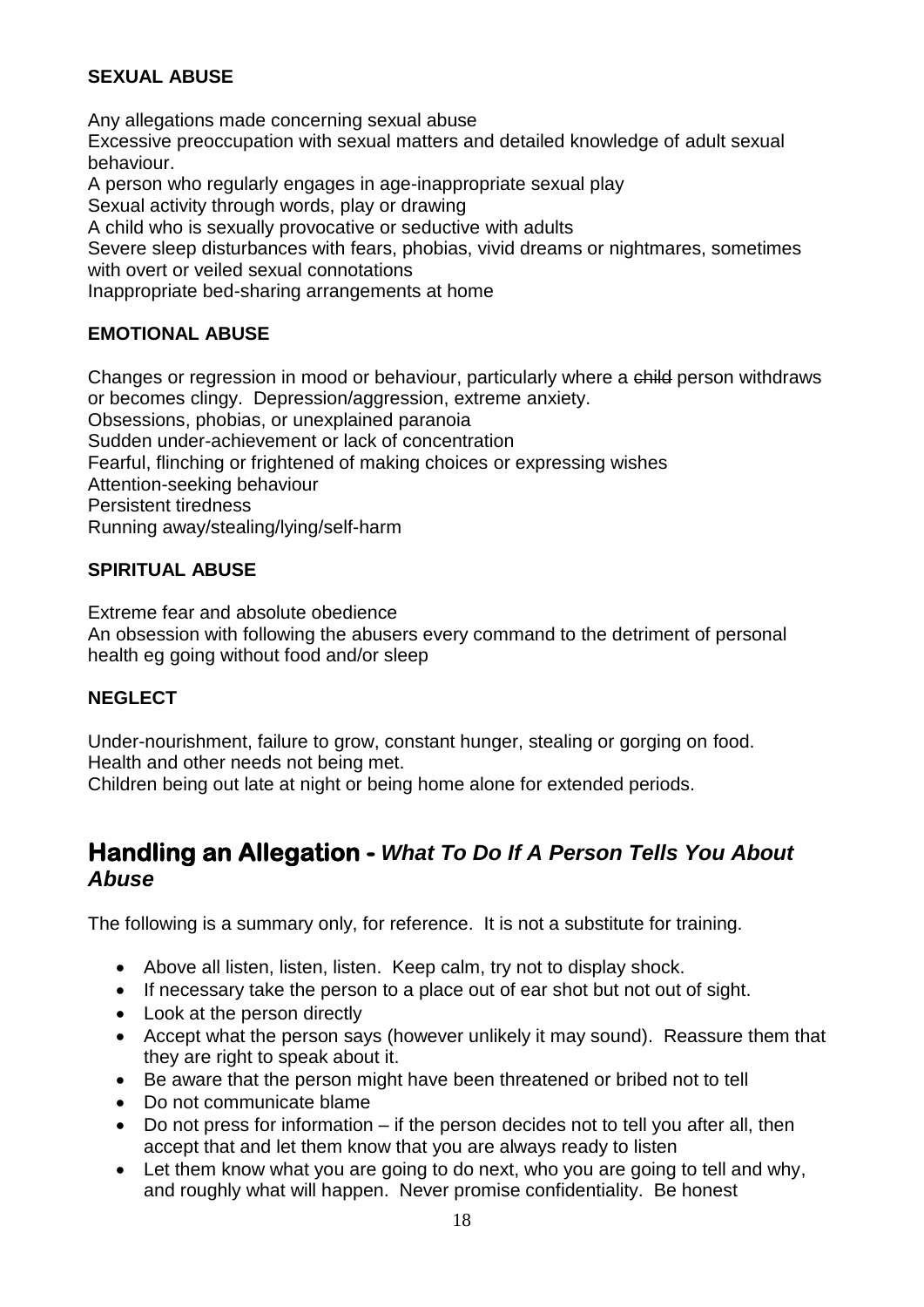- Finish on a positive note
- As soon as possible afterwards, make handwritten notes of exactly what the person said and the date and time, what you said in reply and what was happening immediately before the person spoke to you, and who else was present.
- Keep all hand-written notes, even if subsequently typed. (Notes should be given to the Safeguarding Coordinator who will store them securely.)
- Inform the Safeguarding Coordinator as soon as possible and within 24 hours.
- Allegations must not be discussed with anyone other than the Safeguarding Coordinator.
- The Safeguarding Coordinator or Deputy Safeguarding Coordinator will reassure the person receiving the concern and make appropriate arrangements for pastoral support should this be required.
- Do not confront the individual and do not carry out your own investigation.

## **Handling a Suspicion** *- What To Do If You Are Concerned That a Person May Be Being Abused*

If you have any concerns or suspect any form of abuse or neglect these must be reported as soon as possible by phone to the Safeguarding Coordinator or Deputy Safeguarding Coordinator.

Your concerns or suspicions need to be put in writing, using the Record of Concern form (See Appendix 8) with as much specific details as possible – dates / times / detailed observations / specific concerns and the document should be signed and dated. Your notes will be stored securely and kept indefinitely.

Abuse often happens over a period of time, rather than being a one-off event, so your evidence whilst seemingly insignificant, may be part of a bigger picture which will put a stop to the abuse.

The Safeguarding Coordinator will take your concern seriously. They will gather evidence to give a fuller picture, then contact THIRTYONE:EIGHT and follow the advice that they give.

### **NEVER do nothing!**

## **What Will Happen Next?**

After suspicion has been aroused or a child, young person or vulnerable adult has spoken to a worker and the worker has made notes he/she should do the following:

- Report concerns as soon as possible to Gerard Van der Westhuyzen, the Safeguarding Coordinator who is nominated by the Church Leadership to act on their behalf in dealing with the allegation or suspicion of neglect or abuse, including referring the matter on to the statutory authorities.
- The role of the Safeguarding Coordinator/Deputy Coordinator is to collate and clarify the precise details of the allegation or suspicion and to pass this on to statutory agencies who have a legal duty to investigate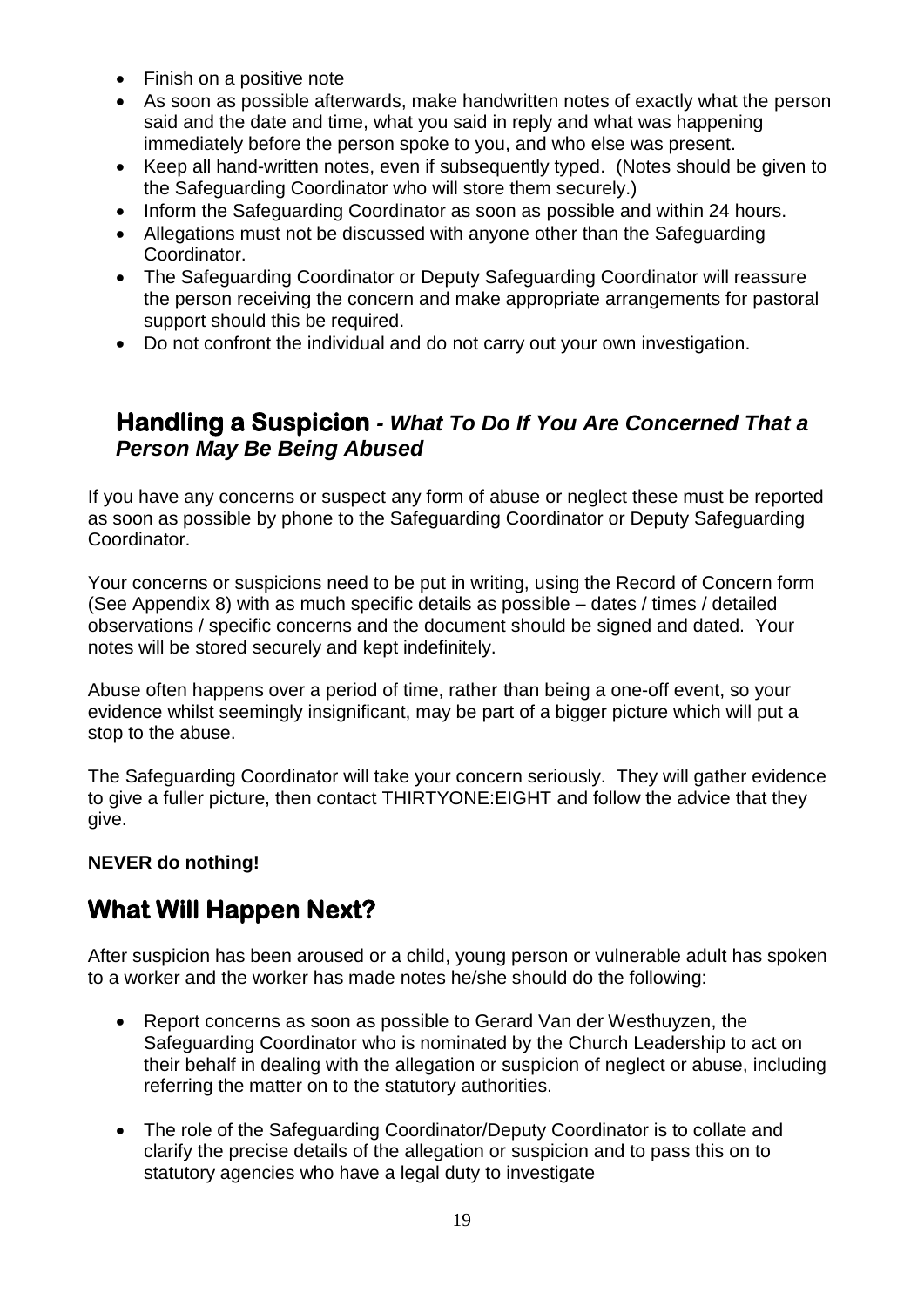- The Coordinator may also be required by the conditions of the church insurance policy to immediately inform the insurance company
- In the absence of the Safeguarding Coordinator, or if the suspicions should involve the Coordinator, then the report should be made to Mrs Mandy Evans, the Deputy Safeguarding Coordinator.
- The church leadership will support the Coordinator/Deputy Coordinator in their role, and accept that any information they may have in their possession will be shared in a strictly limited way on a need-to-know basis
- If the suspicions should involve both the Coordinator and the Deputy Coordinator then the report should be made to no less than two Elders. Initially contact Haydn Williams, the safeguarding elder and Mark Laughlan the senior elder.
- It is, of course, the right of any individual as a citizen to make a direct referral to the child protection agencies or seek advice from THIRTYONE:EIGHT, although the church leadership hope that members of the church will use the procedure outlined above. However, should the individual with the concern feel that the issue has not been dealt with appropriately; they are free to contact an outside agency direct. In making this statement the church leaders have demonstrated the commitment of the church to effective child and vulnerable adult protection

If required, further advice is available from:-

THIRTYONE:EIGHT PO Box 133, Swanley, Kent, BR8 7UQ Tel: 0303 003 111

OR

Local Safeguarding Children Board (LSCH) Children Services - 0300 123 4043 (free phone) Local Safeguarding Adult Board (LSAB) Vulnerable adult - 0300 123 4042 (free phone)

Customer Service Centre is a specialist call centre open 24 hours a day with trained staff who know about the services that are available to offer and who can help.

Hertfordshire Police – 01707 354000 or 101

The Police should be called only if immediate danger to the child or vulnerable adult is suspected.

## **THIS PROCEDURE MUST BE READ IN CONJUCTION WITH THE FLOW CHART ON PAGE 22**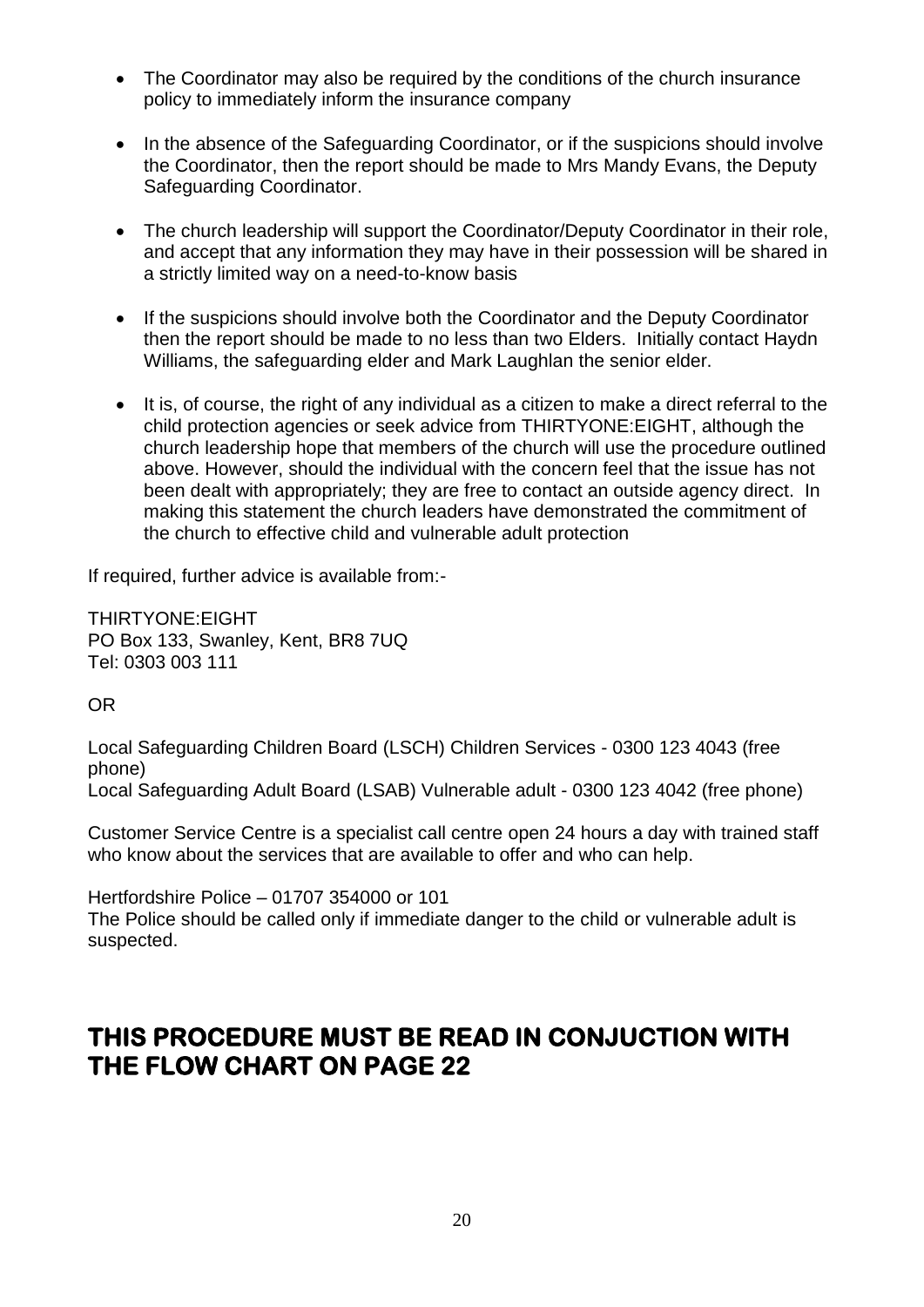## **ALLEGATIONS OF ABUSE AGAINST A PERSON WHO WORKS WITH CHILDREN, YOUNG PEOPLE OR VULNERABLE ADULTS**

If there is a suspicion or an accusation is made against a worker (whether a volunteer or paid member of staff), contact the Safeguarding Coordinator immediately who will take appropriate action. They will contact THIRTYONE:EIGHT and follow the advice that they give and/or contact the Local Safeguarding Board/Police as appropriate.

## **SUPERVISION OF SEXUAL OFFENDERS – MANAGING RISK**

A sexual offender is someone who has committed sexual offences against either children or adults. Sexual offenders often display addictive or repetitive behaviour towards children. For this reason, however repentant a sexual offender may appear to be, there are no cast-iron guarantees that they will not reoffend. Even if the offender has undergone treatment or received prayer ministry, they should not be assumed to be safe.

In the event that a sexual offender wishes to attend ChristChurch Harpenden, a careful assessment will be made to determine whether ChristChurch can safely and adequately work with the person. We will seek the help of police and probation in carrying out risk assessments which will consider the details of offending and subsequent behaviour and attitudes. It may be that some people will be just too risky for our church, given the number of children and young people who attend. In this case the person will be helped to find another fellowship where the risk to children can be more easily managed.

If it is felt that we can accommodate the person, then a Support and Accountability Group would be set up. This would be a group of people who would share any necessary chaperoning and monitoring of the offender in church and also provide a context in which the person can address and be supported through the issues they face in life.

We will contact THIRTYONE:EIGHT and follow the advice that they give. Their document Help-Sexual Offenders and Church Attendance is a good starting point.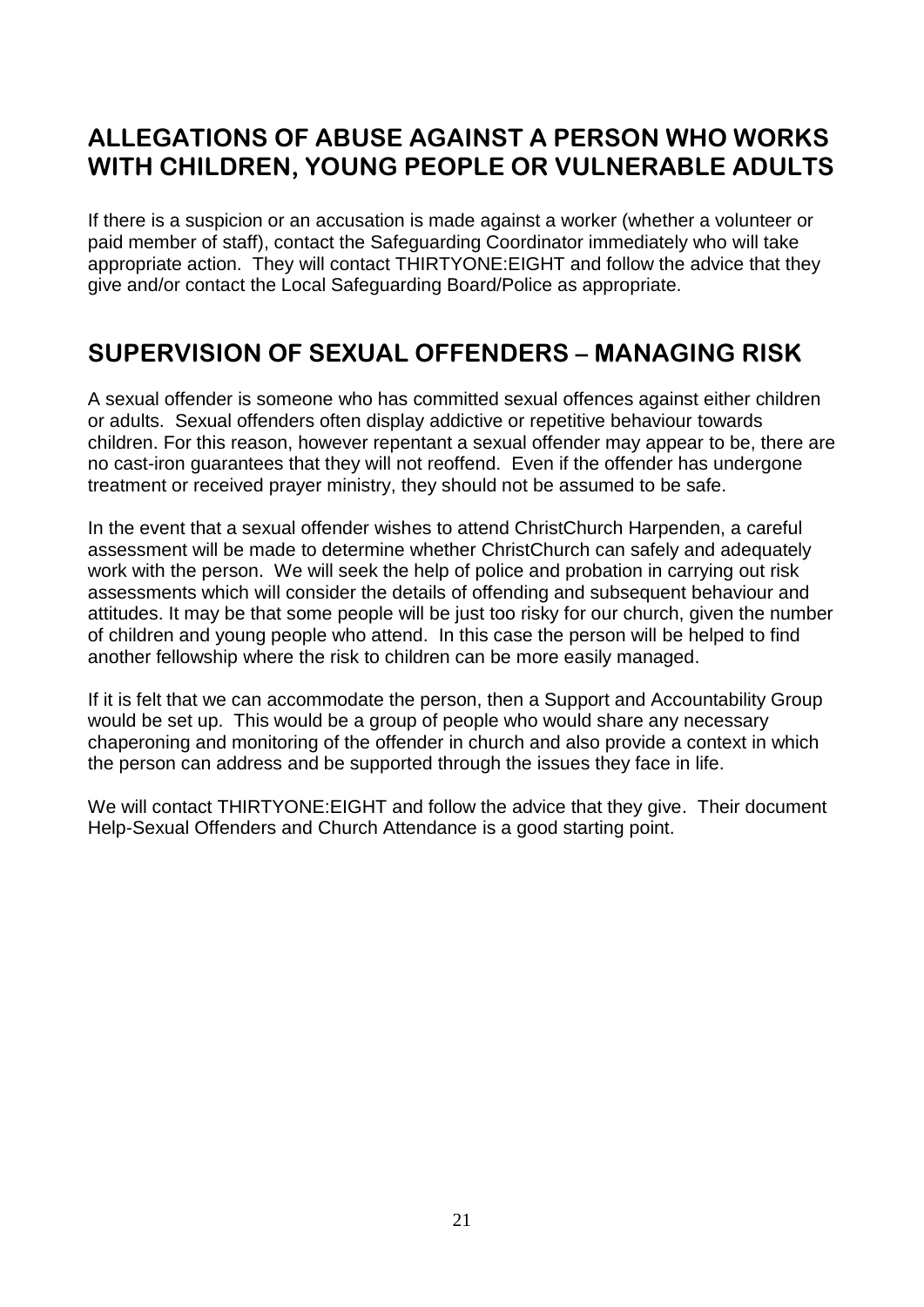## **FLOW CHART FOR ACTION IN REPORTING ABUSE**

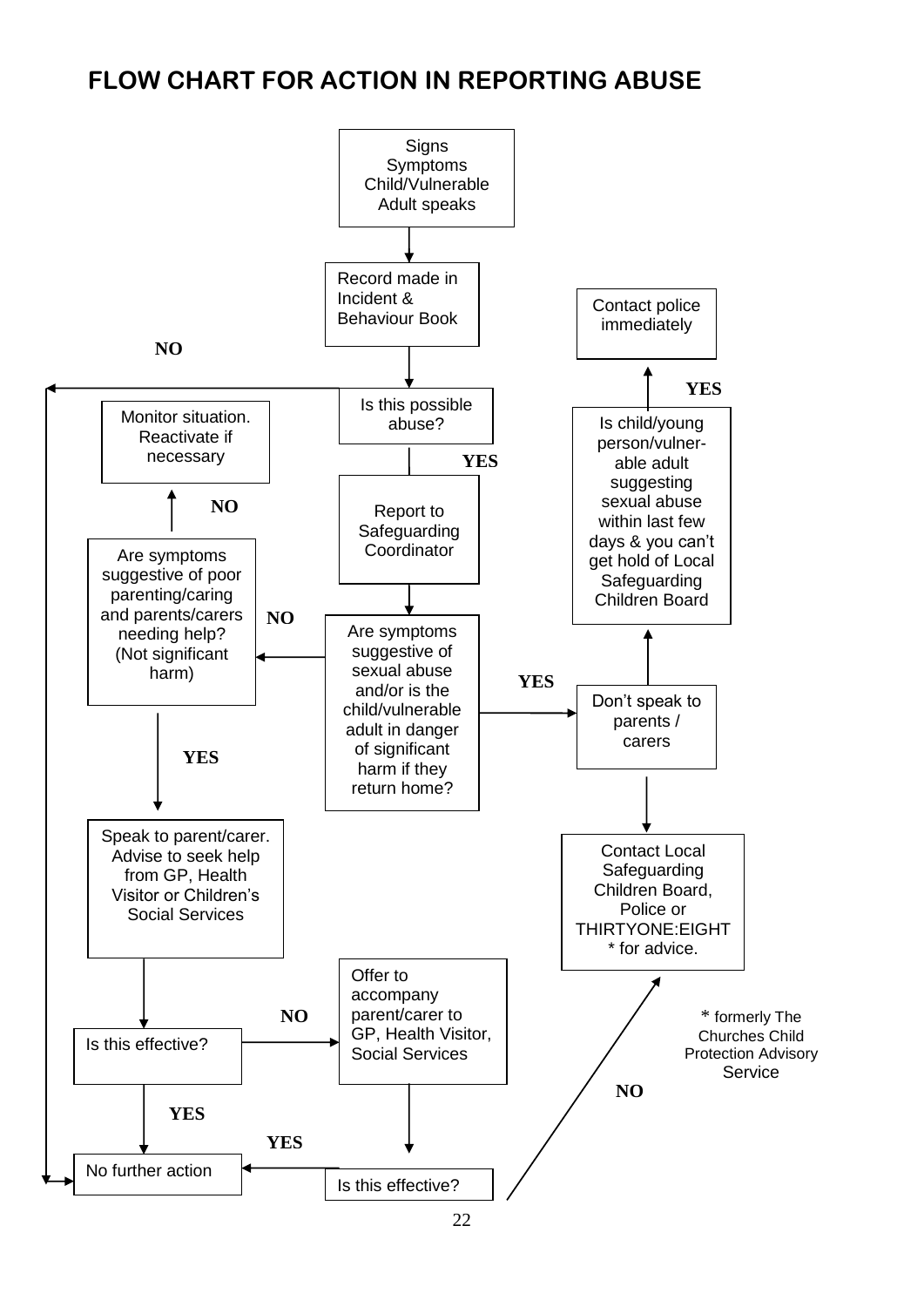## **Appendix 1**

## **Using Images of Children/Vulnerable Adults**

| Recommended Consent form for ChristChurch Harpenden<br>To:                                                                                                                                                                                                                                                    |
|---------------------------------------------------------------------------------------------------------------------------------------------------------------------------------------------------------------------------------------------------------------------------------------------------------------|
|                                                                                                                                                                                                                                                                                                               |
|                                                                                                                                                                                                                                                                                                               |
| ChristChurch Harpenden Management ChristChurch Harpenden<br>(name<br>of group)                                                                                                                                                                                                                                |
| would like to take photograph(s) / make a video/webcam recording of                                                                                                                                                                                                                                           |
| (name of child/ren/adult).                                                                                                                                                                                                                                                                                    |
| These images may appear in our printed publications, on our website, or both. (Delete/add<br>as appropriate).                                                                                                                                                                                                 |
| To comply with the Data Protection Act 1998, permission must be granted by the<br>parent/carer before any images of your child/children/vulnerable adult(s) are taken and<br>used. Please answer questions 1, 2 and 3 below, then sign and date the form where<br>shown. Please return the completed form to: |
|                                                                                                                                                                                                                                                                                                               |

(Insert the name of the worker commissioning the photography and the return address.)

**To the parent /carer** (Delete as appropriate)

1. May we use your child's/vulnerable adult's image in our printed promotional publications? YES/NO

2. May we use your child's/vulnerable adult's image on our website? YES/NO

3. May we use your child's/vulnerable adult image in a scrapbook of our events? YES/NO

Signed: (parent/adult with responsibility)\_\_\_\_\_\_\_\_\_\_\_\_\_\_\_\_\_\_\_\_\_\_\_\_\_\_\_\_\_\_\_\_\_\_\_

Date: \_\_\_\_\_/\_\_\_\_\_/\_\_\_\_ (Continued)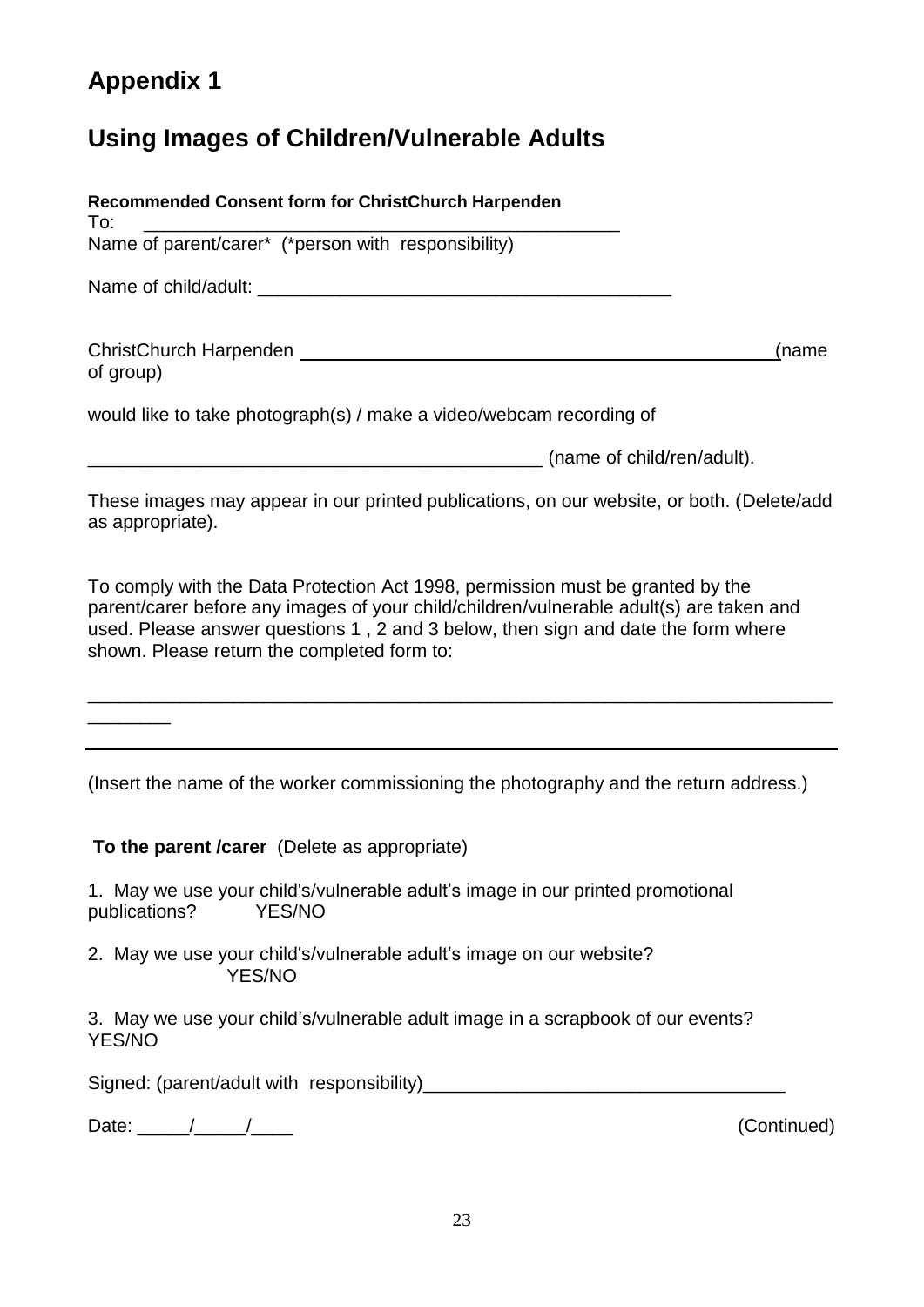### **Youth/Children's Worker/Worker with Vulnerable Adults**

I have checked which parents/carers are happy for their child/ren's/vulnerable adult's images to be used in ChristChurch's **Example 20** printed publications or on its website or both. YES/NO

Please note that websites can be seen throughout the world, and not just in the United Kingdom, where UK law applies.

I have read and understood the conditions for using these images as detailed below.

Signed (Youth/Children's worker/Vulnerable Adult worker) \_\_\_\_\_\_\_\_\_\_\_\_\_\_\_\_\_\_\_\_\_\_\_\_\_\_\_\_\_\_\_\_\_\_\_\_\_

Date:  $/$  /

Print name

### **Conditions of use**

1. This form is valid for \_\_\_\_\_\_\_\_\_\_\_\_\_\_\_\_\_(length of time in years) from the date of signing / \*for this project only. Your consent will automatically expire after this time

2. We will not re-use any images \*after this time / \*after the project is completed

3. We will not include details or full names (which means first name and surname) of any person in an image on website, or in printed publications, without good reason and only with your express consent

4. We will not include personal e-mail or postal addresses, or telephone or fax numbers on our website or in printed publications

5. We may use group images with very general labels, such as "youth enjoying sport" or "making Christmas decorations"

6. We will only use images of children/young people/vulnerable adults who are suitably dressed, to reduce the risk of such images being used inappropriately e.g. we will not publish material from any swimming activities

(\*Please delete the option that does not apply)

NB This form can be adapted to include video if required.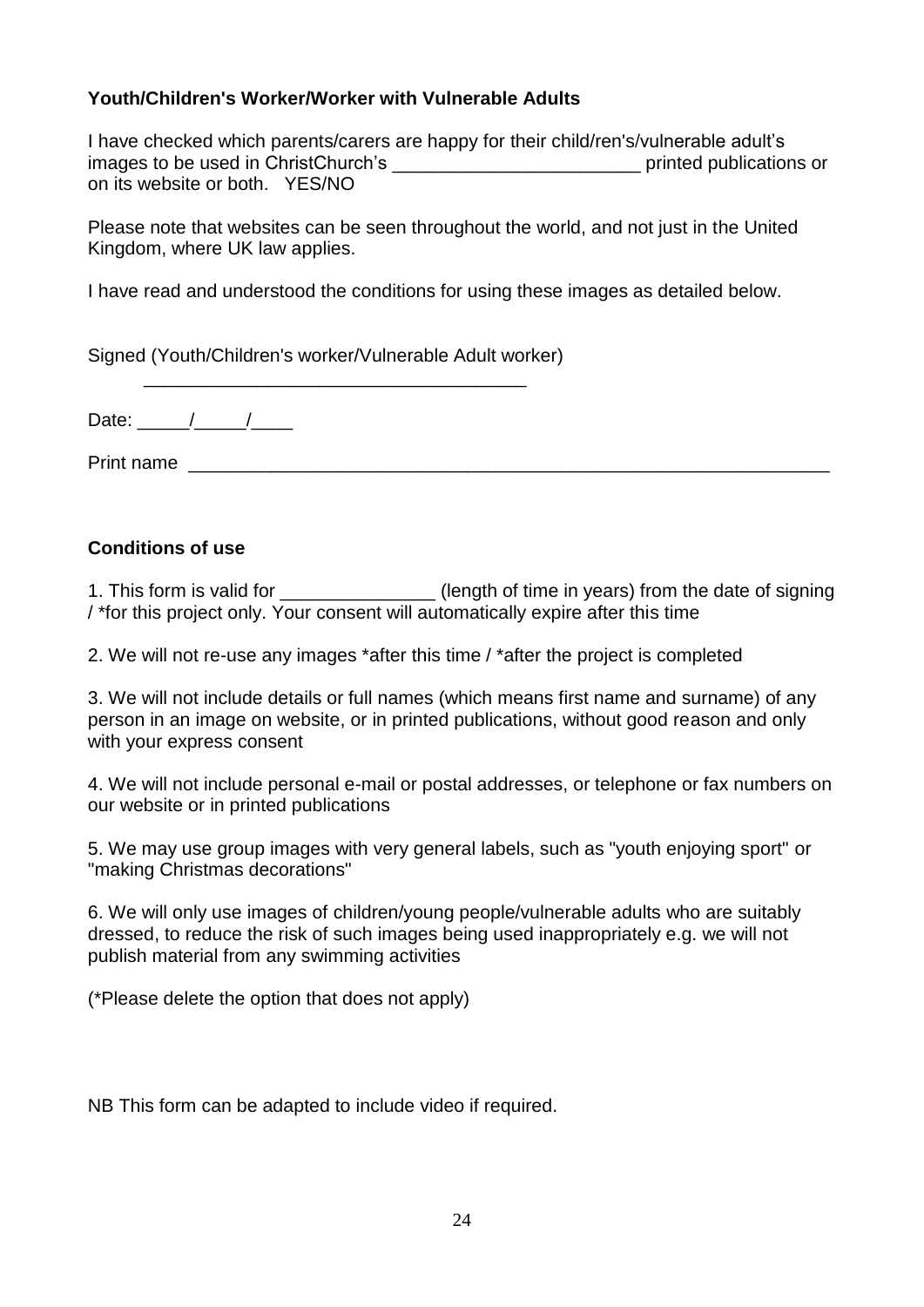## **Appendix 2**

## **Consent For Transporting Children/Vulnerable Adults**

ChristChurch is sometimes able to provide transport for children/vulnerable adults for specific activities (e.g. weekends away or day trips).

I give permission for my child(ren)/vulnerable adult in my care to be transported to and from the activity. I understand that my child(ren) will be transported to/from the address on this form (delete where appropriate).

\_\_\_\_\_\_\_\_\_\_\_\_\_\_\_\_\_\_\_\_\_\_\_\_\_\_\_\_\_\_\_\_\_\_\_\_\_\_\_\_\_\_\_\_\_\_\_\_\_\_\_\_\_\_\_\_\_\_\_\_\_\_\_\_\_\_\_\_\_\_\_\_

\_\_\_\_\_\_\_\_\_\_\_\_\_\_\_\_\_\_\_\_\_\_\_\_\_\_\_\_\_\_\_\_\_\_\_\_\_\_\_\_\_\_\_\_\_\_\_\_\_\_\_\_\_\_\_\_\_\_\_\_\_\_\_\_\_\_\_\_\_\_\_\_

| Name of Child/Vulnerable Adult: |  |
|---------------------------------|--|
|---------------------------------|--|

Date of Birth\_\_\_\_\_\_\_\_\_\_\_\_\_\_\_\_\_\_\_\_

Address:

Signed: \_\_\_\_\_\_\_\_\_\_\_\_\_\_\_\_\_\_\_\_\_\_\_\_\_\_\_\_\_\_\_\_(parent/adult with responsibility)

Date: \_\_\_\_\_\_\_\_\_\_\_\_\_\_\_\_\_\_\_\_\_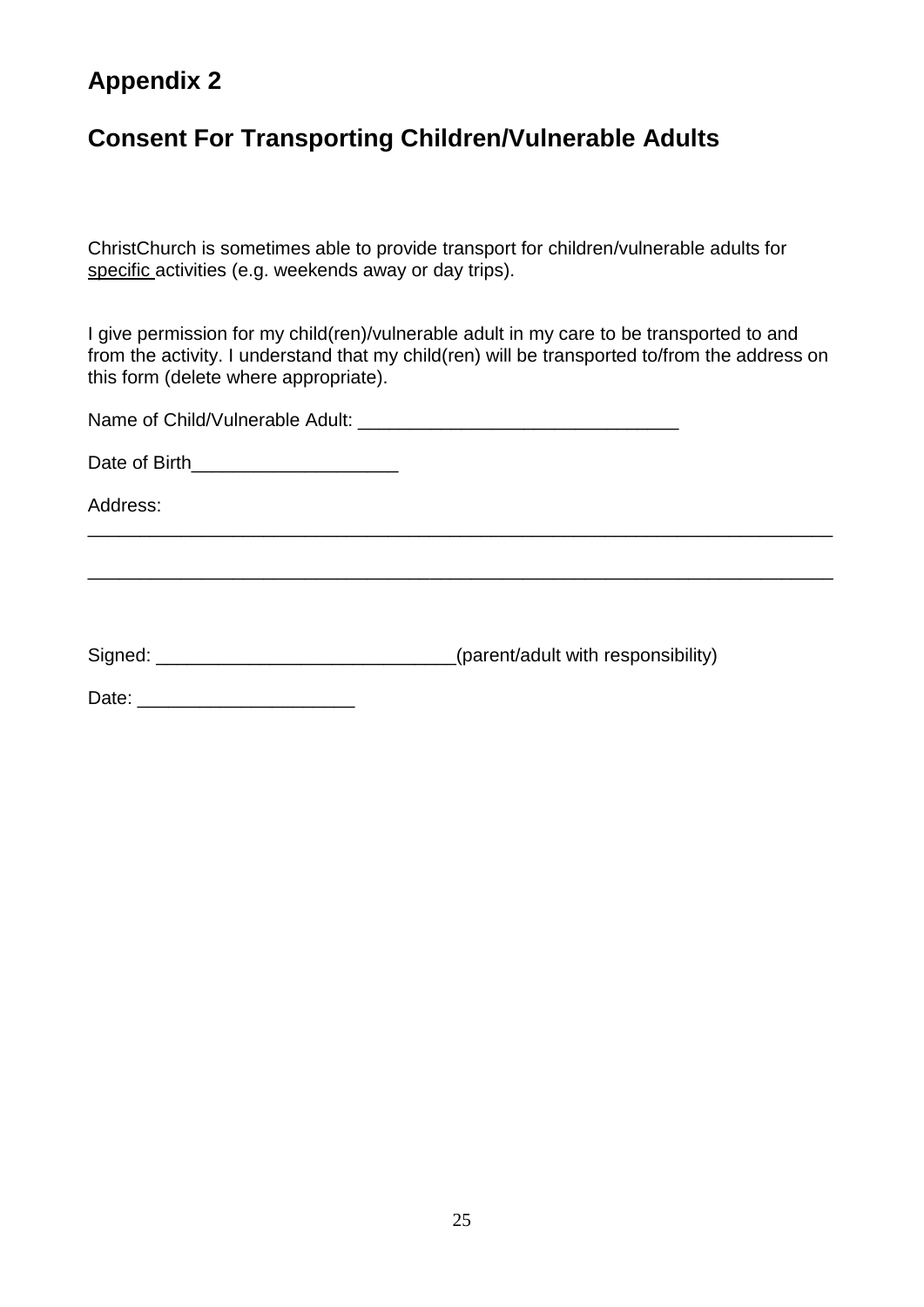## **CHRISTCHURCH HARPENDEN**

## **APPLICATION FORM FOR PAID WORK WITH CHILDREN AND YOUNG PEOPLE**

We ask prospective workers with children and young people to complete this form. If there is insufficient room for your answer to any question, please continue on a separate sheet. The information will be kept confidentially by the church, unless requested by an appropriate authority.

### **Personal Details (PLEASE PRINT)**

| <b>Full Name</b>                                                                                                    |
|---------------------------------------------------------------------------------------------------------------------|
| Maiden/Former Name(s). (We will need to see birth/marriage certificates or<br>documents regarding a change of name) |
| Date and place of birth                                                                                             |
| <b>Address</b>                                                                                                      |
| How long (in months and years) have you lived at this address?                                                      |
| If less than 5 years, please give previous address(es) with dates (month and year)                                  |
| Daytime telephone number                                                                                            |
| Evening telephone number                                                                                            |
| Mobile telephone number                                                                                             |

Qualifications from School/College/University and dates (most recent first)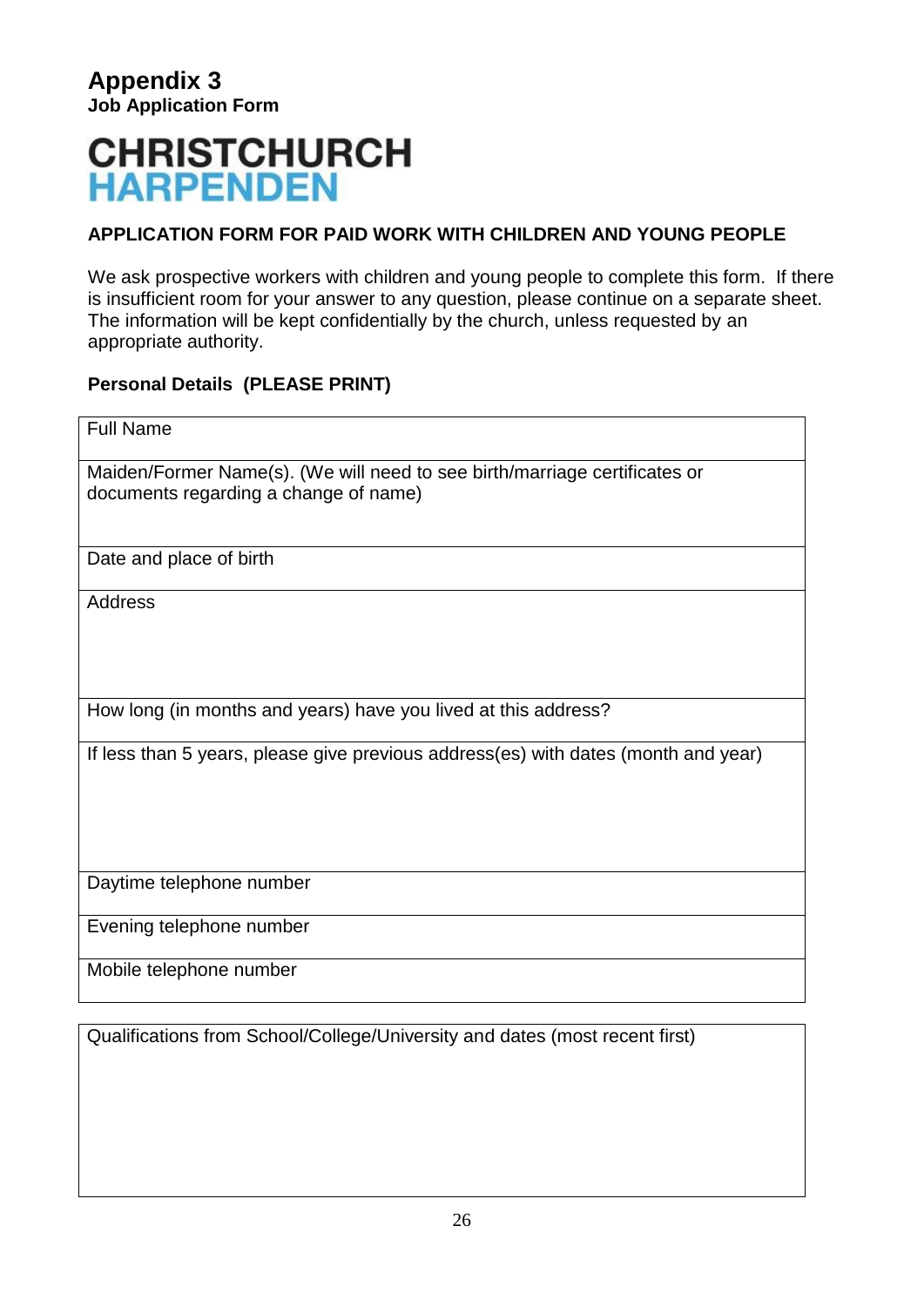Please tell us your interests/leisure activities/musical abilities

Please tell us how you became a Christian, and describe your spiritual growth over the last two years

Please tell us about your Christian experience including the church(es) you have attended and dates, the name(s) of the minister/leader together with any activities undertaken

Please give details of previous experience of looking after or working with children and/or young people. This should include details of any relevant qualifications or appropriate training either in a paid or voluntary capacity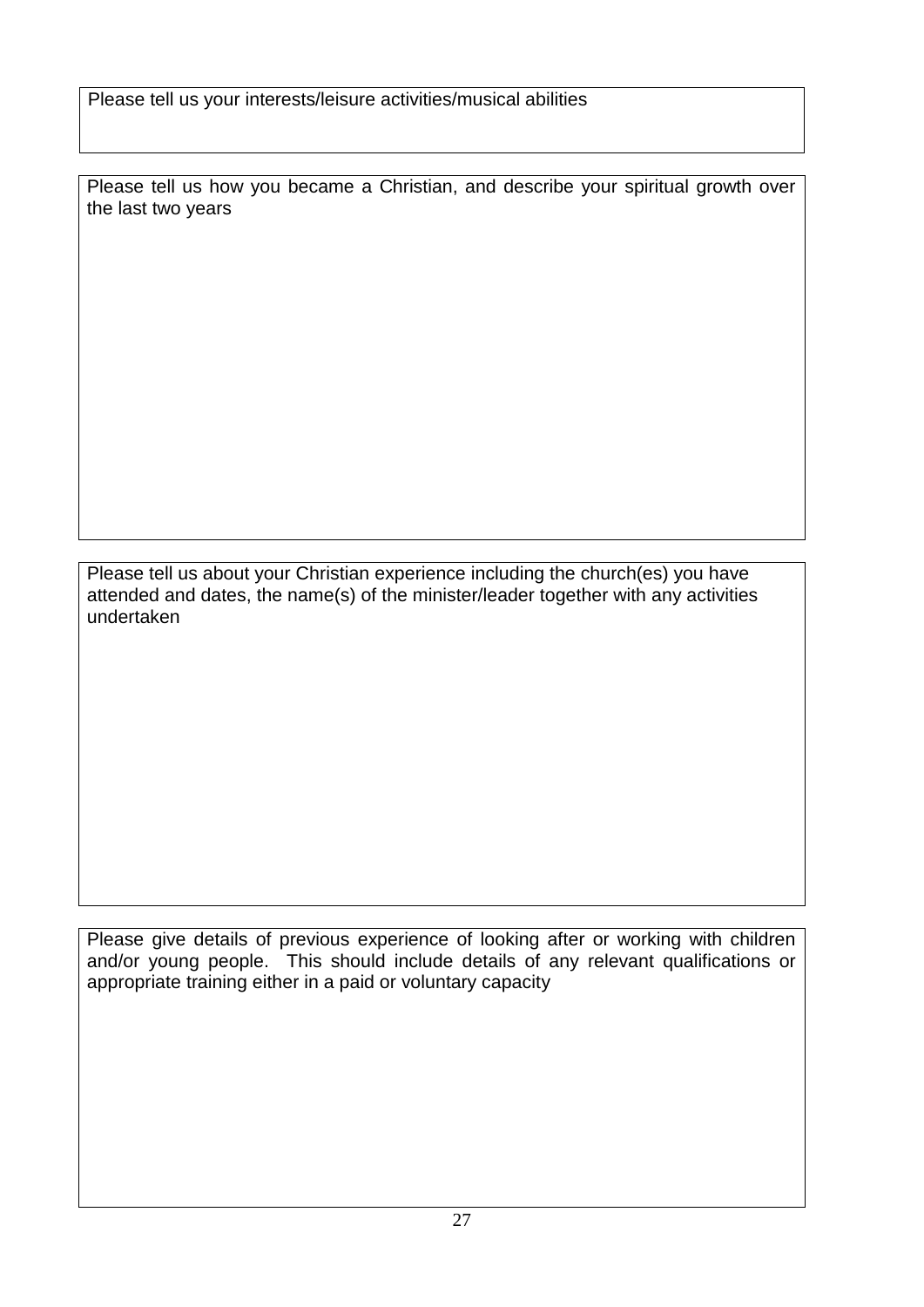In what ways would you like to/do you feel able to serve in ChristChurch Harpenden?

Have you ever been turned down when offering to work with children /young people?

YES / NO (Please delete as appropriate)

If YES, please give details

## **Employment History**

Please tell us about your past and current employment / voluntary work in the table below

| <b>Employer's</b><br>Name and<br><b>Address</b> | <b>Employed</b><br>From<br>(Date) | <b>Employed</b><br>to (Date) | Job Title &<br><b>Description</b> | <b>Reason for</b><br>Leaving |
|-------------------------------------------------|-----------------------------------|------------------------------|-----------------------------------|------------------------------|
|                                                 |                                   |                              |                                   |                              |
|                                                 |                                   |                              |                                   |                              |
|                                                 |                                   |                              |                                   |                              |
|                                                 |                                   |                              |                                   |                              |
|                                                 |                                   |                              |                                   |                              |
|                                                 |                                   |                              |                                   |                              |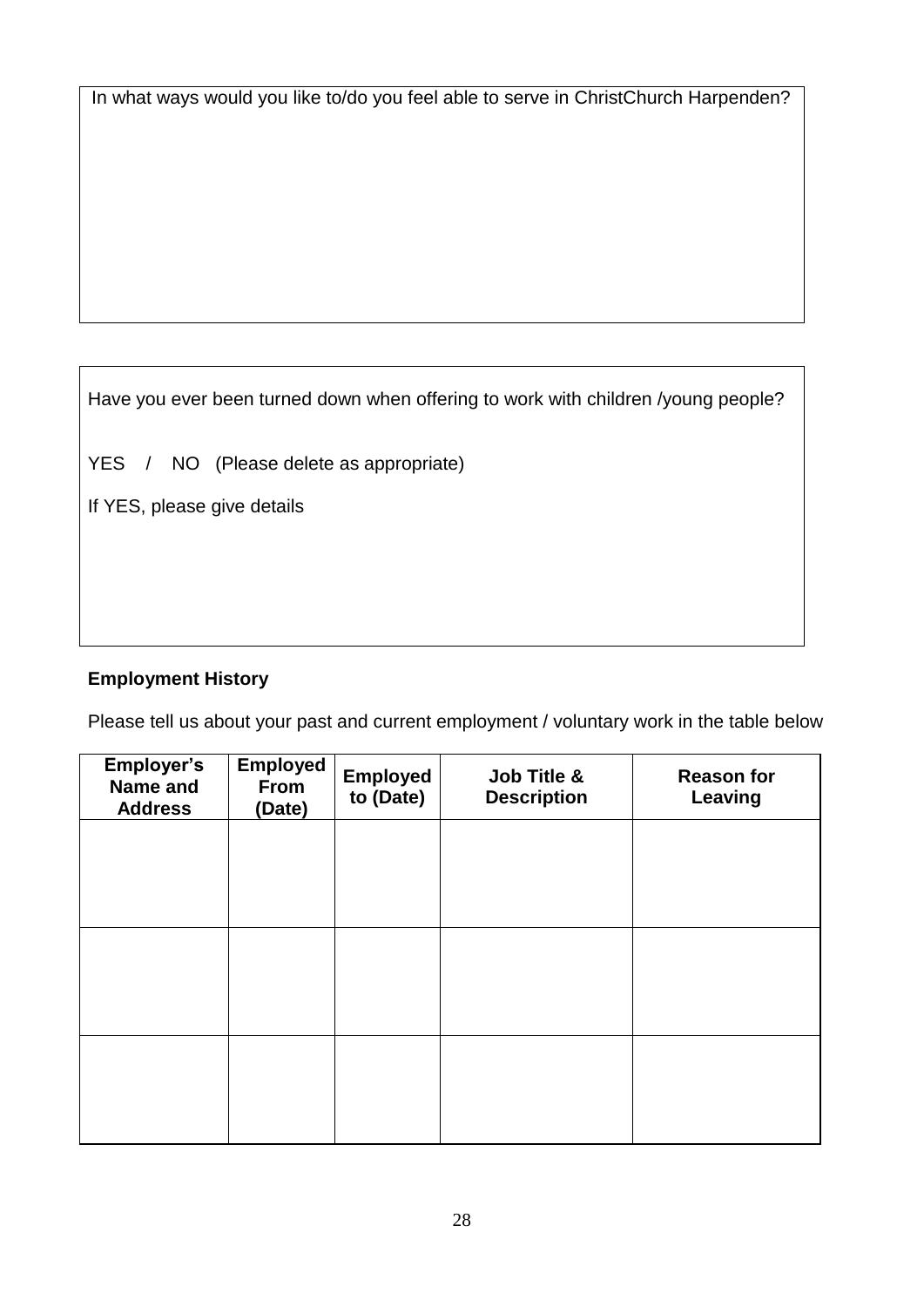If you are currently working in any other child care position in either a voluntary or paid capacity, please give details:

Name of the organisation:

Address:

Contact person in organisation:

Telephone Number:

Post you are employed in (please give details of your duties):

#### **References**

Please complete the details below of two people who would be willing to provide a personal reference. If you are currently working, one of these should be from your present employment (paid or voluntary). You should also provide details of your church minister / leader. We reserve the right to take up character references from any other individuals deemed necessary

#### **Name**

Address (including postcode)

Telephone number

Relationship

**Name**

Address (including postcode)

Telephone number

Relationship

### **Church Minister / Leader**

Name

**Address** 

Telephone number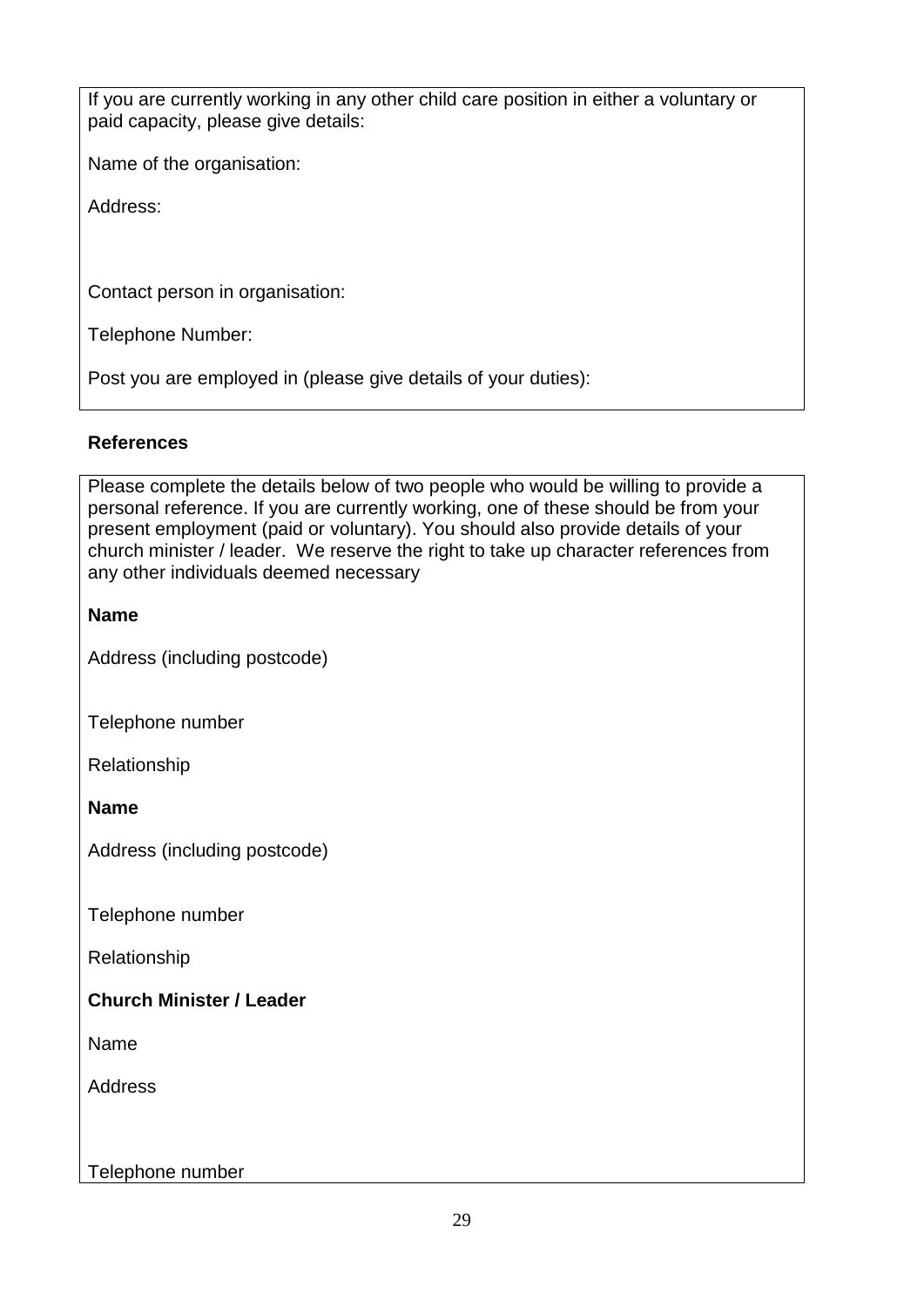Please complete the attached self declaration form, place it in a sealed envelope and address it to the Lead Recruiter, (the person responsible for processing Disclosure and Barring Service checks) with whom you are welcome to discuss any aspects of this procedure.

**Disclosure Check:** please confirm that you understand and agree to a Disclosure check should we wish to appoint you to a post involving working with children.

I confirm that the submitted information is correct and complete, I understand and agree to the conditions involving a Disclosure check and I have sent the self declaration form to the Lead Recruiter in a separate, sealed envelope.

Only applicants who are eligible to work in the EU are invited to apply.

**Signed** 

**Date** 

As an organisation we undertake to meet the requirements of the Data Protection Act 1998, the Protection of Children Act 1999, and the Criminal Justice and Court Services Act 2000.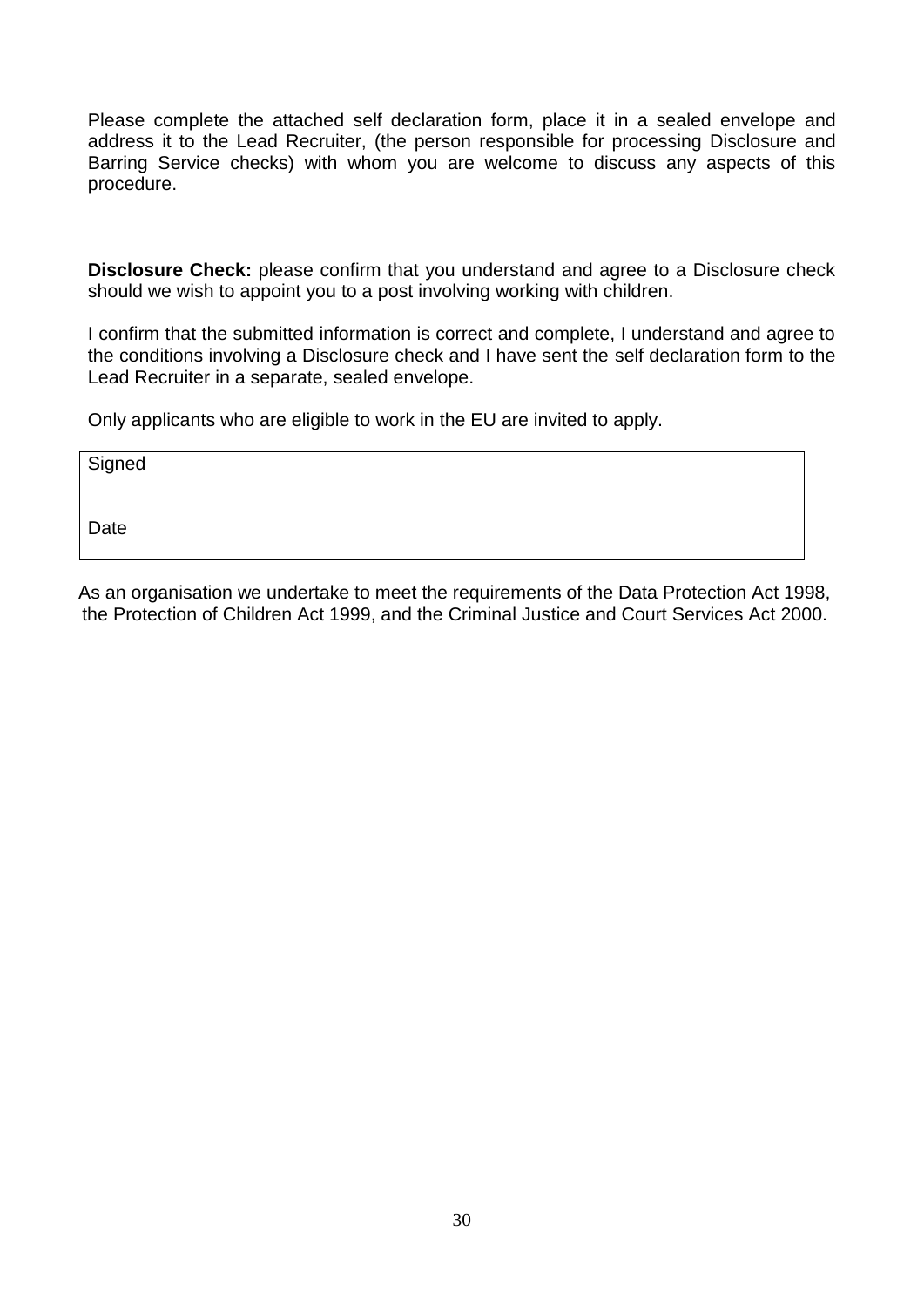## **CHRISTCHURCH HARPENDEN**

### **SELF DECLARATION FOR A POSITION REQUIRING A DISCLOSURE**

As a church we undertake to meet the requirements of the Data Protection Act 1998 and all other relevant legislation, and the expectations of the Information Commissioners Office relating to the data privacy of individuals. We therefore ask you complete this declaration, and return the form to *Mrs J Fawcett, 8 Batford Road, Harpenden AL5 5AX* 

#### **Conviction History**

Do you have any unspent criminal offences, cautions, reprimands or warnings (according to DBS filtering rule\*) or are you at present the subject of a criminal investigation/pending prosecution?

Have you ever been charged with, cautioned or convicted in relation to any criminal offence not subject to DBS filtering rules\*, or are you at present the subject of a criminal investigation/pending prosecution?

**YES / NO** (please delete as appropriate) If YES, please give details on a separate sheet, including the nature of the offence and dates, the courts where any convictions were heard, the type of offence and sentence(s) received, and the reason & circumstances leading to the offence.

#### **Police Investigations**

This should include relevant police non-conviction information not subject to DBS filtering rules\*. Please complete this section if the post you are applying for requires an Enhanced Disclosure check.

Have you ever been the subject of a police investigation that didn't lead to a criminal conviction?

**YES / NO** (please delete as appropriate) If YES, please give details on a separate sheet, including the date of the investigation, the Police Force involved, details of the investigation and the reason for this, and disposal(s) if known.

To your knowledge have you ever had any allegation made against you which has been reported to, and investigated by, Social Services/Social Work Department (Children's or Adult Social Care)?

YES / NO (please delete as appropriate) If YES, please provide details on a separate sheet; we will need to discuss this with you.

Has there ever been any cause for concern regarding your conduct with children, and young people? Please include any disciplinary action taken by an employer in relation to your behaviour with adults.

**YES / NO** (please delete as appropriate) If YES, please give details on a separate sheet.

**DECLARATION**. To help us ensure that we are complying with all relevant safeguarding legislation, please read the accompanying notes (legalese) and complete the following declaration:

 $I$  (full name)

of (address)

consent to a criminal records check if appointed to the position for which I have applied. I am aware that details of pending prosecutions, previous convictions, cautions, or bindovers against me may be disclosed along with any other relevant information which may be known to the police. I agree to inform the relevant person within ChristChurch Harpenden responsible for processing disclosure applications if I am convicted of an offence after I take up the post within CCH. Or if I become the subject of a police and/or a social services/(Children's Social Care or Adult Social Services)/Social Work Department investigation. I understand that failure to do so may lead to the immediate suspension of my work with children and young people. I confirm that I am not barred from working with children / vulnerable adults.

| Signed:                                                        | Print Name:                                                                                                   | Date: |  |
|----------------------------------------------------------------|---------------------------------------------------------------------------------------------------------------|-------|--|
|                                                                | *https://www.gov.uk/government/publications/filtering-rules-for-criminal-record-check-certificates            |       |  |
| http://www.thirtyone:eight.co.uk/Documents/QRGDBSFiltering.pdf |                                                                                                               |       |  |
|                                                                | httpg://www.gov.uk/government/unloade/avatom/unloade/attachment_data/file/216000/robobilitation_offenders_ndf |       |  |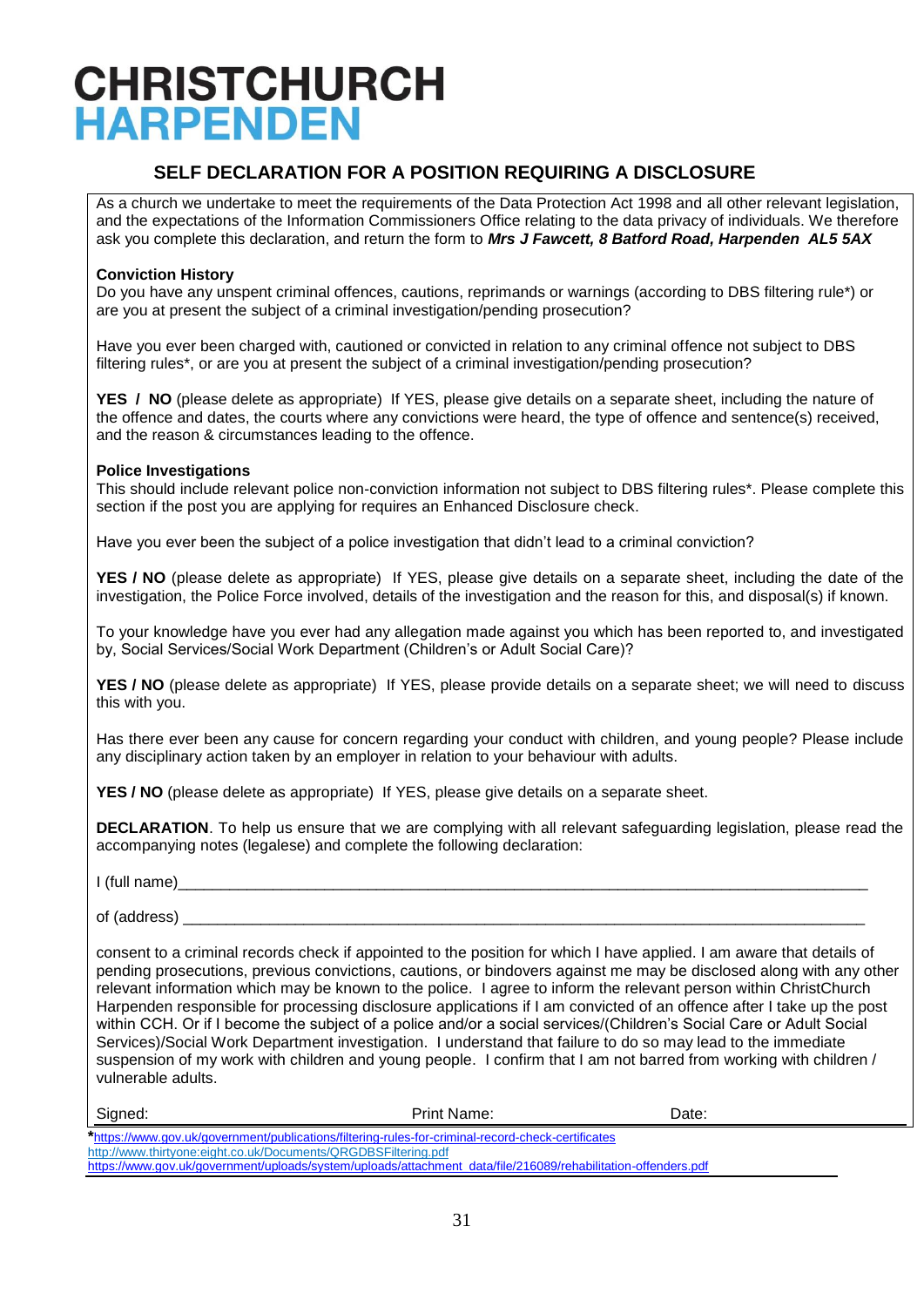#### **LEGALESE – ATTACHED NOTES**

The Disclosure of any offence may not prohibit employment. Please refer to our Rehabilitation of Offenders Policy.

As this post involves working contact with children, young people and/or vulnerable adults all applicants who are offered an appointment will be asked to submit to a criminal records check before the position can be confirmed. You will be asked to apply for an Enhanced Disclosure through the Disclosure and Barring Service (DBS) (England & Wales.

As the position is exempted under the Rehabilitation of Offenders Act this check will reveal details of cautions, reprimands or final warnings, as well as formal convictions not subject to DBS filtering rules. Because of the nature of the work for which you are applying, this position is exempt from the provision of section 4(ii) of the Rehabilitation of Offenders Act 1974 (Exemptions Orders as applicable within the UK), and you are not entitled to withhold information about convictions which for other purposes are 'spent' under the provisions of the Act with the exception of those that are subject to the DBS filtering rules. In the event of appointment, any failure to disclose such convictions could result in the withdrawal of approval to work with children or vulnerable adults within the church/organisation.

This process is subject to a strict code to ensure confidentiality, fair practice and security of any information disclosed. The DBS. Service Code of Practice and our own procedures are available on request for you to read. It is stressed that a criminal record will not necessarily be a bar to appointment, only if the nature of any matters revealed could be considered to place children or vulnerable adults at risk. As a place of worship we agree to abide by the Code of Practice on the use of personal data in employee/employer relationships under the Data Protection Act 1998 as well as the expectations of the DBS Service.

#### **Notes for England, Wales & Northern Ireland Only - Children and Young People**

Under the Protection of Freedoms Act 2012 it is an offence for any organisation to offer employment to anyone who has been convicted of certain specific offences, or included on either of the two barred lists held by the Disclosure and Barring Service where the post falls within the scope of regulated activity (as defined by the DBS, under the Safeguarding Vulnerable Groups Act 2006 and the Protection of Freedoms Act 2012). An enhanced with barred list check must be completed. Those working with children and / or vulnerable adults in posts which fall outside the scope of regulated activity may still be eligible for an enhanced disclosure WITHOUT a barred list check.

The Disclosure and Barring Service (DBS) was established under the Protection of Freedoms Act 2012 and merges the functions previously carried out by the Criminal Records Bureau (CRB) and Independent Safeguarding Authority (ISA). The DBS came into existence on 1st December 2012. The DBS offers both an enhanced check and for those engaged in regulated activity an enhanced with a barred list check.

DBS Eligibility from:<https://www.gov.uk/government/collections/dbs-filtering-guidance>

March 2018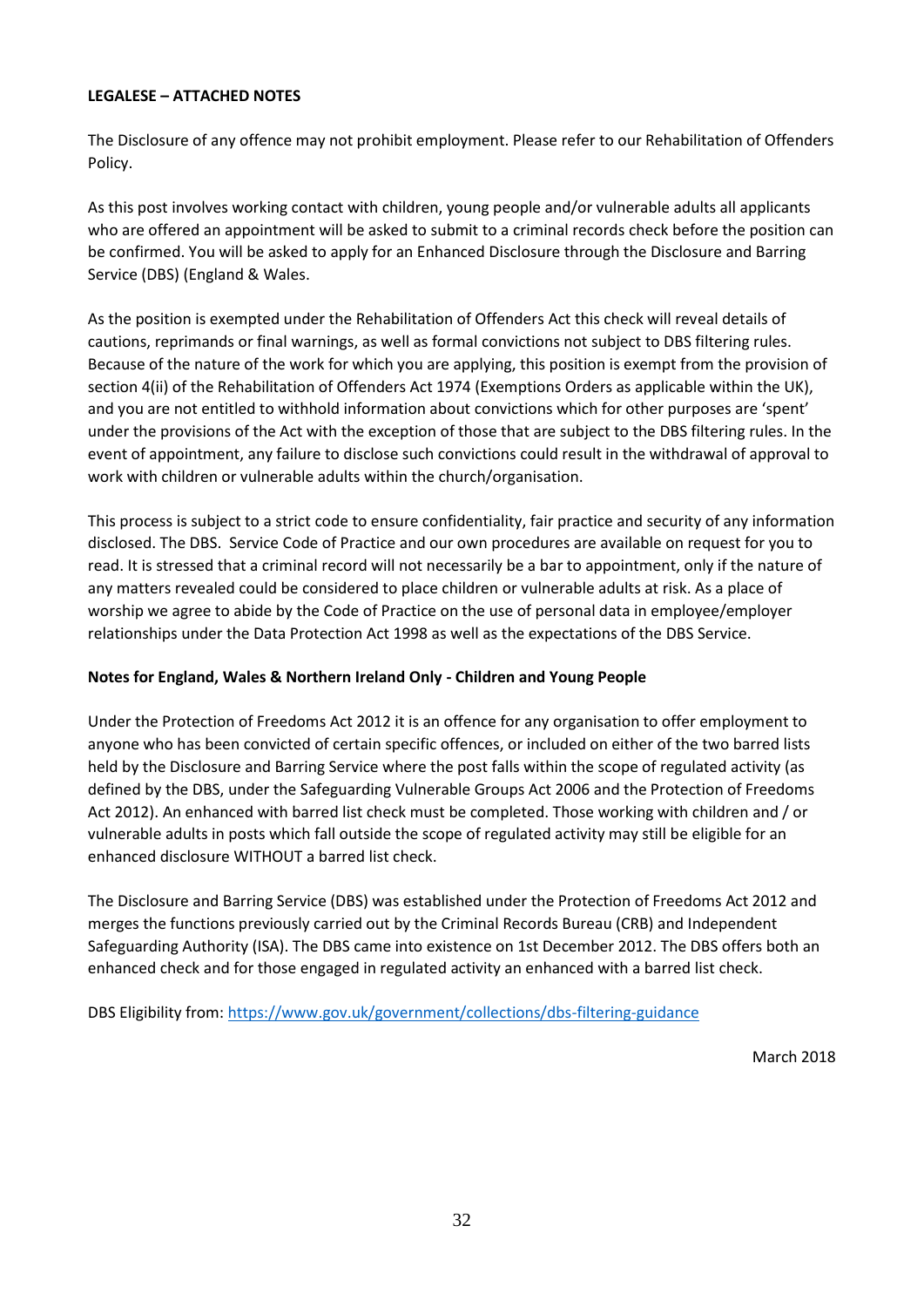## **CHRISTCHURCH HARPENDEN**

#### **APPLICATION FORM FOR VOLUNTARY WORK WITH CHILDREN AND YOUNG PEOPLE**

We ask all prospective helpers in children's and young people's work to complete this form. The information will be kept confidentially by the Church, unless requested by an appropriate authority. Training will be given on an annual basis, which voluntary workers are required to attend.

| Full name (Please use BLOCK CAPITALS)                                                                                                                                                                 |
|-------------------------------------------------------------------------------------------------------------------------------------------------------------------------------------------------------|
| Address, including postcode (Please use BLOCK CAPITALS)                                                                                                                                               |
| Telephone & email address                                                                                                                                                                             |
| How long have you lived at this address?                                                                                                                                                              |
| If less than 12 months please give your previous address (Please use BLOCK CAPITALS)                                                                                                                  |
| If you have attended ChristChurch for less than 12 months, please give the name and address<br>of your previous church, or write 'none' if applicable. (Please use BLOCK CAPITALS)                    |
| Please tell us something about yourself – any special interests or skills you have, and any<br>previous experience with young people. Where appropriate, please name the church or group<br>and dates |

Please list any relevant qualification or appropriate training

**References** (to be completed by those who have been attending ChristChurch regularly for less than 12 months).

Please give the name and address of two referees (one of whom should be someone in a position of leadership in your previous church, if applicable). (Please use BLOCK CAPITALS)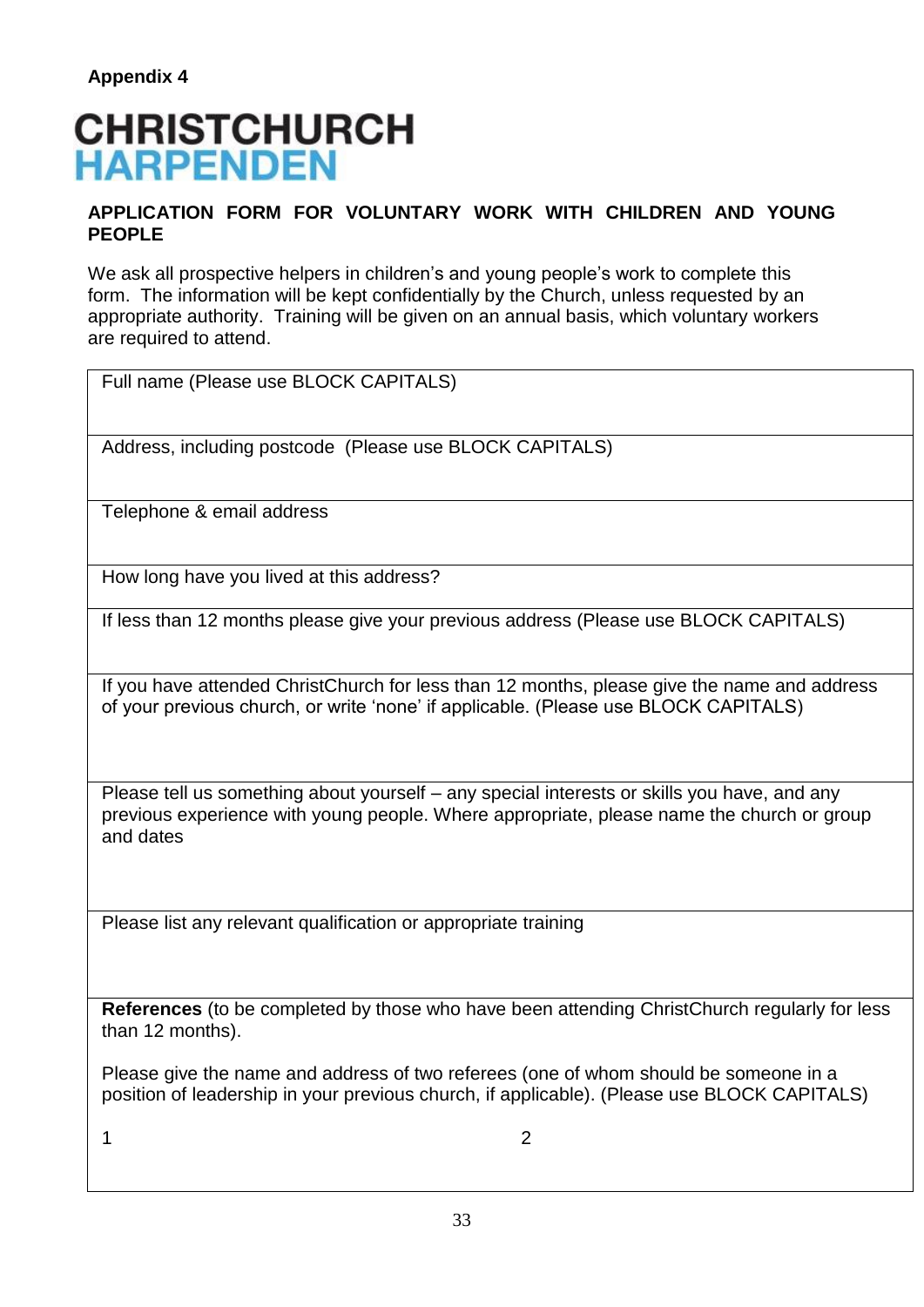## **CHRISTCHURCH HARPENDEN**

### **SELF DECLARATION FOR A POSITION REQUIRING A DISCLOSURE**

As a church we undertake to meet the requirements of the Data Protection Act 1998 and all other relevant legislation, and the expectations of the Information Commissioners Office relating to the data privacy of individuals. We therefore ask you complete this declaration, and return the form to *Mrs J Fawcett, 8 Batford Road, Harpenden AL5 5AX* 

#### **Conviction History**

Do you have any unspent criminal offences, cautions, reprimands or warnings (according to DBS filtering rule\*) or are you at present the subject of a criminal investigation/pending prosecution?

Have you ever been charged with, cautioned or convicted in relation to any criminal offence not subject to DBS filtering rules\*, or are you at present the subject of a criminal investigation/pending prosecution?

**YES / NO** (please delete as appropriate) If YES, please give details on a separate sheet, including the nature of the offence and dates, the courts where any convictions were heard, the type of offence and sentence(s) received, and the reason & circumstances leading to the offence.

#### **Police Investigations**

This should include relevant police non-conviction information not subject to DBS filtering rules\*. Please complete this section if the post you are applying for requires an Enhanced Disclosure check.

Have you ever been the subject of a police investigation that didn't lead to a criminal conviction?

**YES / NO** (please delete as appropriate) If YES, please give details on a separate sheet, including the date of the investigation, the Police Force involved, details of the investigation and the reason for this, and disposal(s) if known.

To your knowledge have you ever had any allegation made against you which has been reported to, and investigated by, Social Services/Social Work Department (Children's or Adult Social Care)?

YES / NO (please delete as appropriate) If YES, please provide details on a separate sheet; we will need to discuss this with you.

Has there ever been any cause for concern regarding your conduct with children, and young people? Please include any disciplinary action taken by an employer in relation to your behaviour with adults.

**YES / NO** (please delete as appropriate) If YES, please give details on a separate sheet.

**DECLARATION**. To help us ensure that we are complying with all relevant safeguarding legislation, please read the accompanying notes (legalese) and complete the following declaration:

 $I$  (full name)

of (address)

consent to a criminal records check if appointed to the position for which I have applied. I am aware that details of pending prosecutions, previous convictions, cautions, or bindovers against me may be disclosed along with any other relevant information which may be known to the police. I agree to inform the relevant person within ChristChurch Harpenden responsible for processing disclosure applications if I am convicted of an offence after I take up the post within CCH. Or if I become the subject of a police and/or a social services/(Children's Social Care or Adult Social Services)/Social Work Department investigation. I understand that failure to do so may lead to the immediate suspension of my work with children and young people. I confirm that I am not barred from working with children / vulnerable adults.

| Signed:                                                        | <b>Print Name:</b>                                                                                                                                   | Date: |  |
|----------------------------------------------------------------|------------------------------------------------------------------------------------------------------------------------------------------------------|-------|--|
|                                                                | *https://www.gov.uk/government/publications/filtering-rules-for-criminal-record-check-certificates                                                   |       |  |
| http://www.thirtyone:eight.co.uk/Documents/QRGDBSFiltering.pdf |                                                                                                                                                      |       |  |
|                                                                | biting , the case of a comparable and head and a factorial and a fatter class and a data (Cla (OA OOOO head als literature and the selection and the |       |  |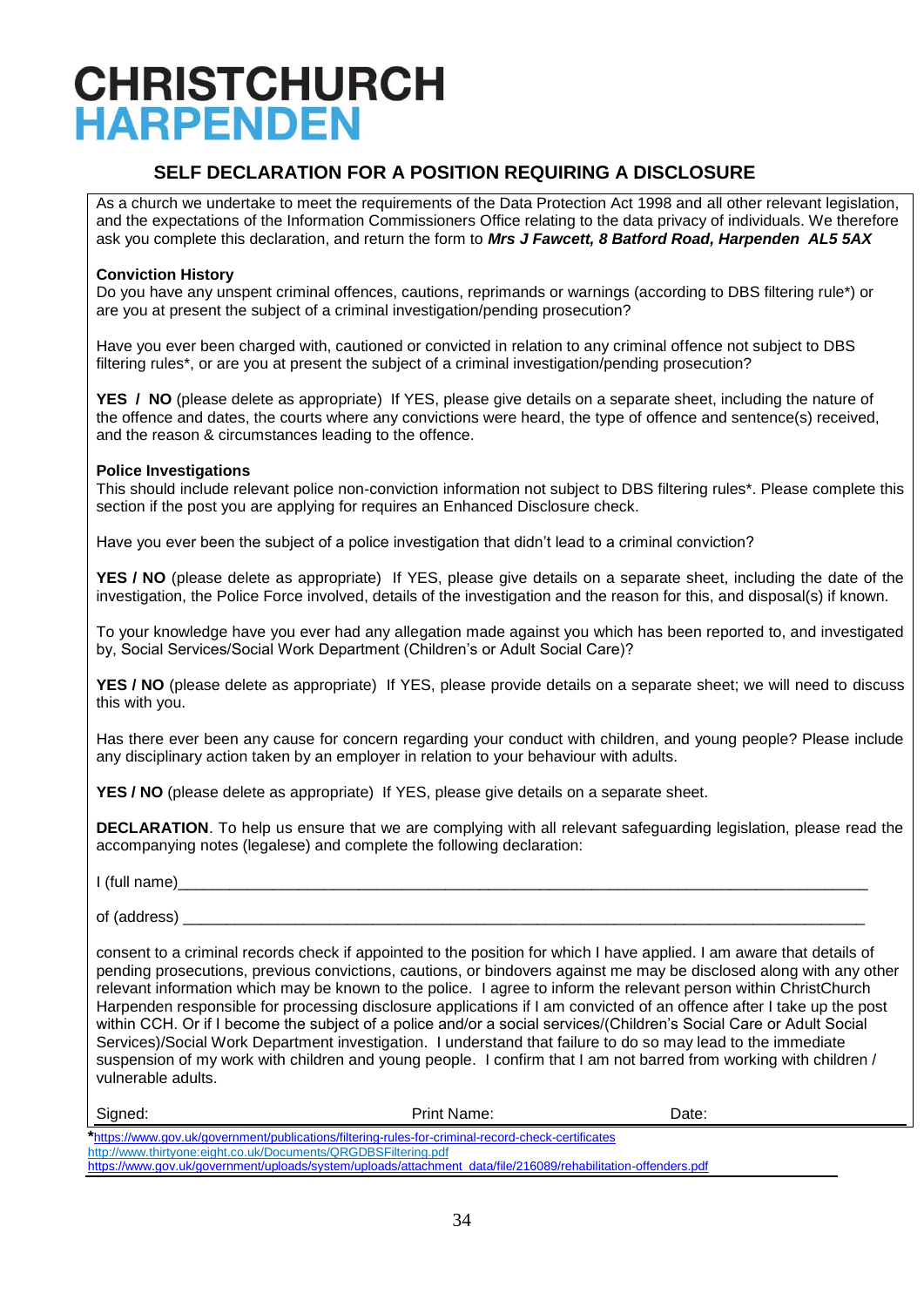#### **LEGALESE – ATTACHED NOTES**

The Disclosure of any offence may not prohibit employment. Please refer to our Rehabilitation of Offenders Policy.

As this post involves working contact with children, young people and/or vulnerable adults all applicants who are offered an appointment will be asked to submit to a criminal records check before the position can be confirmed. You will be asked to apply for an Enhanced Disclosure through the Disclosure and Barring Service (DBS) (England & Wales.

As the position is exempted under the Rehabilitation of Offenders Act this check will reveal details of cautions, reprimands or final warnings, as well as formal convictions not subject to DBS filtering rules. Because of the nature of the work for which you are applying, this position is exempt from the provision of section 4(ii) of the Rehabilitation of Offenders Act 1974 (Exemptions Orders as applicable within the UK), and you are not entitled to withhold information about convictions which for other purposes are 'spent' under the provisions of the Act with the exception of those that are subject to the DBS filtering rules. In the event of appointment, any failure to disclose such convictions could result in the withdrawal of approval to work with children or vulnerable adults within the church/organisation.

This process is subject to a strict code to ensure confidentiality, fair practice and security of any information disclosed. The DBS. Service Code of Practice and our own procedures are available on request for you to read. It is stressed that a criminal record will not necessarily be a bar to appointment, only if the nature of any matters revealed could be considered to place children or vulnerable adults at risk. As a place of worship we agree to abide by the Code of Practice on the use of personal data in employee/employer relationships under the Data Protection Act 1998 as well as the expectations of the DBS Service.

#### **Notes for England, Wales & Northern Ireland Only - Children and Young People**

Under the Protection of Freedoms Act 2012 it is an offence for any organisation to offer employment to anyone who has been convicted of certain specific offences, or included on either of the two barred lists held by the Disclosure and Barring Service where the post falls within the scope of regulated activity (as defined by the DBS, under the Safeguarding Vulnerable Groups Act 2006 and the Protection of Freedoms Act 2012). An enhanced with barred list check must be completed. Those working with children and / or vulnerable adults in posts which fall outside the scope of regulated activity may still be eligible for an enhanced disclosure WITHOUT a barred list check.

The Disclosure and Barring Service (DBS) was established under the Protection of Freedoms Act 2012 and merges the functions previously carried out by the Criminal Records Bureau (CRB) and Independent Safeguarding Authority (ISA). The DBS came into existence on 1st December 2012. The DBS offers both an enhanced check and for those engaged in regulated activity an enhanced with a barred list check.

DBS Eligibility from:<https://www.gov.uk/government/collections/dbs-filtering-guidance>

March 2018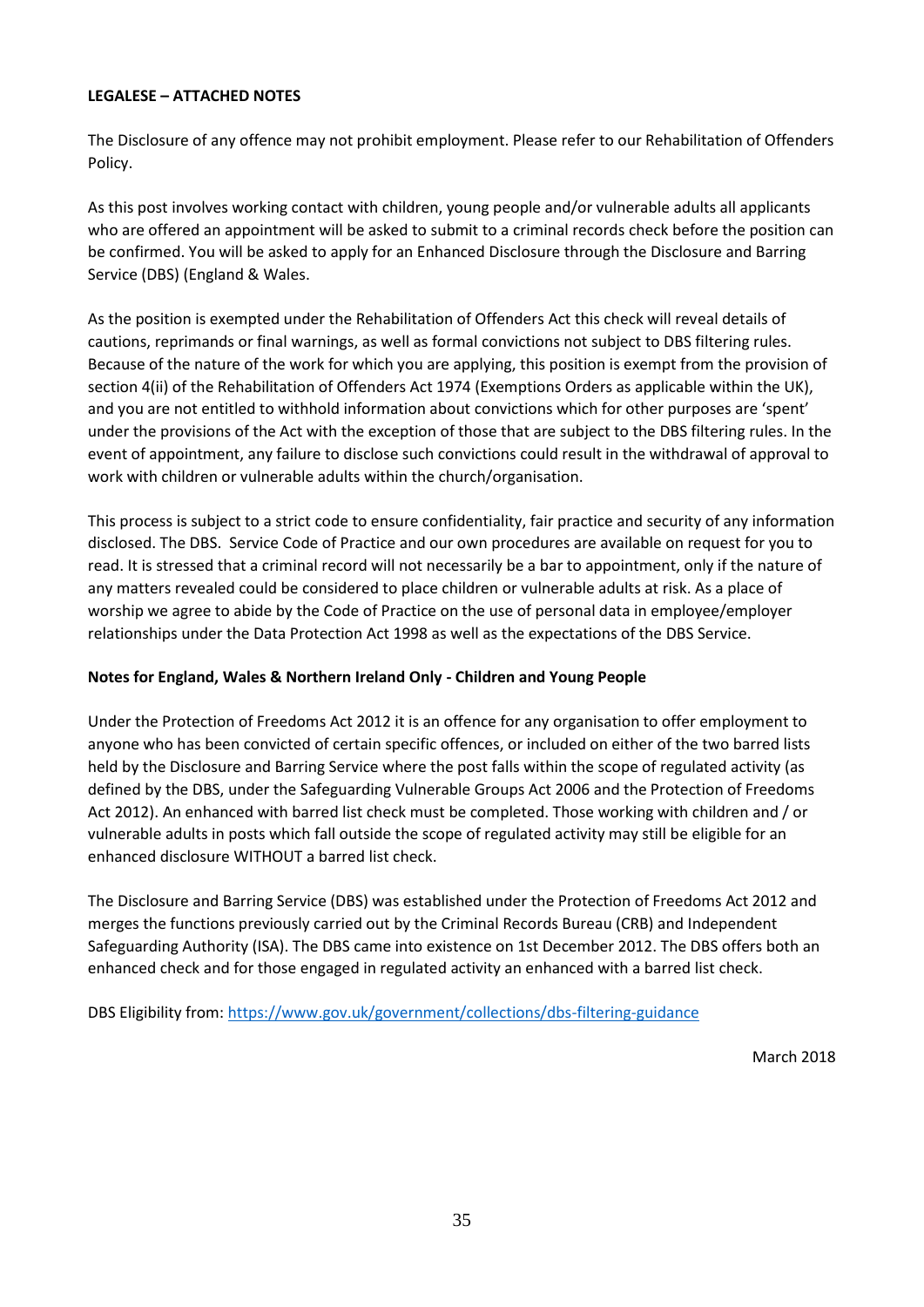## **Appendix 5**

 **Lines of responsibility and reporting for Safeguarding in ChristChurch Harpenden**

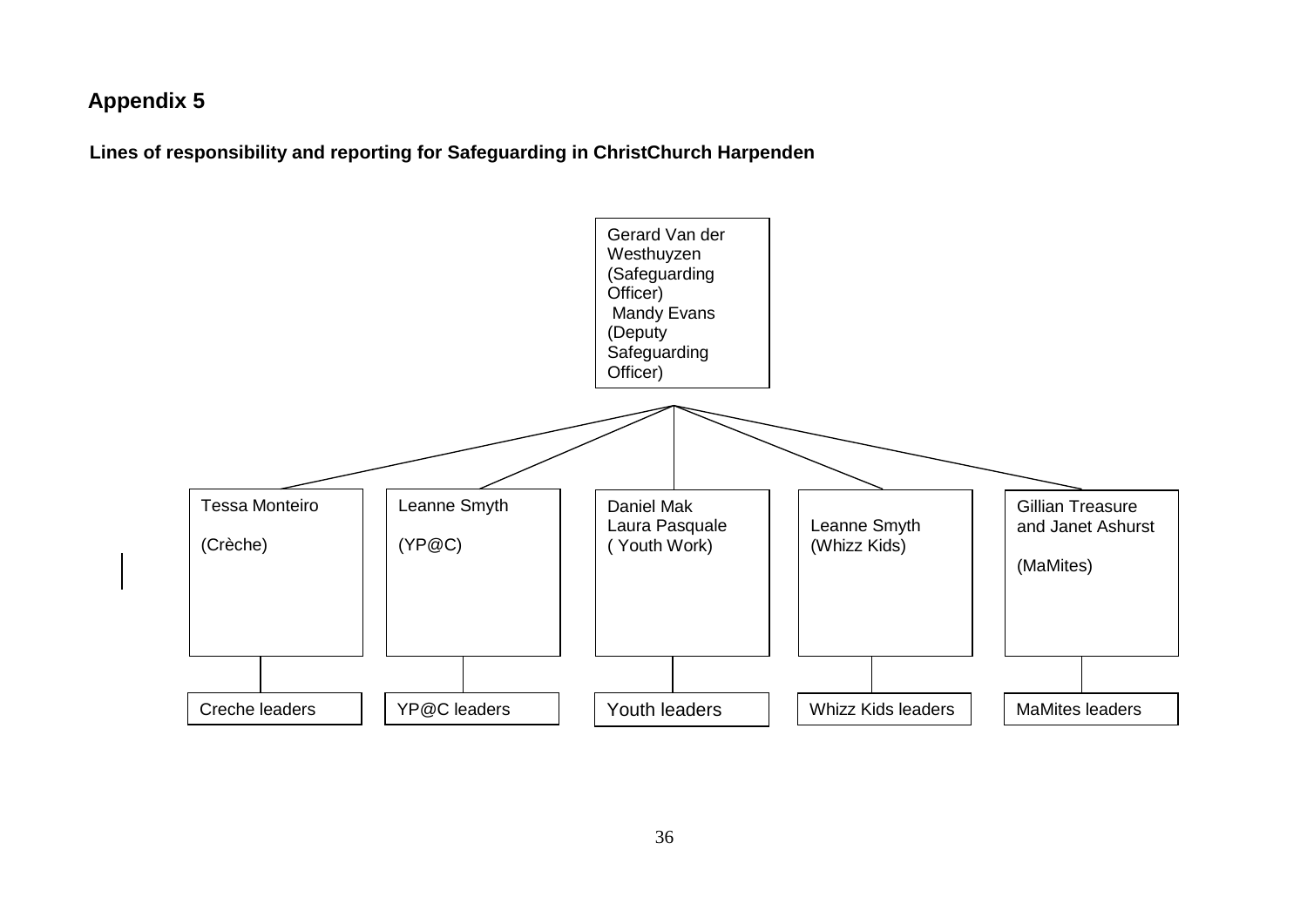## **CHRISTCHURCH HARPENDEN**

## **Parental Consent Form for Youth Department Trip / Weekend Away**

**Description of Trip** (Location, dates, activities etc)

…………………………………………………………………………………………………………………  $\mathcal{L}^{\text{max}}$ . The contract of the contract of the contract of the contract of the contract of the contract of the contract of the contract of the contract of the contract of the contract of the contract of the contract of the contrac

**Name of young person**………………………………………………………………………………………

#### **Your contact details for the day/weekend:**

Phone numbers and

names………………………………………………………………………………………………………… …………………………………………………………………………………………………………………

Please give details of any relevant medical information: ……………………………………………………………

……………………………………………..…………………………………………………………………

 $\mathcal{L}_{\mathcal{M}}$  , and the contract of the contract of the contract of the contract of the contract of the contract of the contract of the contract of the contract of the contract of the contract of the contract of the cont

 $\Box$  I give consent for my son/daughter to take part in the above trip.

 $\square$  In the event of a youth leader being unable to contact me first, I give my consent for my child to undergo emergency hospital treatment should the need arise, and I authorise the leader to sign on my behalf.

 $\Box$  I give consent for photographs taken of my child on this day/at this weekend to be displayed on church noticeboards and websites.

Signed………………………………………………….. Date ……….………………………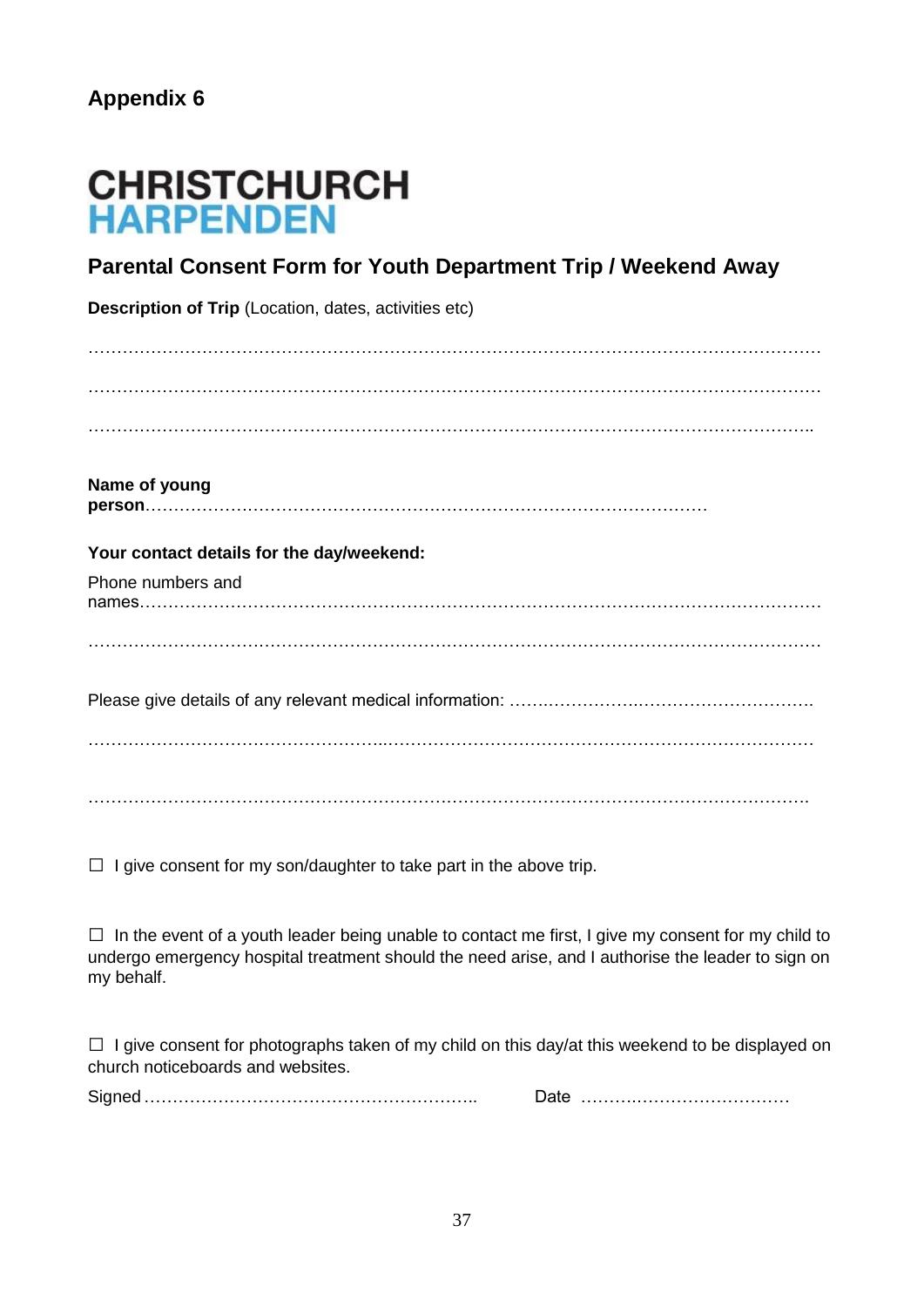## **CHRISTCHURCH HARPENDEN**

## **RISK ASSESSMENT**

| <b>Name of Event</b>                                |  |
|-----------------------------------------------------|--|
| <b>Date/Time of Event</b>                           |  |
| <b>Location of Event</b>                            |  |
| <b>Person writing this Risk Assessment</b>          |  |
| Person taking responsibility for this event         |  |
| Managing Trustee overall responsible for this event |  |
| Date of this Risk Assessment                        |  |
| <b>Description of the event</b>                     |  |
|                                                     |  |
|                                                     |  |
|                                                     |  |
|                                                     |  |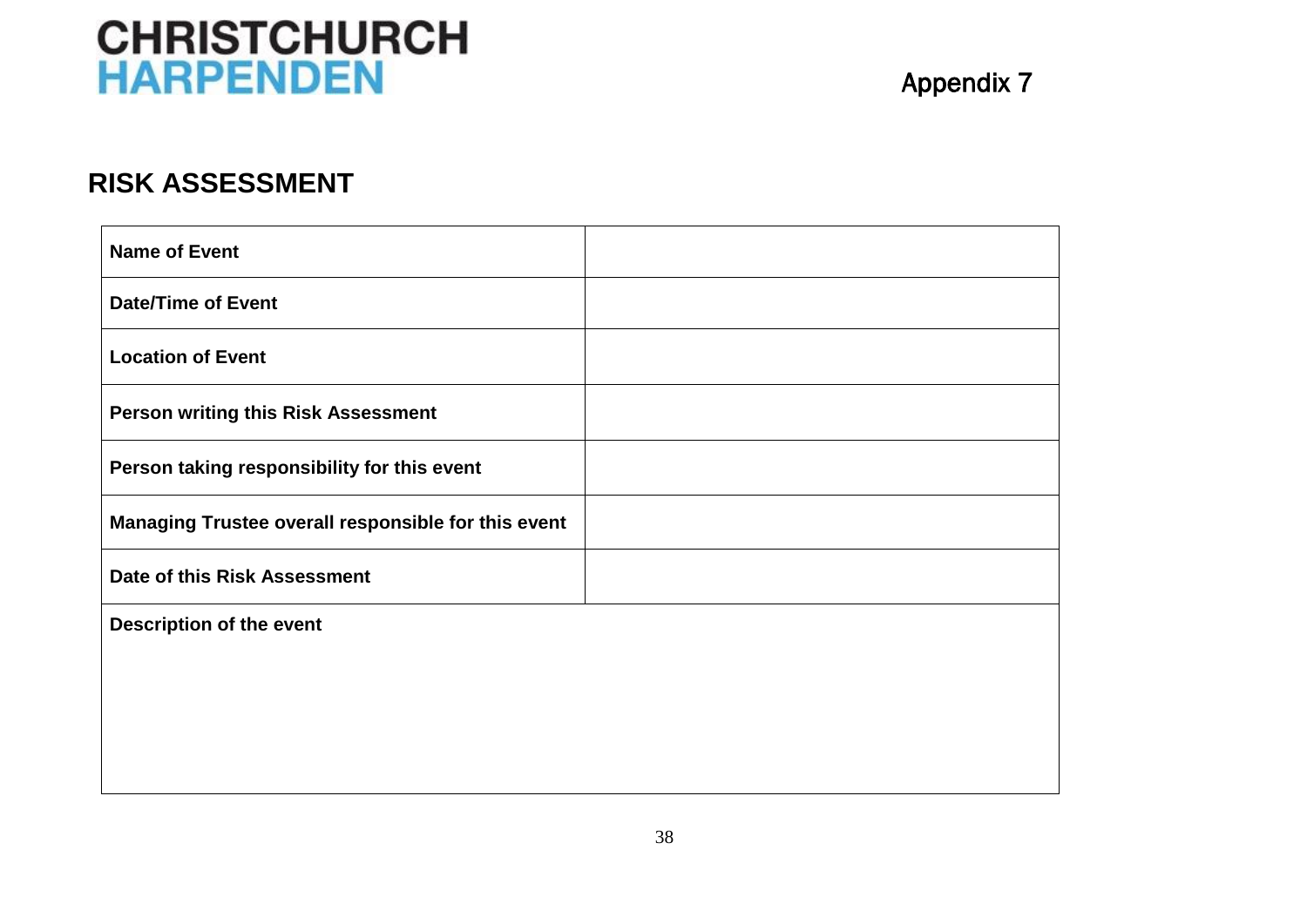The purpose of this Risk Assessment document is twofold: -

- 1. To provide a framework through which risks can be identified, assessed and then suitably and sufficiently managed.
- 2. To provide a readily available document that will enable people to be made aware of risks and control measures and also a means by which the church can demonstrate its effective and dutiful management of risk.

#### *Definitions*

- **Hazard:** A hazard is something (anything) with the potential to cause harm.
- **Harm:** Harm is an undesirable outcome, something we wish hadn't happened. Harm can be done to people, real things i.e. equipment or buildings etc. and also non tangibles i.e. legal action or the church's reputation.
- **Risk:** Risk is the likelihood of that hazard being realised.

In order to ensure that risks are effectively managed a 'hierarchy of controls' will be followed. This hierarchy is as follows: -

**1) Eliminate the risk**. The first and most obvious step to take in managing a risk is to remove it if you can. Perhaps redesign the activity to eliminate the risk or simply decide not to do it.

**2) Substitute the Risk**. Replace a hazardous item or activity with a less hazardous one e.g. use a less hazardous cleaning chemical. Care should be taken to ensure the alternative is safer than the original.

**3) Isolate the Risk.** Use equipment or other measures to prevent falls where you cannot avoid working at height. Separate the hazard from people by methods such as enclosing or guarding dangerous items. For example, ensure kettles are kept in an area that young children cannot get access to. Give priority to measures which protect collectively over individual measures.

**4) Administration**. This is about identifying risks and implementing procedures to work safely. For example, reducing the time people are exposed to hazards, putting rules in place to protect people, using safety signage, and performing risk assessments.

**5) PPE.** As a last resort and only after all the previous measures would be ineffective or unsuitable in controlling risks to a reasonably practicable level will personal protective equipment (PPE) be used. For example, where you cannot eliminate the risk of a fall, use work equipment or other measures to minimise the distance and consequences of a fall (should one occur). If chosen, PPE should be selected and fitted by the person who uses it. Workers must be trained in the function and limitation of each item of PPE.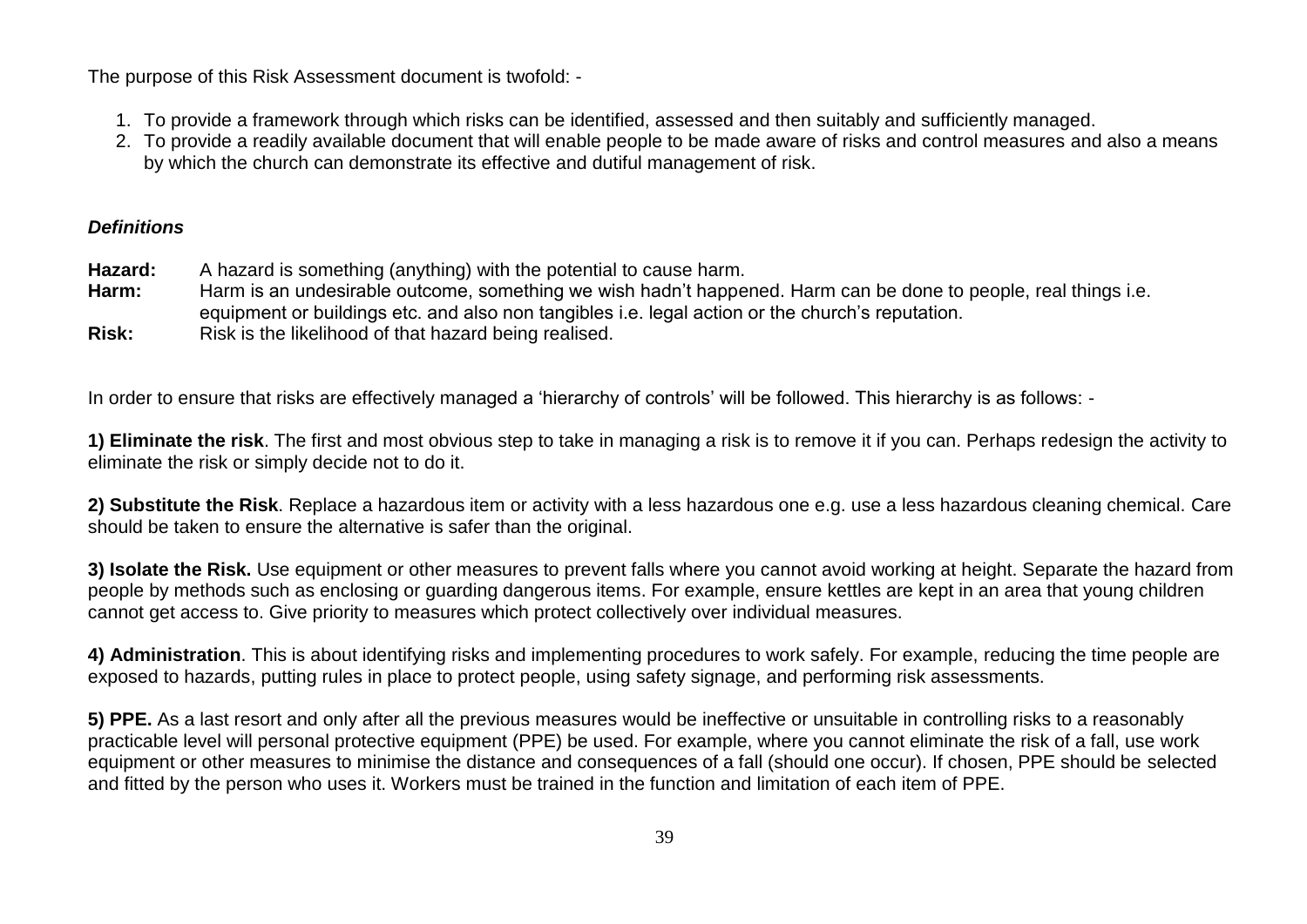#### **RISK SCORING**

In order to help effectively assess and understand risk two principles will be adopted.

- 1. When considering severity of outcome each hazard will be thought of in terms of its **'Realistic Worst Case Scenario'**. For example, when examining a slip hazard on an indoor floor area the assessor might consider that someone could fall and strike their head resulting in death. However, a death in such circumstances, whilst a possibility, would in fact be an extreme and unexpected outcome and therefore not 'realistic'. On the other hand an assessor might consider that no injury would result from a slip but this too would be an unrealistic outcome for some form of injury is quite probable and to be expected. By way of example (but not wishing to be too prescriptive) in real terms the Realistic Worst Case Scenario for a slip hazard would more suitably be a fracture. Please note, however, that the Realistic Worst Case Scenario must be based on each scenario in relation to its own specific detail. For example, the outcome of a slip hazard at an event held largely for the elderly would be much more severe than a slip at a youth event
- 2. Risk scoring will be conducted for all identified hazards showing the pre-control score AND the post-control score. The value of this is that it helps to provide a means of demonstrating the effectiveness of the control measures. Risk scoring will be explained in more detail in the following paragraphs.

Risk scoring uses a simple matrix based on numbers. First of all a hazard is given a score based on the 'severity' of what could happen if the hazard were realised. This is based on the Realistic Worst Case Scenario as discussed above. Then another score is given to 'likelihood' of that hazard being realised. These two numbers are then multiplied together to create the total score for that hazard.

Example: Slip hazard. The Realistic Worst Case Scenario is probably a fracture which would require hospital treatment. Therefore, the 'Severity' score for this hazard (see the matrix on the next page) would be 2.

The (pre-control) likelihood of this hazard being realised on a wet day might be highly likely (see the matrix on the next page) and as such the 'Likelihood' score would be 3.

Severity (2) multiplied by the Likelihood (3) would give an overall score of 6.

#### **NOTE: Where any activity results in a Post-Control Measure Score of 6 or above this activity will be prohibited by virtue of the fact that it is too high risk**.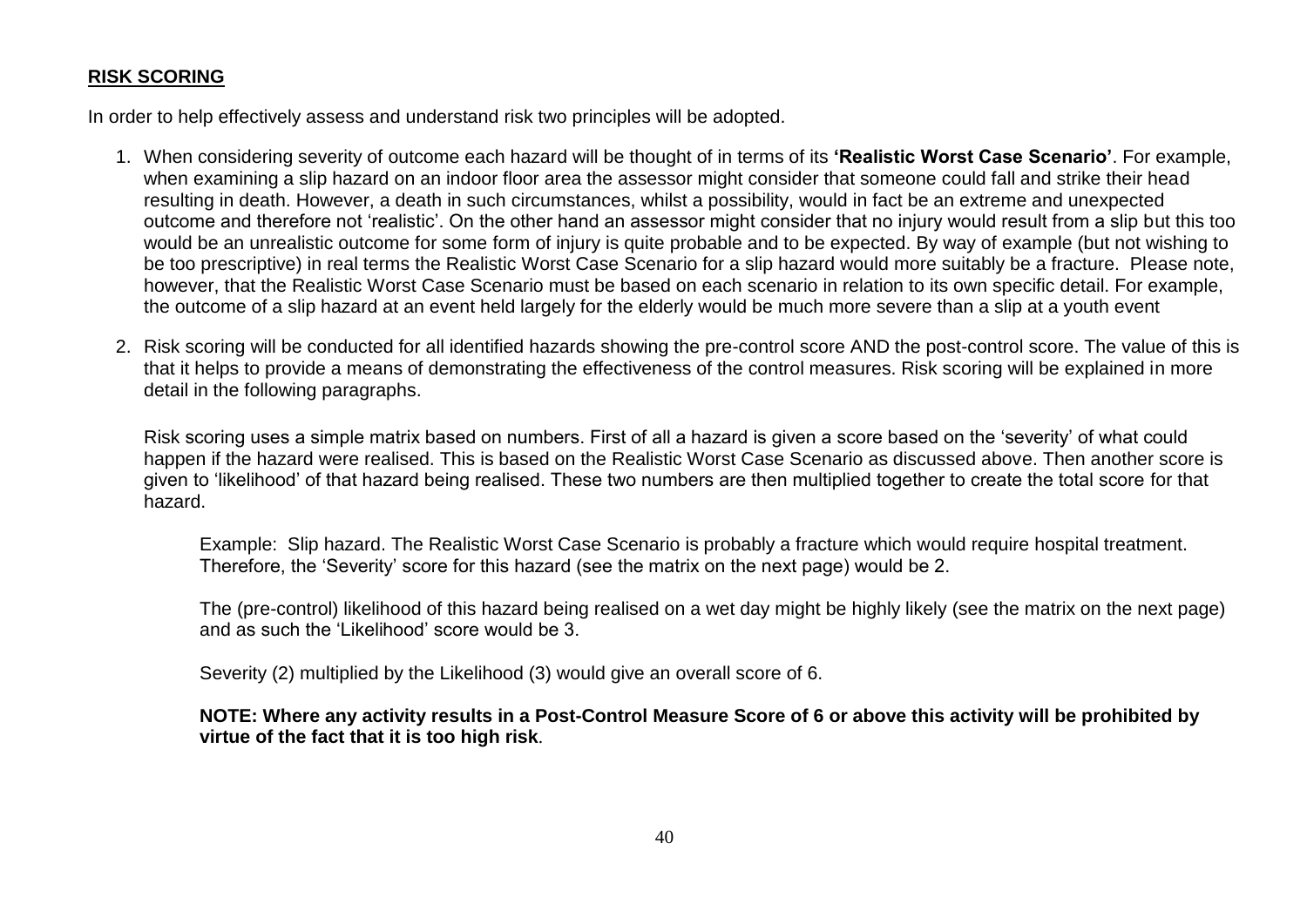## **RISK SCORING MATRICES**

| <b>SEVERITY</b>                 |                                                |                           |                                                                          |  |
|---------------------------------|------------------------------------------------|---------------------------|--------------------------------------------------------------------------|--|
| <b>Type of Risk</b>             | <b>Score</b>                                   |                           |                                                                          |  |
|                                 |                                                | $\overline{2}$            | 3                                                                        |  |
| <b>Health and Safety</b>        | Minor cut or bruise                            | Hospital treatment needed | Death or serious injury                                                  |  |
| <b>Financial liability</b>      | $<$ £1000                                      | £1000-£5000,              | >E5000                                                                   |  |
| <b>Reputation of the Church</b> | Any impact is internal – members<br>only aware | Impact on attendees only  | Significant negative impact on<br>external perception of<br>Christchurch |  |
| Legal                           | Loss of good will with<br>membership           |                           | Legal action                                                             |  |
| <b>Insurance</b>                | Small claim                                    | Large claim >£5000        | Major claim not covered.<br>Uninsured risk.                              |  |

| <b>LIKELIHOOD</b>                 |                              |                                      |  |
|-----------------------------------|------------------------------|--------------------------------------|--|
| <b>Score</b>                      |                              |                                      |  |
| 3                                 |                              |                                      |  |
| Very unlikely<br><25% probability | Likely<br>25-75% probability | Highly likely<br>$>75\%$ probability |  |

**See next page for continuation.**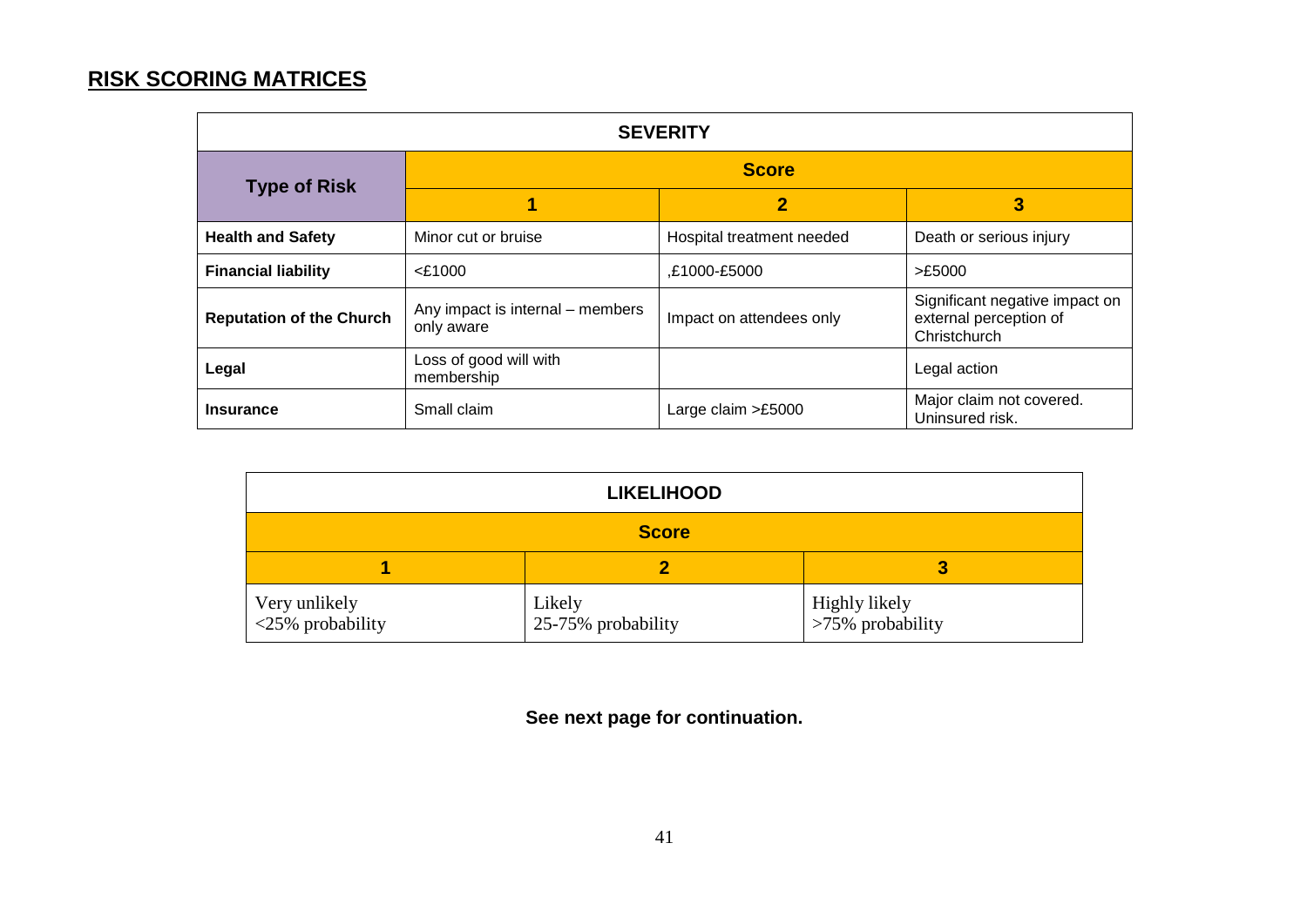| <b>OVERALL RISK SCORE</b> |                |            |  |  |
|---------------------------|----------------|------------|--|--|
| $1 - Low$                 | $2 - Low$      | $3 - Med$  |  |  |
| $2 - Low$                 | <b>4 - Med</b> | $6 - High$ |  |  |
| $3 - Med$                 | $6 - High$     | $9 - High$ |  |  |

## **Hazards & Control Measures**

| <b>HAZARDS</b> | <b>PERSONS AT</b><br><b>RISK</b> | <b>CONTROL MEASURES</b> |
|----------------|----------------------------------|-------------------------|
|                |                                  |                         |
|                |                                  |                         |
|                |                                  |                         |
|                |                                  |                         |
|                |                                  |                         |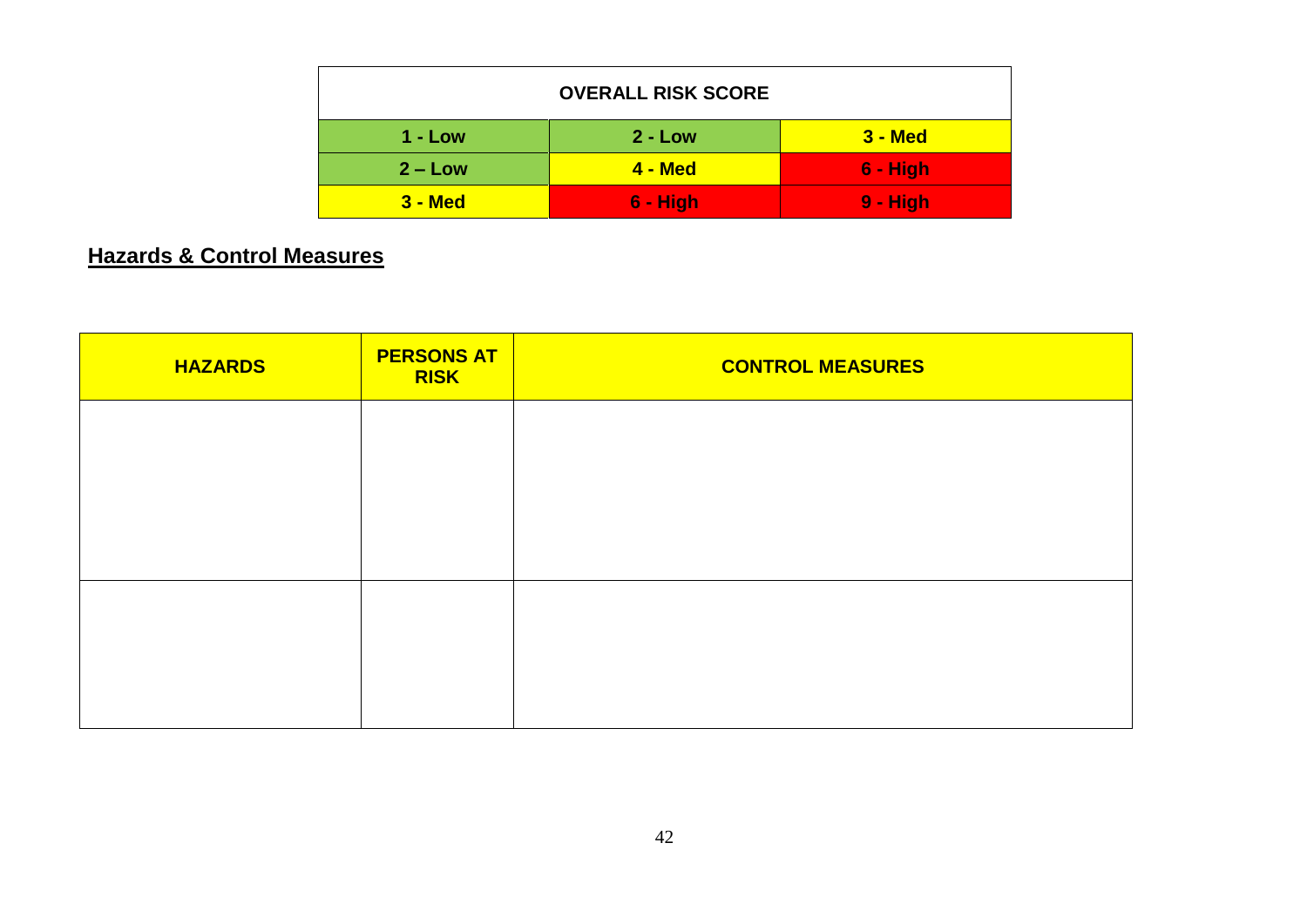| <b>HAZARDS</b> | <b>PERSONS AT</b><br><b>RISK</b> | <b>CONTROL MEASURES</b> |
|----------------|----------------------------------|-------------------------|
|                |                                  |                         |
|                |                                  |                         |
|                |                                  |                         |
|                |                                  |                         |
|                |                                  |                         |
|                |                                  |                         |
|                |                                  |                         |
|                |                                  |                         |
|                |                                  |                         |
|                |                                  |                         |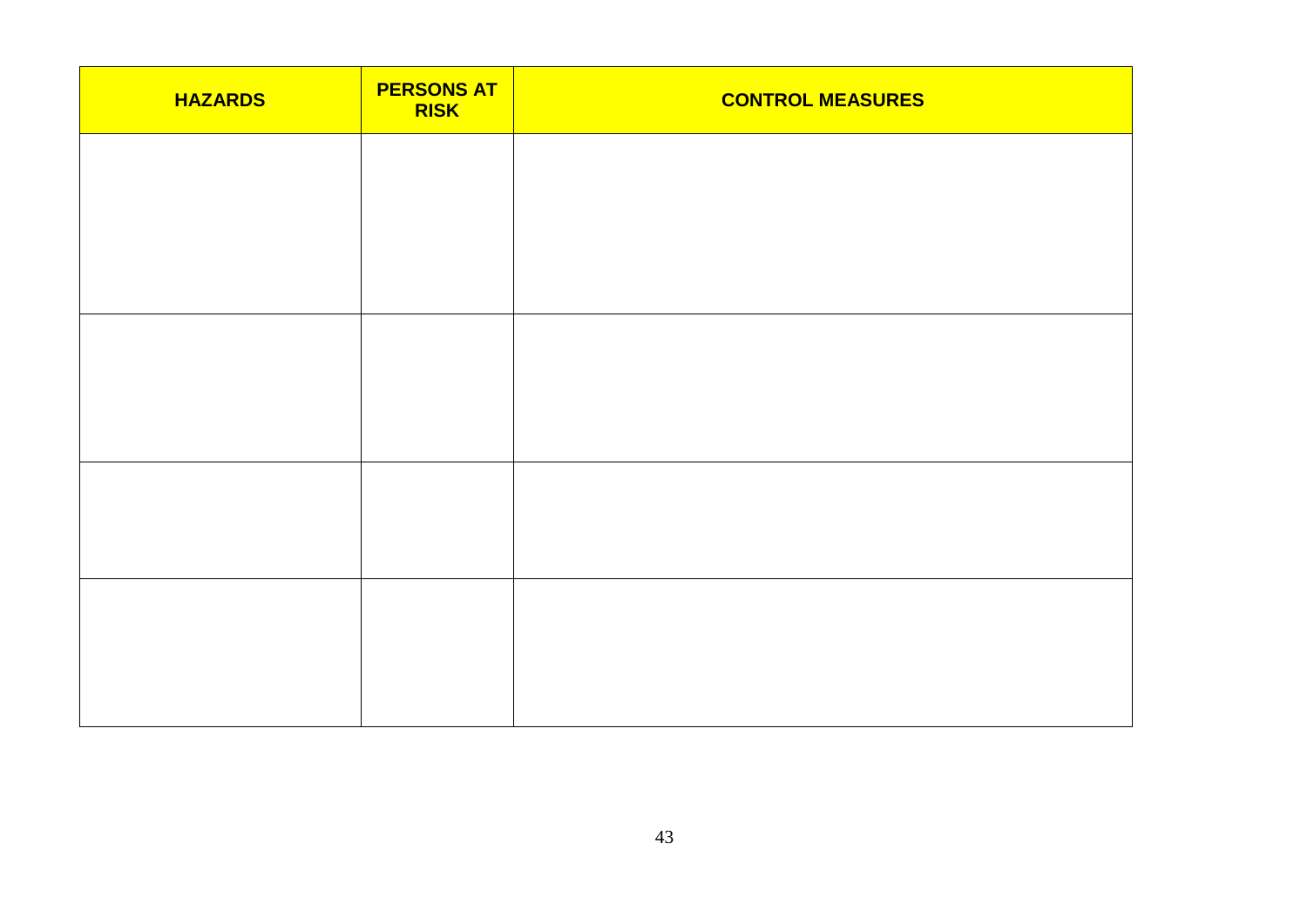## **Risk Scoring Table**

| <b>Hazard</b> | <b>Pre-Control Measure Score</b> |            |              | <b>Post-Control Measure Score</b> |            |              |
|---------------|----------------------------------|------------|--------------|-----------------------------------|------------|--------------|
|               | <b>Severity</b>                  | Likelihood | <b>Score</b> | <b>Severity</b>                   | Likelihood | <b>Score</b> |
|               |                                  |            |              |                                   |            |              |
|               |                                  |            |              |                                   |            |              |
|               |                                  |            |              |                                   |            |              |
|               |                                  |            |              |                                   |            |              |
|               |                                  |            |              |                                   |            |              |
|               |                                  |            |              |                                   |            |              |
|               |                                  |            |              |                                   |            |              |

| <b>INSURANCE</b>                                                                | <b>VEC</b> | <b>NC</b> | N/A |
|---------------------------------------------------------------------------------|------------|-----------|-----|
| Have all High Risks been identified to Janet Wood for notification to insurers? |            |           |     |

| <b>FIRST AID</b>                                                                     | <b>YES</b> | <b>NO</b> | N/A |
|--------------------------------------------------------------------------------------|------------|-----------|-----|
| Is the First Aid box to hand, fully stocked and up to date?                          |            |           |     |
| Name of the person with a First Aid qualification who will be present at this event. |            |           |     |

| <b>CHILD PROTECTION</b>                                                                                           | <b>YES</b> | <b>NO</b> | N/A |
|-------------------------------------------------------------------------------------------------------------------|------------|-----------|-----|
| Does this event include work with children or young people?                                                       |            |           |     |
| Do all leaders and helpers have current CRB certificates?                                                         |            |           |     |
| Have parents completed a Registration Form? (Usually applicable to one off events)                                |            |           |     |
| Does your staffing at this event comply with the adult to child ratios :-                                         |            |           |     |
| $0 - 2$ years = 1 adult : 3 children                                                                              |            |           |     |
| $2 - 3$ years = 1 adult : 4 children                                                                              |            |           |     |
| $3 - 8$ years = 1 adult : 8 children                                                                              |            |           |     |
| $\vert$ 8 years plus = 1 adult for every 10 children + 1 adult for any additonal children up to a maximum of 10 ( |            |           |     |
| for e.g. $21 - 30$ children will need 3 adults and 31 to 40 will need 4 adults etc.)                              |            |           |     |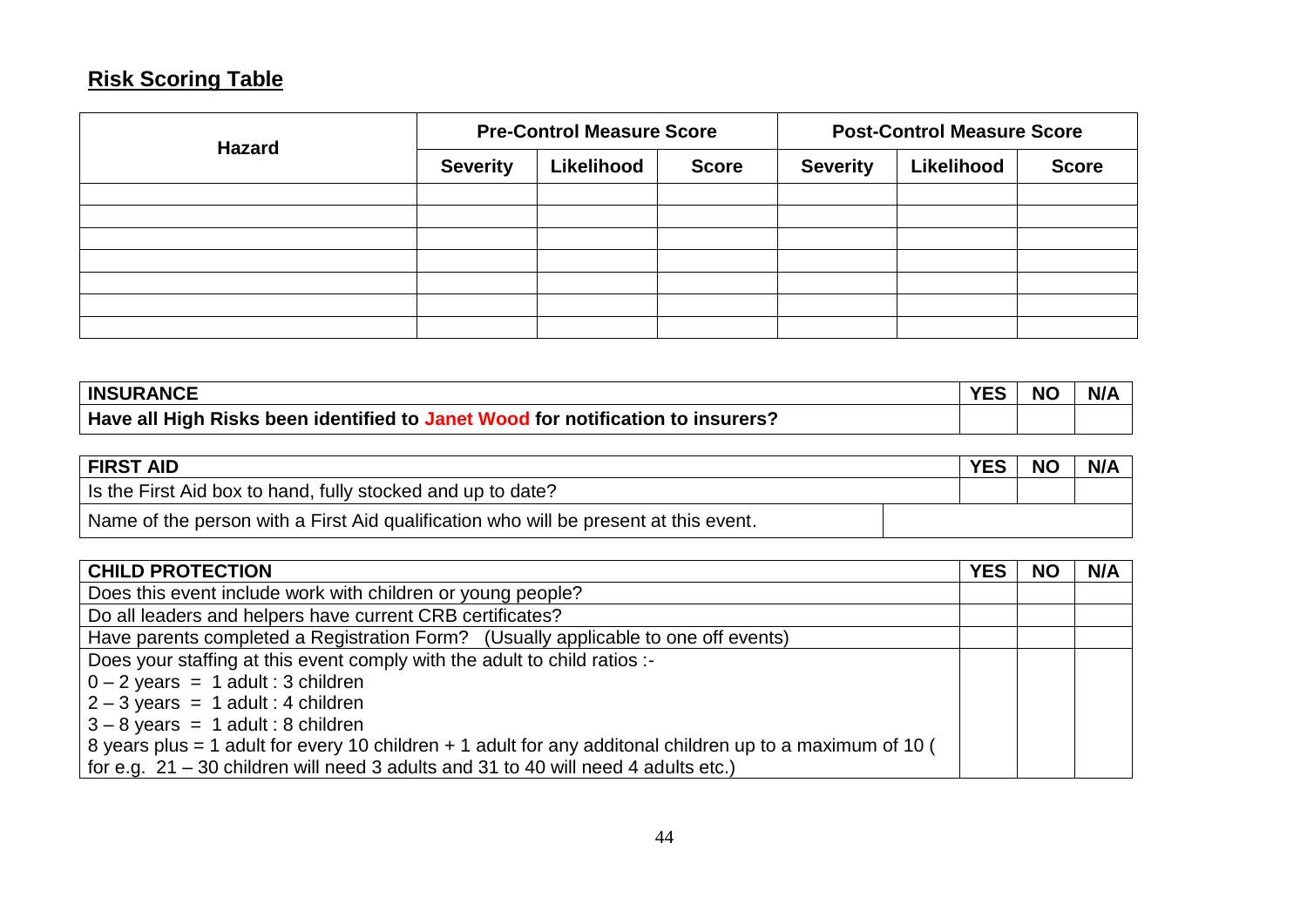| <b>FOOD HYGIENE</b>                                                                                                                                                                     | <b>YES</b> | <b>NO</b> | N/A |
|-----------------------------------------------------------------------------------------------------------------------------------------------------------------------------------------|------------|-----------|-----|
| Does this event involve food?                                                                                                                                                           |            |           |     |
| Has food been cooked at home?                                                                                                                                                           |            |           |     |
| If applicable, has a copy of 'Preparing Food Safely at Home' been given to all providers?                                                                                               |            |           |     |
| Is food being cooked on the premises at the time of the event?                                                                                                                          |            |           |     |
| Name of the person who holds the Foundation Certificate in Food Hygiene who is in charge of<br>food at this event and who will be responsible for implementing the Food Hygiene policy. |            |           |     |
| Does the person named in the question above have a copy of the Event Organisers Pack for events<br>involving food? (This must be obtained and completed).                               |            |           |     |

| <b>FOOD ALLERGIES</b>                                                                                             | <b>YES</b> | <b>NC</b> | N/A |
|-------------------------------------------------------------------------------------------------------------------|------------|-----------|-----|
| Have medical forms been completed for all children and appropriate action taken for those with food<br>allergies? |            |           |     |

| <b>FIRE</b>                                                                                                                                            | <b>YES</b> | <b>NO</b> | N/A |
|--------------------------------------------------------------------------------------------------------------------------------------------------------|------------|-----------|-----|
| Has the fire policy, relating to the premises used, been read by the person responsible for this event?                                                |            |           |     |
| All leaders, helpers and participants have been made aware of the procedure to be followed in the event<br>of a fire and of the location of Fire Exits |            |           |     |

| <b>SIGNATURES</b>                                                                                                                                                                                                   | <b>SIGNED</b> | <b>DATE</b> |
|---------------------------------------------------------------------------------------------------------------------------------------------------------------------------------------------------------------------|---------------|-------------|
| 1. Person running the event – "I confirm that I have read and<br>understand this risk assessment and will ensure to my best ability that<br>the event will be run in accordance with the provisions included."      |               |             |
| 2. Responsible Deacon – "As a Deacon of CCH I have checked this<br>risk assessment and believe it is suitable to be used for the above<br>event. I believe it minimises the risk of hazards to an acceptable level. |               |             |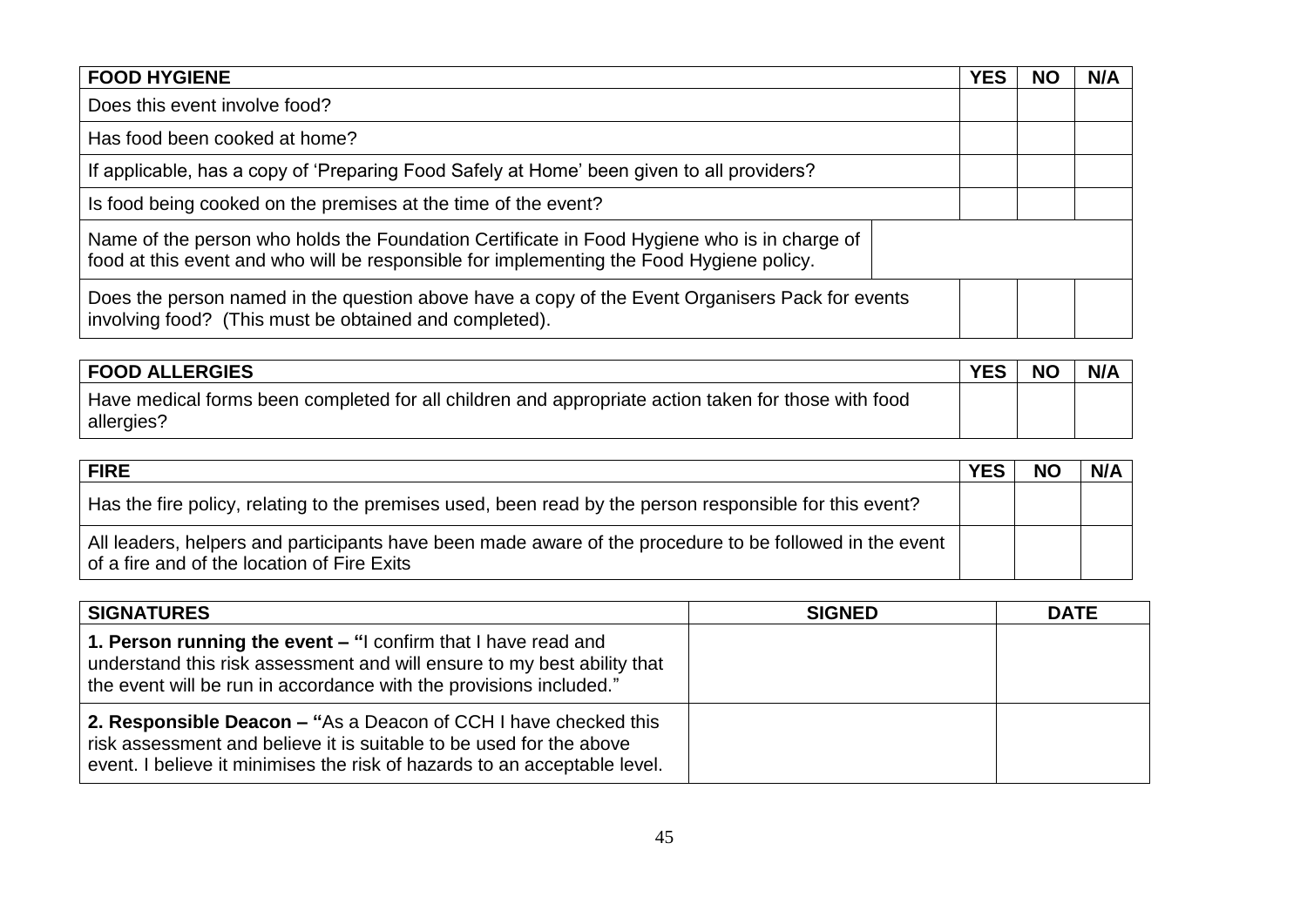| Child's Name:                 |                                                                                                   |                                   |                                                               |
|-------------------------------|---------------------------------------------------------------------------------------------------|-----------------------------------|---------------------------------------------------------------|
| Child's DOB:                  |                                                                                                   |                                   |                                                               |
| Male/Female:                  | Ethnic Origin :                                                                                   | Disability Y/N :                  | Religion:                                                     |
|                               |                                                                                                   |                                   |                                                               |
| Date and time of concern :    |                                                                                                   |                                   |                                                               |
| Your account of the concern : |                                                                                                   |                                   |                                                               |
|                               | (what was said, observed, reported and by whom)                                                   |                                   |                                                               |
|                               |                                                                                                   |                                   |                                                               |
|                               |                                                                                                   |                                   |                                                               |
|                               |                                                                                                   |                                   |                                                               |
|                               |                                                                                                   |                                   |                                                               |
| Additional information :      |                                                                                                   |                                   |                                                               |
|                               | (your opinion, context of concern/disclosure)                                                     |                                   |                                                               |
|                               |                                                                                                   |                                   |                                                               |
|                               |                                                                                                   |                                   |                                                               |
|                               |                                                                                                   |                                   |                                                               |
|                               |                                                                                                   |                                   |                                                               |
| Your response :               |                                                                                                   |                                   |                                                               |
|                               | (what did you do/say following the concern)                                                       |                                   |                                                               |
|                               |                                                                                                   |                                   |                                                               |
|                               |                                                                                                   |                                   |                                                               |
|                               |                                                                                                   |                                   |                                                               |
|                               |                                                                                                   |                                   |                                                               |
|                               |                                                                                                   |                                   |                                                               |
| Your name:                    |                                                                                                   | Your signature :                  |                                                               |
|                               |                                                                                                   | Date and time of this recording : |                                                               |
|                               |                                                                                                   |                                   |                                                               |
|                               | Action and response of Safeguarding Coordinator / Deputy Safeguarding Coordinator:                |                                   |                                                               |
|                               |                                                                                                   |                                   |                                                               |
|                               |                                                                                                   |                                   |                                                               |
|                               |                                                                                                   |                                   |                                                               |
|                               |                                                                                                   |                                   |                                                               |
|                               |                                                                                                   |                                   |                                                               |
|                               |                                                                                                   |                                   |                                                               |
|                               | Feedback given to member reporting concern:                                                       |                                   | Outcome of action taken by Safeguarding Coordinator or Deputy |
|                               |                                                                                                   |                                   | (e.g. what was parental response? outcome of professional     |
|                               |                                                                                                   | consultation/referral? etc.)      |                                                               |
|                               |                                                                                                   |                                   |                                                               |
|                               | Information shared with any other members of                                                      |                                   |                                                               |
|                               | the safeguarding team? If so, what information<br>was shared and what was the rationale for this? |                                   |                                                               |
|                               |                                                                                                   |                                   |                                                               |
|                               |                                                                                                   |                                   |                                                               |
|                               |                                                                                                   |                                   |                                                               |
| Name:                         |                                                                                                   |                                   | Date:                                                         |
|                               |                                                                                                   |                                   |                                                               |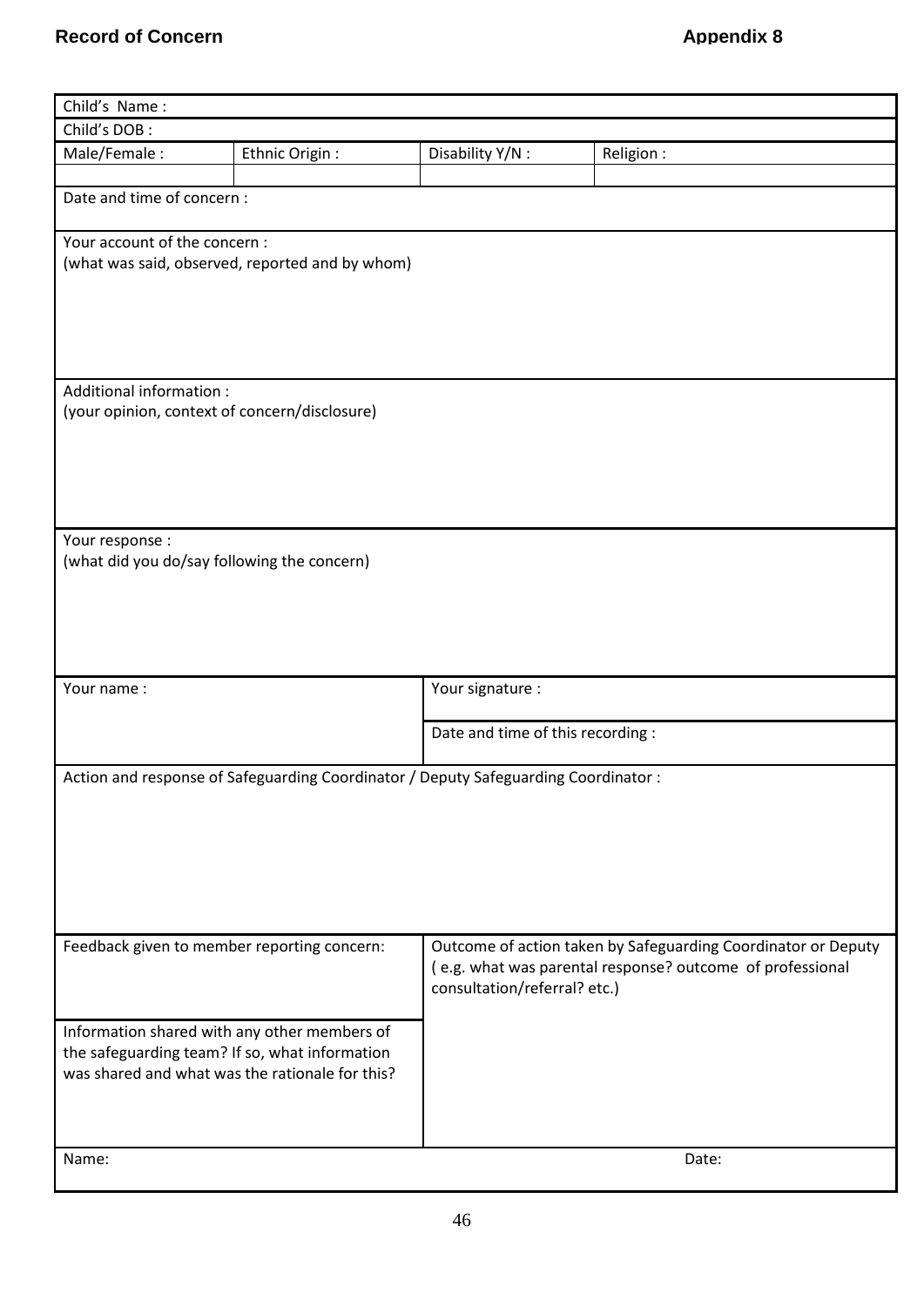## **Checklist for Safeguarding Coordinator ( or Deputy) (to be printed on back of record of concern form)**

- $\checkmark$  Child clearly identified?
- $\checkmark$  Name, designation and signature of the person completing the record populated?
- $\checkmark$  Date and time of any incidents or when a concern was observed?
- $\checkmark$  Date and time of written record?
- $\checkmark$  Distinguish between fact, opinion and hearsay
- $\checkmark$  Concern described in sufficient detail, i.e. no further clarification necessary?
- $\checkmark$  Child's own words used? (Swear words, insults, or intimate vocabulary should be written down verbatim.)
- $\checkmark$  Record free of jargon?
- $\checkmark$  Written in a professional manner without stereotyping or discrimination?
- $\checkmark$  Record of concern passed to DSP in a timely manner?
- $\checkmark$  The record includes an attached completed body map (if relevant) to show any visible injuries
- $\checkmark$  DSP has completed their sections in full-action taken and outcome, feedback to member and information sharing?

| Audit date:<br>Audited completed by: |           |  |                                            |                          |
|--------------------------------------|-----------|--|--------------------------------------------|--------------------------|
| Overall RAG rating (see key below)   |           |  |                                            |                          |
| Action needed                        | Timescale |  | Name and position of<br>person responsible | Date action<br>completed |
|                                      |           |  |                                            |                          |
|                                      |           |  |                                            |                          |
|                                      |           |  |                                            |                          |

| <b>RED</b>   | Indicates that information from the checklist is lacking and deficiencies need to be<br>addressed as a matter of urgency |
|--------------|--------------------------------------------------------------------------------------------------------------------------|
| <b>AMBER</b> | Indicates that key information is included but recording could be further<br>improved                                    |
| <b>GREEN</b> | Indicates that the recording meets the above required standards                                                          |

*If you intend to give a copy of the above action plan to the member of staff, please ensure they are not given page 1 , i.e. the actual record of concern form which contains confidential*